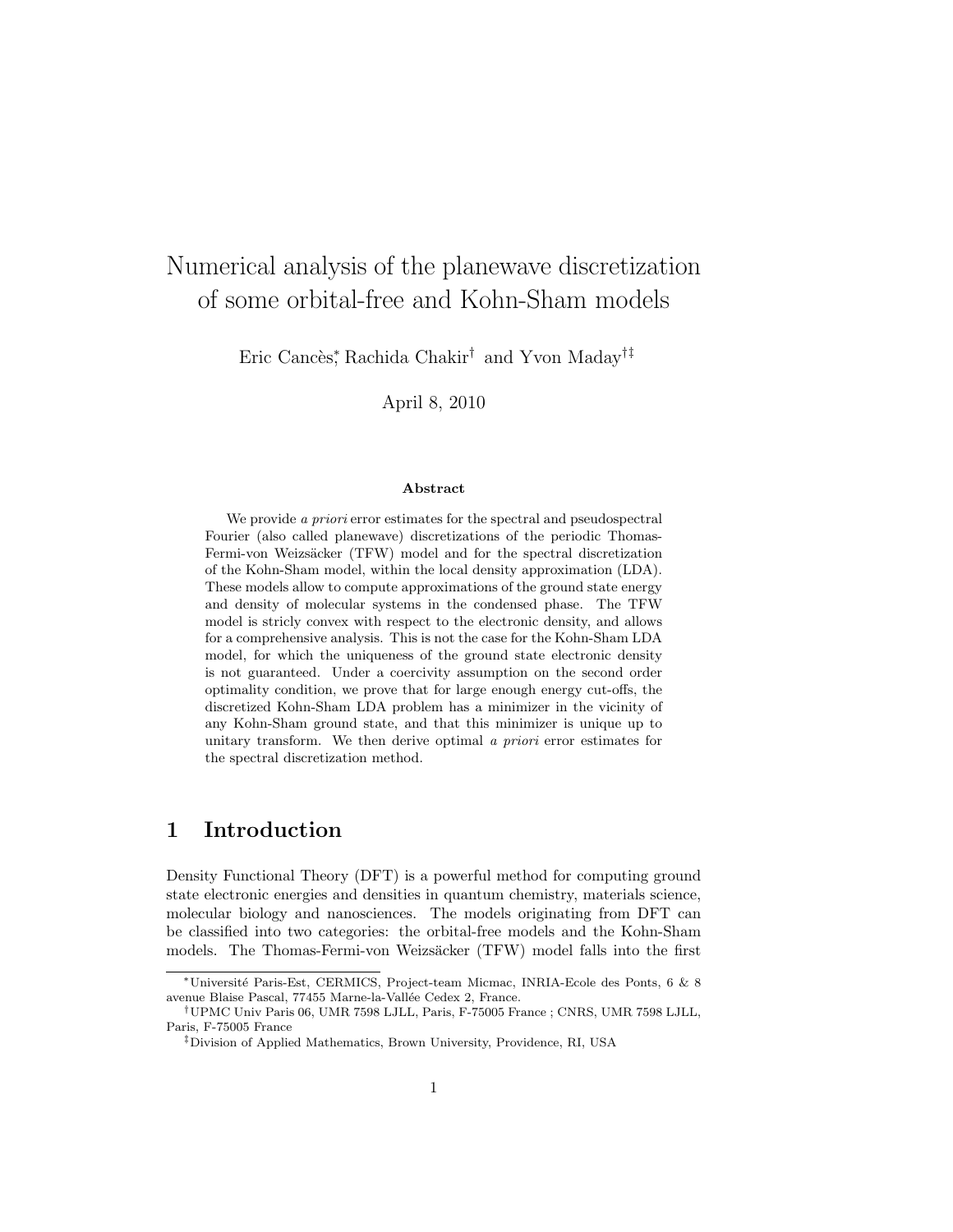category. It is not very much used in practice, but is interesting from a mathematical viewpoint [1, 7, 12]. It indeed serves as a toy model for the analysis of the more complex electronic structure models routinely used by Physicists and Chemists. At the other extremity of the spectrum, the Kohn-Sham models [8, 11] are among the most widely used models in Physics and Chemistry, but are much more difficult to deal with. We focus here on the numerical analysis of the TFW model on the one hand, and of the Kohn-Sham model, within the local density approximation (LDA), on the other hand. More precisely, we are interested in the spectral and pseudospectral Fourier, more commonly called planewave, discretizations of the periodic versions of these two models. In this context, the simulation domain, sometimes referred to as the supercell, is the unit cell of some periodic lattice of  $\mathbb{R}^3$ . In the TFW model, periodic boundary conditions (PBC) are imposed to the density; in the Kohn-Sham framework, they are imposed to the Kohn-Sham orbitals (Born-von Karman PBC). Imposing PBC at the boundary of the simulation cell is a standard method to compute condensed phase properties with a limited number of atoms in the simulation cell, hence at a moderate computational cost.

This article is organized as follows. In Section 2, we briefly introduce the functional setting used in the formulation and the analysis of the planewave discretization of orbital-free and Kohn-Sham models. In Section 3, we provide a priori error estimates for the planewave discretization of the TFW model, including numerical integration. In Section 4, we deal with the Kohn-Sham LDA model.

# 2 Basic Fourier analysis for planewave discretization methods

Throughout this article, we denote by  $\Gamma$  the simulation cell, by  $\mathcal R$  the periodic lattice, and by  $\mathcal{R}^*$  the dual lattice. For simplicity, we assume that  $\Gamma = [0, L)^3$  $(L > 0)$ , in which case R is the cubic lattice  $L\mathbb{Z}^3$ , and  $\mathcal{R}^* = \frac{2\pi}{L}\mathbb{Z}^3$ . Our arguments can be easily extended to the general case. For  $k \in \mathcal{R}^*$ , we denote by  $e_k(x) = |\Gamma|^{-1/2} e^{ik \cdot x}$  the planewave with wavevector k. The family  $(e_k)_{k \in \mathcal{R}^*}$ forms an orthonormal basis of

$$
L^2_{\#}(\Gamma,\mathbb{C}) := \left\{ u \in L^2_{\text{loc}}(\mathbb{R}^3,\mathbb{C}) \mid u \mathcal{R}\text{-periodic} \right\},\,
$$

and for all  $u \in L^2_{\#}(\Gamma, \mathbb{C}),$ 

$$
u(x) = \sum_{k \in \mathcal{R}^*} \hat{u}_k \, e_k(x) \qquad \text{with} \qquad \hat{u}_k = (e_k, u)_{L^2_{\#}} = |\Gamma|^{-1/2} \int_{\Gamma} u(x) e^{-ik \cdot x} \, dx.
$$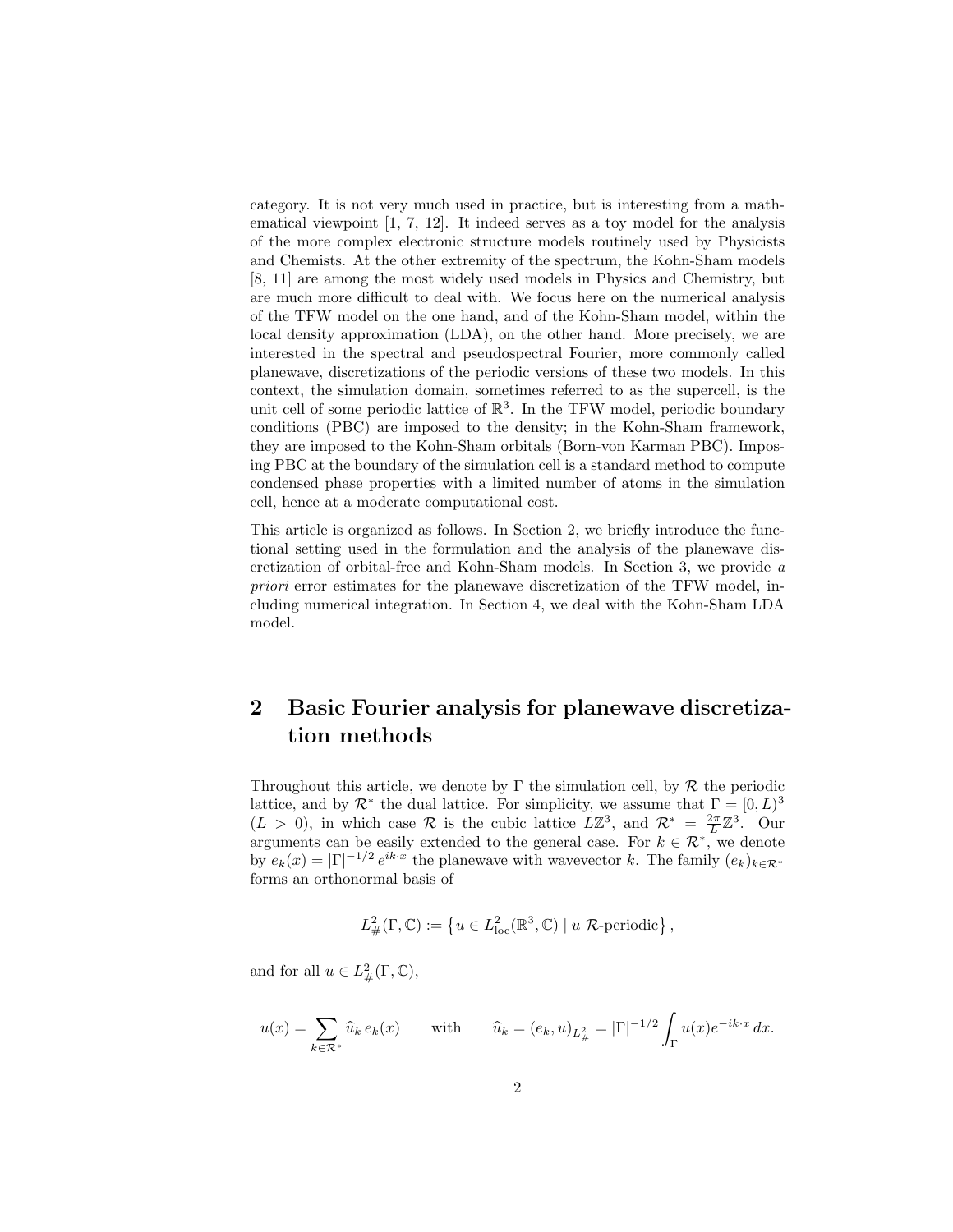In our analysis, we will mainly consider real valued functions. We therefore introduce the Sobolev spaces of real valued  $R$ -periodic functions

$$
H^s_{\#}(\Gamma) := \left\{ u(x) = \sum_{k \in \mathcal{R}^*} \widehat{u}_k \, e_k(x) \mid \sum_{k \in \mathcal{R}^*} (1+|k|^2)^s |\widehat{u}_k|^2 < \infty \text{ and } \forall k, \ \widehat{u}_{-k} = \widehat{u}_k^* \right\},
$$

 $s \in \mathbb{R}$  (here and in the sequel  $a^*$  denotes the complex conjugate of the complex number a), endowed with the inner products

$$
(u, v)_{H^s_{\#}} = \sum_{k \in \mathcal{R}^*} (1 + |k|^2)^s \, \widehat{u}_k^* \, \widehat{v}_k.
$$

For  $N_c \in \mathbb{N}$ , we denote by

$$
V_{N_c} = \left\{ \sum_{k \in \mathcal{R}^* \, | \, |k| \le \frac{2\pi}{L} N_c} c_k e_k \, | \, \forall k, \, c_{-k} = c_k^* \right\} \tag{1}
$$

(the constraints  $c_{-k} = c_k^*$  imply that the functions of  $V_{N_c}$  are real valued). For all  $s \in \mathbb{R}$ , and each  $v \in H^s_{\#}(\Gamma)$ , the best approximation of v in  $V_{N_c}$  for any  $H^r_{\#}$ -norm,  $r \leq s$ , is

$$
\Pi_{N_c} v = \sum_{k \in \mathcal{R}^* \, | \, |k| \leq \frac{2\pi}{L} N_c} \widehat{v}_k e_k.
$$

The more regular  $v$  (the regularity being measured in terms of the Sobolev norms  $H<sup>r</sup>$ ), the faster the convergence of this truncated series to v: for all real numbers r and s with  $r \leq s$ , we have for each  $v \in H^s_{\#}(\Gamma)$ ,

$$
||v - \Pi_{N_c} v||_{H^r_{\#}} = \min_{v_{N_c} \in V_{N_c}} ||v - v_{N_c}||_{H^r_{\#}} \le \left(\frac{L}{2\pi}\right)^{s-r} N_c^{-(s-r)} ||v - \Pi_{N_c} v||_{H^s_{\#}} \le \left(\frac{L}{2\pi}\right)^{s-r} N_c^{-(s-r)} ||v||_{H^s_{\#}}.
$$
 (2)

For  $N_g \in \mathbb{N} \setminus \{0\}$ , we denote by  $\widetilde{\phi}^{\text{FFT},N_g}$  the discrete Fourier transform on the carterisan grid  $\mathcal{G}_{N_g} := \frac{L}{N_g} \mathbb{Z}^3$  of the function  $\phi \in C^0_{\#}(\Gamma, \mathbb{C})$ , where

$$
C^0_{\#}(\Gamma, \mathbb{C}) := \left\{ u \in C^0(\mathbb{R}^3, \mathbb{C}) \mid u \mathcal{R} \text{-periodic} \right\}.
$$

Recall that if  $\phi = \sum_{k \in \mathcal{R}^*} \widehat{\phi}_k e_k \in C^0_\#(\Gamma, \mathbb{C})$ , the discrete Fourier transform of  $\phi$ is the  $N_g \mathcal{R}^*$ -periodic sequence  $\widehat{\phi}^{\text{FFT},N_g} = (\widehat{\phi}_k^{\text{FFT},N_g})_{k \in \mathcal{R}^*}$  where

$$
\widehat{\phi}_k^{\text{FFT},N_g} = \frac{1}{N_g^3} \sum_{x \in \mathcal{G}_{N_g} \cap \Gamma} \phi(x) e^{-ik \cdot x} = |\Gamma|^{-1/2} \sum_{K \in \mathcal{R}^*} \widehat{\phi}_{k+N_gK}.
$$

We now introduce the subspaces

$$
W_{N_g}^{\text{1D}} = \begin{vmatrix} \text{Span} \left\{ e^{ily} \mid l \in \frac{2\pi}{L} \mathbb{Z}, \ |l| \le \frac{2\pi}{L} \left( \frac{N_g - 1}{2} \right) \right\} & (N_g \text{ odd}), \\ \text{Span} \left\{ e^{ily} \mid l \in \frac{2\pi}{L} \mathbb{Z}, \ |l| \le \frac{2\pi}{L} \left( \frac{N_g}{2} \right) \right\} \oplus \mathbb{C}(e^{i\pi N_g y/L} + e^{-i\pi N_g y/L}) & (N_g \text{ even}), \end{vmatrix}
$$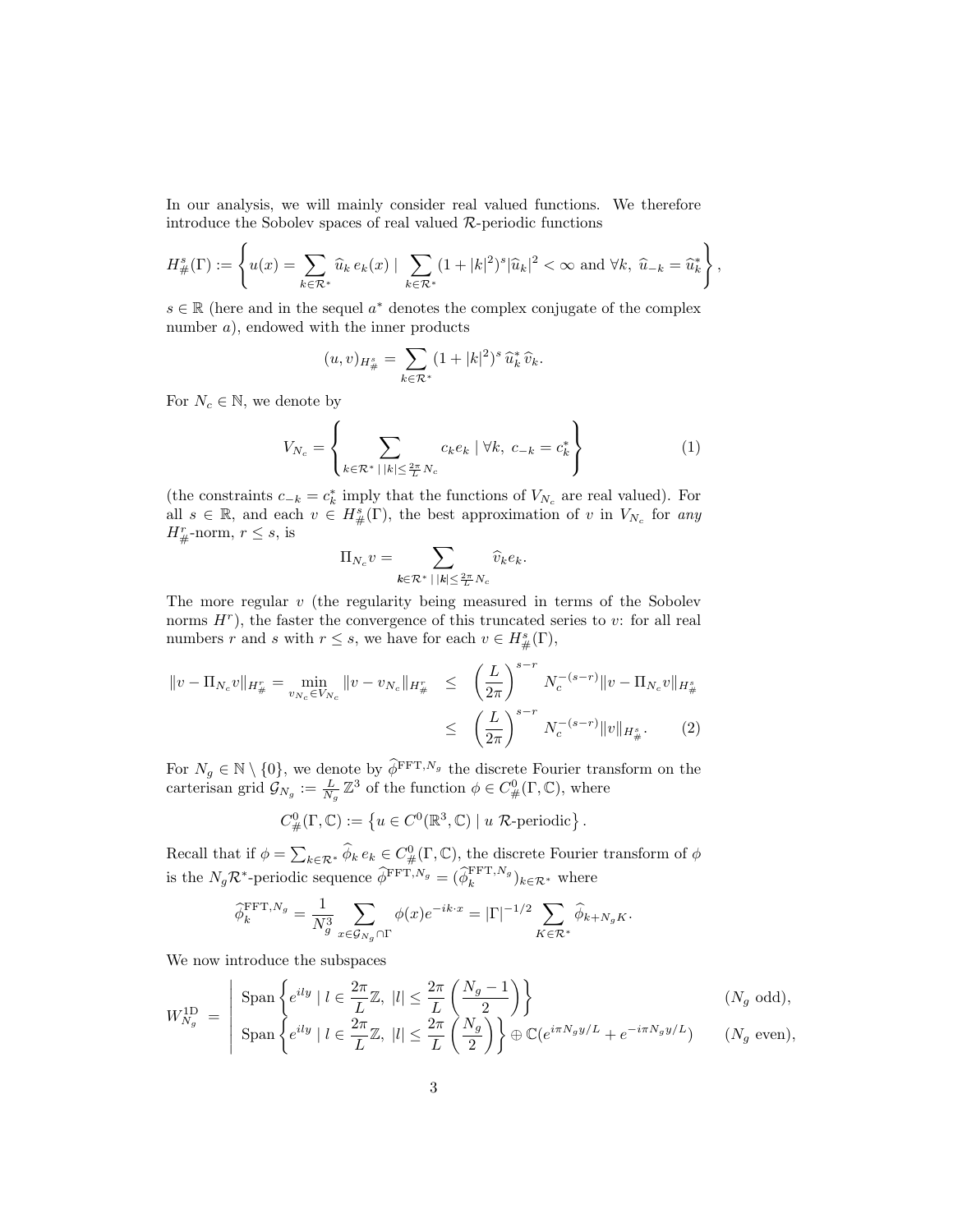$(W_{N_g}^{1D} \in C^{\infty}_{\#}([0,L), \mathbb{C})$  and  $\dim(W_{N_g}^{1D}) = N_g$ ), and  $W_{N_g}^{3D} = W_{N_g}^{1D} \otimes W_{N_g}^{1D} \otimes W_{N_g}^{1D}$ . Note that  $W_{N_g}^{\text{3D}}$  is a subspace of  $H^s_{\#}(\Gamma,\mathbb{C})$  of dimension  $N_g^3$ , for all  $s \in \mathbb{R}$ , and that if  $N_g$  is odd,

$$
W_{N_g}^{3D} = \text{Span}\left\{e_k \mid k \in \mathcal{R}^* = \frac{2\pi}{L} \mathbb{Z}^3, \ |k|_{\infty} \le \frac{2\pi}{L} \left(\frac{N_g - 1}{2}\right)\right\} \qquad (N_g \text{ odd}).
$$

It is then possible to define the interpolation projector  $\mathcal{I}_{N_g}$  from  $C^0_{\#}(\Gamma, \mathbb{C})$  onto  $W_{N_g}^{\text{3D}}$  by  $[\mathcal{I}_{N_g}(\phi)](x) = \phi(x)$  for all  $x \in \mathcal{G}_{N_g}$ . It holds

$$
\forall \phi \in C^0_\#(\Gamma, \mathbb{C}), \quad \int_{\Gamma} \mathcal{I}_{N_g}(\phi) = \sum_{x \in \mathcal{G}_{N_g} \cap \Gamma} \left(\frac{L}{N_g}\right)^3 \phi(x). \tag{3}
$$

The coefficients of the expansion of  $\mathcal{I}_{N_g}(\phi)$  in the canonical basis of  $W_{N_g}^{\mathrm{3D}}$  is given by the discrete Fourier transform of  $\phi$ . In particular, when  $N_g$  is odd, we have the simple relation

$$
\mathcal{I}_{N_g}(\phi) = |\Gamma|^{1/2} \sum_{k \in \mathcal{R}^* \, | \, |k|_{\infty} \leq \frac{2\pi}{L} \left(\frac{N_g - 1}{2}\right)} \widehat{\phi}_k^{\text{FFT}, N_g} e_k \qquad (N_g \text{ odd}).
$$

It is easy to check that if  $\phi$  is real-valued, then so is  $\mathcal{I}_{N_g}(\phi)$ .

We will assume in the sequel that  $N_g \geq 4N_c + 1$ . We will then have for all  $v_{4N_c} \in V_{4N_c},$ 

$$
\int_{\Gamma} v_{4N_c} = \sum_{x \in \mathcal{G}_{N_g} \cap \Gamma} \left(\frac{L}{N_g}\right)^3 v_{4N_c}(x) = \int_{\Gamma} \mathcal{I}_{N_g}(v_{4N_c}). \tag{4}
$$

The following lemma gathers some technical results which will be useful for the numerical analysis of the planewave discretization of orbital-free and Kohn-Sham models.

**Lemma 2.1** Let  $N_c \in \mathbb{N}^*$  and  $N_g \in \mathbb{N}^*$  such that  $N_g \geq 4N_c + 1$ .

1. Let V be a function of  $C^0_{\#}(\Gamma, \mathbb{C})$  and  $v_{N_c}$  and  $w_{N_c}$  be two functions of  $V_{N_c}$ . Then

$$
\int_{\Gamma} \mathcal{I}_{N_g}(V v_{N_c} w_{N_c}) = \int_{\Gamma} \mathcal{I}_{N_g}(V) v_{N_c} w_{N_c};\tag{5}
$$

$$
\left| \int_{\Gamma} \mathcal{I}_{N_g}(V|v_{N_c}|^2) \right| \leq \|V\|_{L^{\infty}} \|v_{N_c}\|_{L^2_{\#}}^2.
$$
 (6)

2. Let  $s > 3/2$ ,  $0 \le r \le s$ , and V a function of  $H^s_{\#}(\Gamma)$ . Then,

$$
\left\| (1 - \mathcal{I}_{N_g})(V) \right\|_{H^r_{\#}} \leq C_{r,s} N_g^{-(s-r)} \|V\|_{H^s_{\#}};
$$
\n(7)

$$
\left\| \Pi_{2N_c}(\mathcal{I}_{N_g}(V)) \right\|_{L^2_{\#}} \leq \left( \int_{\Gamma} \mathcal{I}_{N_g}(|V|^2) \right)^{1/2};
$$
 (8)

$$
\left\| \Pi_{2N_c}(\mathcal{I}_{N_g}(V)) \right\|_{H^s_{\#}} \leq (1 + C_{s,s}) \|V\|_{H^s_{\#}}, \tag{9}
$$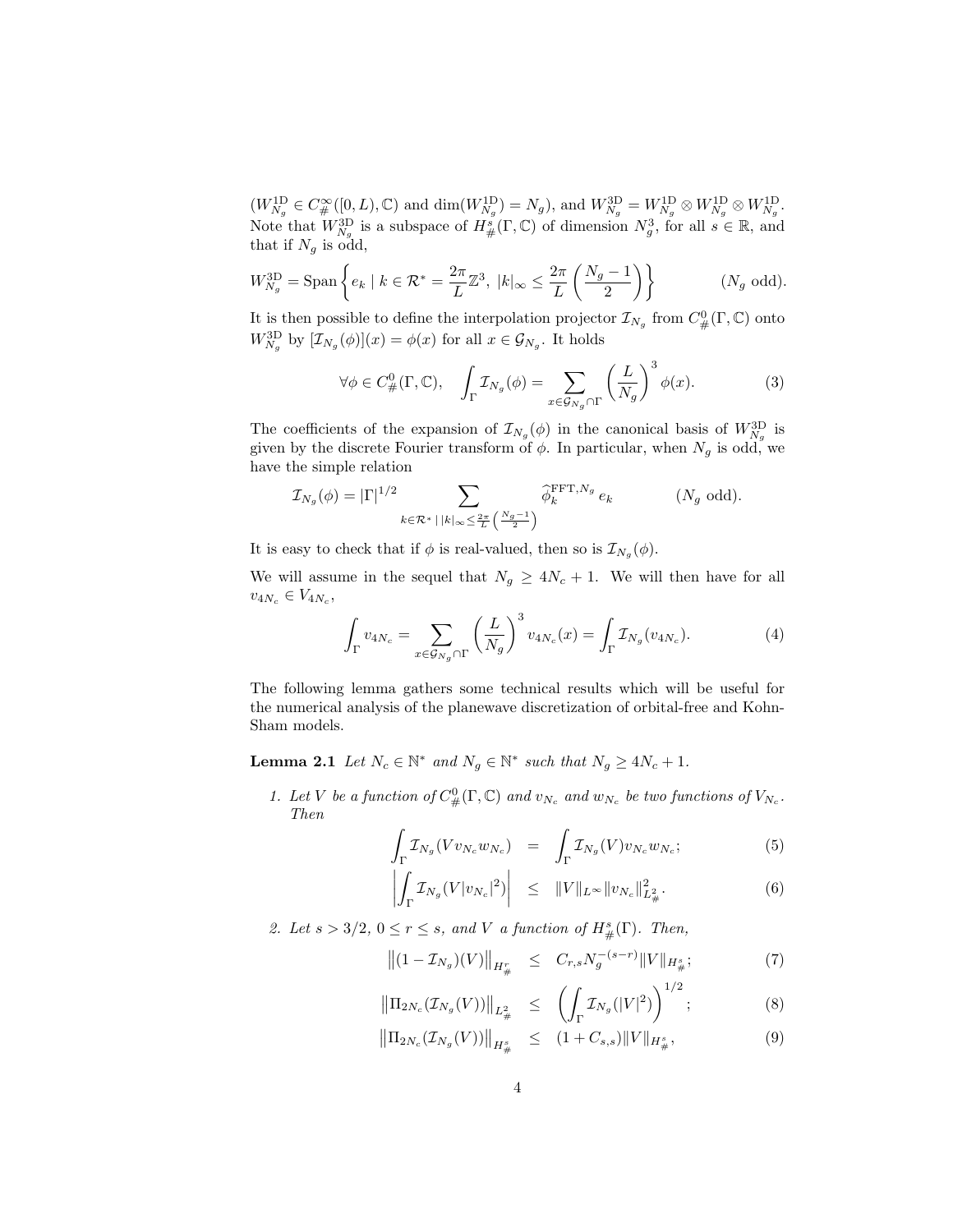for constants  $C_{r,s}$  independent of V. Besides if there exists  $m > 3$  and  $C \in$  $\mathbb{R}_+$  such that  $|\widehat{V}_k| \leq C|k|^{-m}$ , then there exists a constant  $C_V$  independent of  $N_c$  and  $N_g$  such that

$$
\left\| \Pi_{2N_c} (1 - \mathcal{I}_{N_g})(V) \right\|_{H^r_{\#}} \leq C_V N_c^{r+3/2} N_g^{-m}.
$$
 (10)

3. Let  $\phi$  be a Borel function from  $\mathbb{R}_+$  to  $\mathbb R$  such that there exists  $C_{\phi} \in \mathbb{R}_+$ for which  $|\phi(t)| \leq C_{\phi}(1+t^2)$  for all  $t \in \mathbb{R}_+$ . Then, for all  $v_{N_c} \in V_{N_c}$ ,

$$
\left| \int_{\Gamma} \mathcal{I}_{N_g}(\phi(|v_{N_c}|^2)) \right| \leq C_{\phi} \left( |\Gamma| + \|v_{N_c}\|_{L^4_{\#}}^4 \right). \tag{11}
$$

**Proof** For  $z_{2N_c} \in V_{2N_c}$ , it holds

$$
\int_{\Gamma} \mathcal{I}_{N_g}(Vz_{2N_c}) = \sum_{x \in \mathcal{G}_{N_g} \cap \Gamma} \left(\frac{L}{N_g}\right)^3 V(x) z_{2N_c}(x)
$$
\n
$$
= \sum_{x \in \mathcal{G}_{N_g} \cap \Gamma} \left(\frac{L}{N_g}\right)^3 (\mathcal{I}_{N_g}(V))(x) z_{2N_c}(x)
$$
\n
$$
= \int_{\Gamma} \mathcal{I}_{N_g}(V) z_{2N_c} \tag{12}
$$

since  $\mathcal{I}_{N_g}(V)z_{2N_c} \in V_{N_g+2N_c} \subset V_{2N_g}$  is exactly integrated. The function  $v_{N_c}w_{N_c}$ being in  $V_{2N_c}$ , (5) is proved. Moreover, as  $|v_{N_c}|^2 \in V_{4N_c}$ , it follows from (4) that

$$
\left| \int_{\Gamma} \mathcal{I}_{N_g}(V|v_{N_c}|^2) \right| = \left| \sum_{x \in \mathcal{G}_{N_g} \cap \Gamma} \left( \frac{L}{N_g} \right)^3 V(x) |v_{N_c}(x)|^2 \right|
$$
  
\n
$$
\leq \|V\|_{L^{\infty}} \left| \sum_{x \in \mathcal{G}_{N_g} \cap \Gamma} \left( \frac{L}{N_g} \right)^3 |v_{N_c}(x)|^2 \right|
$$
  
\n
$$
= \|V\|_{L^{\infty}} \int_{\Gamma} |v_{N_c}|^2.
$$

Hence  $(6)$ . The estimate  $(7)$  is proved in  $[6]$ . To prove  $(8)$ , we notice that

$$
\begin{split} \|\Pi_{2N_c}(I_{N_g}(V))\|_{L^2_{\#}}^2 &\leq \|I_{N_g}(V)\|_{L^2_{\#}}^2 \\ &= \int_{\Gamma} (I_{N_g}(V))^*(I_{N_g}(V)) \\ &= \sum_{x \in \mathcal{G}_{N_g} \cap \Gamma} \left(\frac{L}{N_g}\right)^3 (I_{N_g}(V))(x)^*(I_{N_g}(V))(x) \\ &= \sum_{x \in \mathcal{G}_{N_g} \cap \Gamma} \left(\frac{L}{N_g}\right)^3 |V(x)|^2 \\ &= \int_{\Gamma} I_{N_g}(|V|^2). \end{split}
$$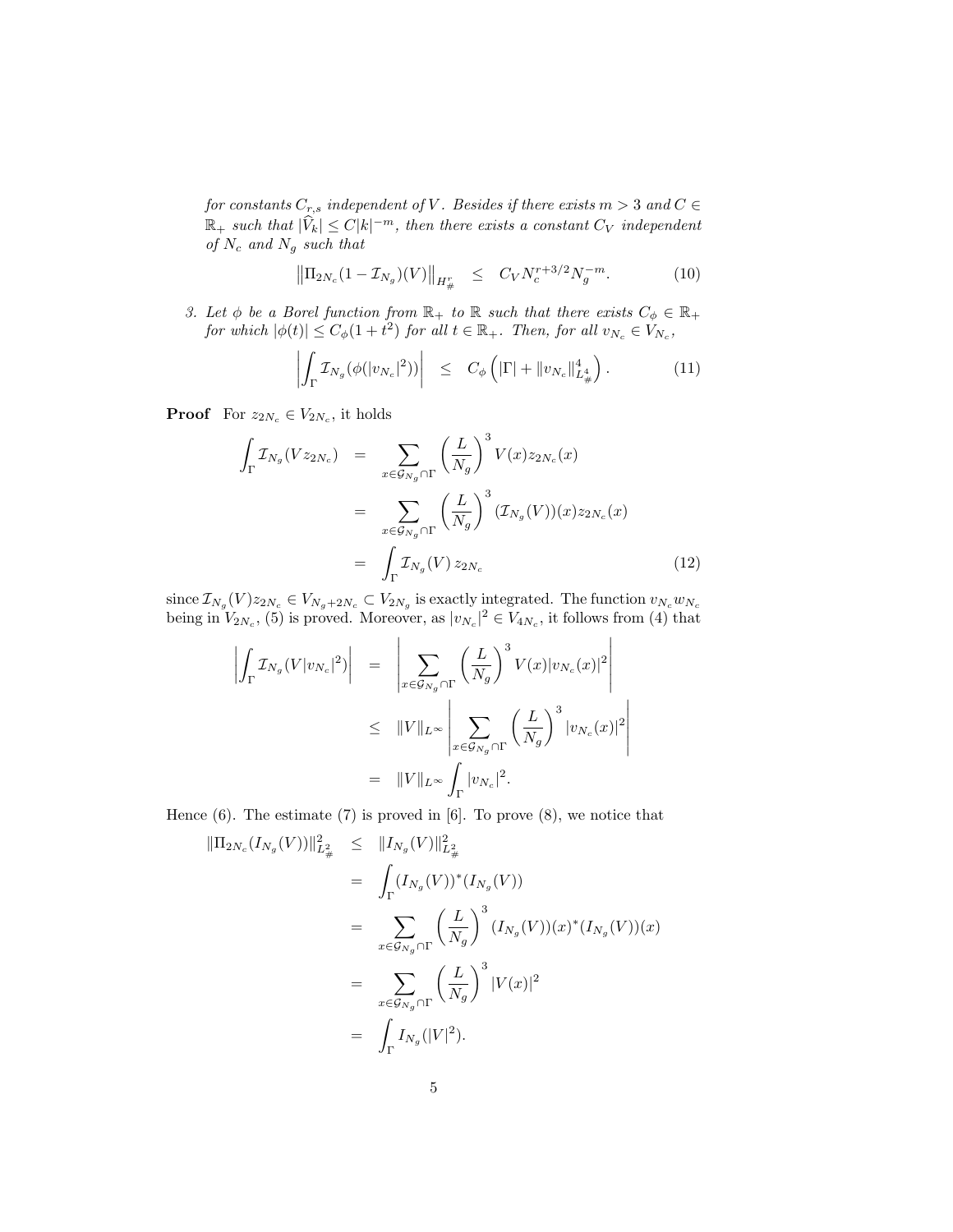The bound (9) is a straightforward consequence of (7):

 $\|\Pi_{2N_c}(I_{N_g}(V))\|_{H^s_{\#}} \leq \|I_{N_g}(V)\|_{H^s_{\#}} \leq \|V\|_{H^s_{\#}} + \|(1 - I_{N_g})(V)\|_{H^s_{\#}} \leq (1 + C_{s,s})\|V\|_{H^s_{\#}}.$ Now, we notice that

$$
\Pi_{2N_c}(\mathcal{I}_{N_g}(V)) = |\Gamma|^{1/2} \sum_{k \in \mathcal{R}^* \, | \, |k| \le \frac{4\pi}{L} N_c} \widehat{V}_k^{\text{FFT}, N_g} e_k
$$
\n
$$
= \sum_{k \in \mathcal{R}^* \, | \, |k| \le \frac{4\pi}{L} N_c} \left( \sum_{K \in \mathcal{R}^*} \widehat{V}_{k+N_g K} \right) e_k. \tag{13}
$$

From (13), we obtain

$$
\|\Pi_{2N_c}(1-\mathcal{I}_{N_g})(V)\|_{H^s_{\#}}^2 = \sum_{k \in \mathcal{R}^* \,|\, |k| \leq \frac{4\pi}{L}N_c} (1+|k|^2)^s \left|\sum_{K \in \mathcal{R}^* \setminus \{0\}} \widehat{V}_{k+N_gK}\right|^2 \leq \left(\sum_{k \in \mathcal{R}^* \,|\, |k| \leq \frac{4\pi}{L}N_c} (1+|k|^2)^s\right) \max_{k \in \mathcal{R}^* \,|\, |k| \leq \frac{4\pi}{L}N_c} \left|\sum_{K \in \mathcal{R}^* \setminus \{0\}} \widehat{V}_{k+N_gK}\right|^2.
$$

On the one hand,

$$
\sum_{k \in \mathcal{R}^* \, | \, |k| \le \frac{4\pi}{L} N_c} (1 + |k|^2)^s \sum_{N_c \to \infty} \frac{32\pi}{2s + 3} \left(\frac{4\pi}{L}\right)^{2s} N_c^{2s + 3},
$$

and on the other hand, we have for each  $k \in \mathcal{R}^*$  such that  $|k| \leq \frac{4\pi}{L} N_c$ ,

$$
\left| \sum_{K \in \mathcal{R}^* \setminus \{0\}} \widehat{V}_{k+N_g K} \right| \leq C \sum_{K \in \mathcal{R}^* \setminus \{0\}} \frac{1}{|k+N_g K|^m} \leq C C_0 \left(\frac{L}{2\pi}\right)^m N_g^{-m}
$$

where

$$
C_0 = \max_{y \in \mathbb{R}^3 \, | \, |y| \le 1/2} \sum_{K \in \mathbb{Z}^3 \backslash \{0\}} \frac{1}{|y - K|^m}.
$$

The estimate (10) then easily follows. Let us finally prove (11). Using (3) and (4), we have

$$
\left| \int_{\Gamma} \mathcal{I}_{N_g}(\phi(|v_{N_c}|^2)) \right| = \left| \sum_{x \in \mathcal{G}_{N_g} \cap \Gamma} \left( \frac{L}{N_g} \right)^3 \phi(|v_{N_c}(x)|^2) \right|
$$
  
\n
$$
\leq C_{\phi} \left| \sum_{x \in \mathcal{G}_{N_g} \cap \Gamma} \left( \frac{L}{N_g} \right)^3 (1 + |v_{N_c}(x)|^4) \right|
$$
  
\n
$$
= C_{\phi} \int_{\Gamma} (1 + |v_{N_c}|^4) = C_{\phi} \left( |\Gamma| + ||v_{N_c}||_{L^4_{\#}}^4 \right)
$$

.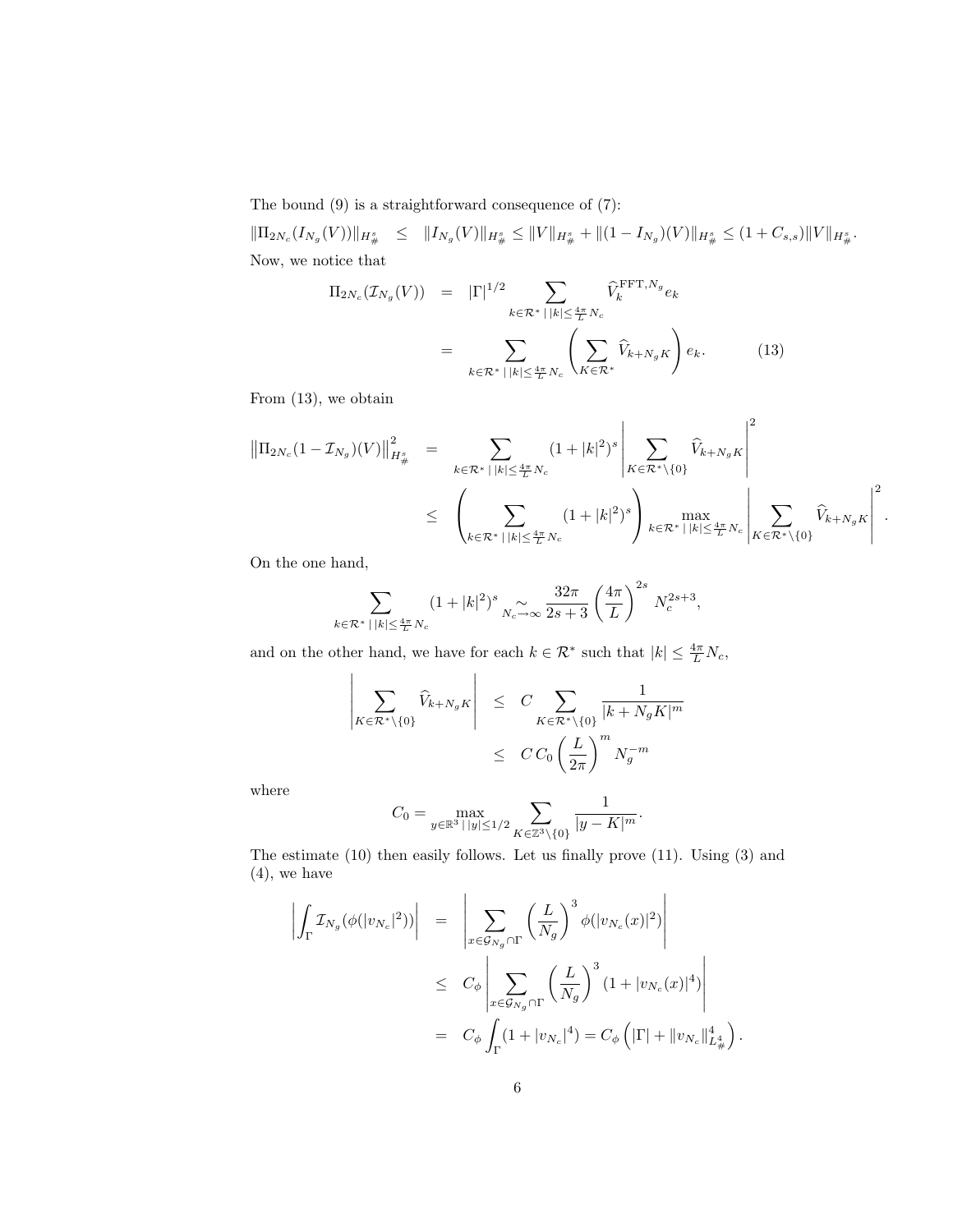This completes the proof of Lemma 2.1.

## 3 Planewave approximation of the TFW model

In the TFW model, as well as in any orbital-free model, the ground state electronic density of the system is obtained by minimizing an explicit functional of the density. Denoting by  $\mathcal N$  the number of electrons in the simulation cell and by

$$
\mathfrak{R}_{\mathcal{N}} = \left\{ \rho \ge 0 \mid \sqrt{\rho} \in H^1_{\#}(\Gamma), \int_{\Gamma} \rho = \mathcal{N} \right\}
$$

the set of admissible densities, the TFW problem reads

$$
I^{\text{TFW}} = \inf \left\{ \mathcal{E}^{\text{TFW}}(\rho), \ \rho \in \mathfrak{R}_{\mathcal{N}} \right\},\tag{14}
$$

where

$$
\mathcal{E}^{\text{TFW}}(\rho) = \frac{C_{\text{W}}}{2} \int_{\Gamma} |\nabla \sqrt{\rho}|^2 + C_{\text{TF}} \int_{\Gamma} \rho^{5/3} + \int_{\Gamma} \rho V^{\text{ion}} + \frac{1}{2} D_{\Gamma}(\rho, \rho).
$$

 $C_W$  is a positive real number  $(C_W = 1, 1/5 \text{ or } 1/9$  depending on the context [8]), and  $C_{\text{TF}}$  is the Thomas-Fermi constant:  $C_{\text{TF}} = \frac{10}{3} (3\pi^2)^{2/3}$ . The last term of the TFW energy models the periodic Coulomb energy: for  $\rho$  and  $\rho'$  in  $H^{-1}_{\#}(\Gamma)$ ,

$$
D_{\Gamma}(\rho,\rho') := 4\pi \sum_{k \in \mathcal{R}^* \setminus \{0\}} |k|^{-2} \widehat{\rho}_k^* \widehat{\rho}_k'.
$$

We finally make the assumption that  $V^{\text{ion}}$  is a  $\mathcal{R}\text{-periodic potential}$  such that

$$
\exists m > 3, C \ge 0 \text{ s.t. } \forall k \in \mathcal{R}^*, \ |\widehat{V}_k^{\text{ion}}| \le C|k|^{-m}.\tag{15}
$$

Note that this implies that  $V^{\text{ion}}$  is in  $H^{m-3/2-\epsilon}(\Gamma)$  for all  $\epsilon > 0$ , hence in  $C^0_{\#}(\Gamma)$ since  $m - 3/2 - \epsilon > 3/2$  for  $\epsilon$  small enough. It is convenient to reformulate the TFW model in terms of  $v = \sqrt{\rho}$ . It can be easily seen that

$$
I^{\text{TFW}} = \inf \left\{ E^{\text{TFW}}(v), \ v \in H^1_{\#}(\Gamma), \int_{\Gamma} |v|^2 = \mathcal{N} \right\},\tag{16}
$$

where

$$
E^{\text{TFW}}(v) = \frac{C_{\text{W}}}{2} \int_{\Gamma} |\nabla v|^2 + C_{\text{TF}} \int_{\Gamma} |v|^{10/3} + \int_{\Gamma} V^{\text{ion}} |v|^2 + \frac{1}{2} D_{\Gamma} (|v|^2, |v|^2).
$$

Let  $F(t) = C_{\text{TF}}t^{5/3}$  and  $f(t) = F'(t) = \frac{5}{3}C_{\text{TF}}t^{2/3}$ . The function F is in  $C^1([0, +\infty)) \cap C^{\infty}((0, +\infty))$ , is strictly convex on  $[0, +\infty)$ , and for all  $(t_1, t_2) \in$  $\mathbb{R}_+ \times \mathbb{R}_+,$ 

$$
|f(t_2^2)t_2 - f(t_1^2)t_2 - 2f'(t_1^2)t_1^2(t_2 - t_1)| \le \frac{70}{27}C_{\text{TF}} \max(t_1^{1/3}, t_2^{1/3}) |t_2 - t_1|^2. \tag{17}
$$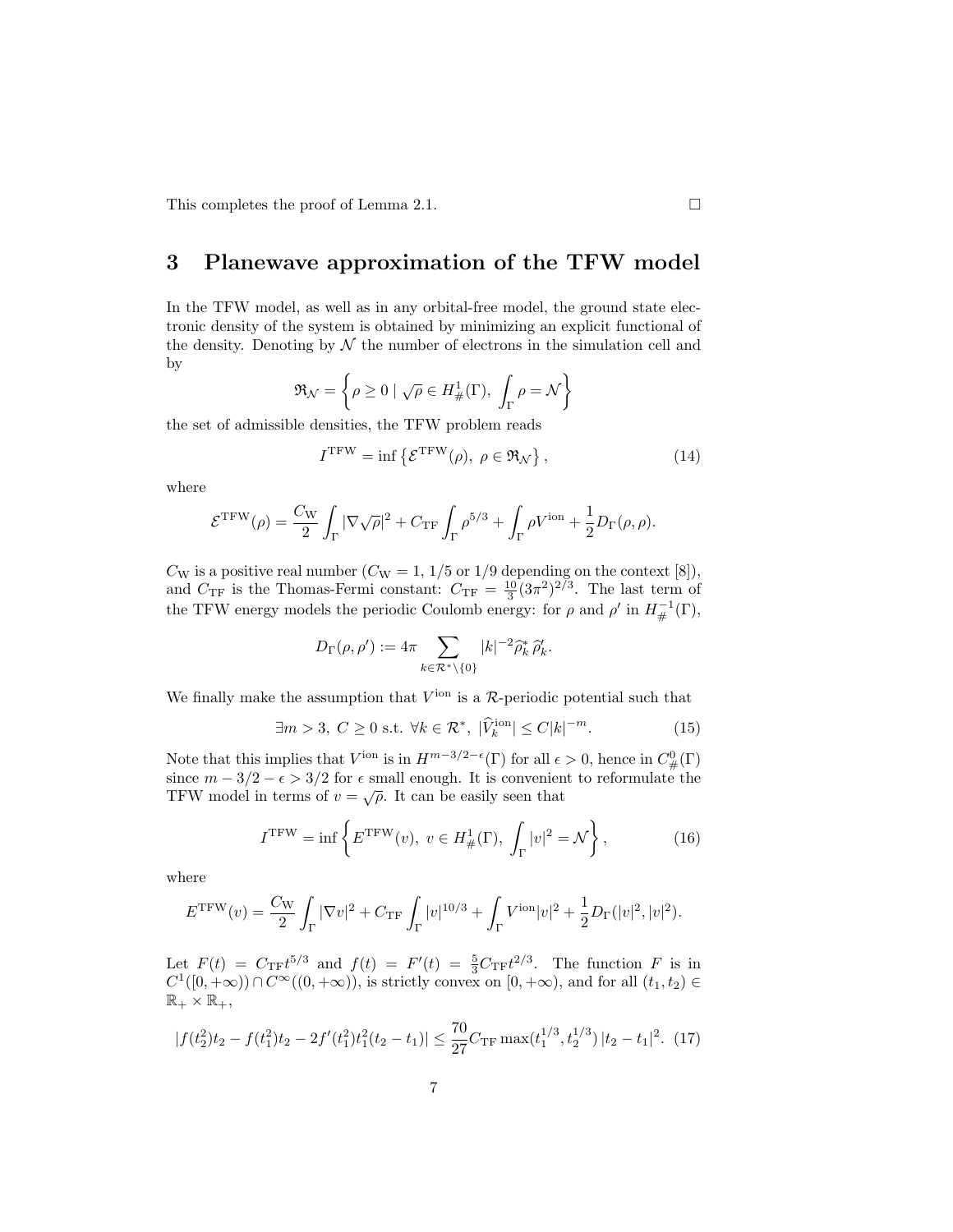The first and second derivatives of  $E^{\text{TFW}}$  are respectively given by

$$
\begin{aligned} &\langle E^{\rm TFW'}(v),w\rangle_{H^{-1}_\#,H^1_\#}=2\langle \mathcal{H}^{\rm TFW}_{|v|^2}v,w\rangle;\\ &\langle E^{\rm TFW''}(v)w_1,w_2\rangle_{H^{-1}_\#,H^1_\#}=2\langle \mathcal{H}^{\rm TFW}_{|v|^2}w_1,w_2\rangle+4D_\Gamma(vw_1,vw_2)+4\int_\Gamma f'(|v|^2)|v|^2w_1w_2, \end{aligned}
$$

where we have denoted by  $\mathcal{H}_\rho^{\rm TFW}$  the TFW Hamiltonian associated with the density ρ

$$
\mathcal{H}_{\rho}^{\text{TFW}} = -\frac{C_{\text{W}}}{2}\Delta + f(\rho) + V^{\text{ion}} + V_{\rho}^{\text{Coulomb}},
$$

where

$$
V_{\rho}^{\text{Coulomb}}(x) = 4\pi \sum_{k \in \mathcal{R}^* \setminus \{0\}} |k|^{-2} \widehat{\rho}_k e_k(x)
$$

is the  $\mathcal{R}$ -periodic Coulomb potential generated by the  $\mathcal{R}$ -periodic charge distribution  $\rho$ . Recall that  $V_{\rho}^{\text{Coulomb}}$  can also be defined as the unique solution in  $H^1_{\#}(\Gamma)$  to

$$
\left\{ \begin{array}{l} -\Delta V_\rho^{\rm Coulomb} = 4\pi\left(\rho - |\Gamma|^{-1}\int_\Gamma \rho\right) \\ \\ \int_\Gamma V_\rho^{\rm Coulomb} = 0. \end{array} \right.
$$

Let us recall (see [12] and the proof of Lemma 2 in [3]) that

- (14) has a unique minimizer  $\rho^0$ , and that the minimizers of (16) are u and  $-u$ , where  $u = \sqrt{\rho^0}$ ;
- u is in  $H^{m+1/2-\epsilon}_{\#}(\Gamma)$  for each  $\epsilon > 0$  (hence in  $C_{\#}^2(\Gamma)$  since  $m+1/2-\epsilon > 7/2$ for  $\epsilon$  small enough);
- $u > 0$  on  $\mathbb{R}^3$ ;
- $\bullet$  u satisfies the Euler equation

$$
\mathcal{H}_{|u|^2}^{\text{TFW}}(u) = -\frac{C_{\text{W}}}{2}\Delta u + \left(\frac{5}{3}C_{\text{TF}}u^{4/3} + V^{\text{ion}} + V^{\text{Coulomb}}_{u^2}\right)u = \lambda u
$$

for some  $\lambda \in \mathbb{R}$ , (the ground state eigenvalue of  $\mathcal{H}_{\rho^0}^{\text{TFW}}$ , that is nondegenerate).

The planewave discretization of the TFW model is obtained by choosing

- 1. an energy cut-off  $E_c > 0$  or, equivalently, a finite dimensional Fourier space  $V_{N_c}$ , the integer  $N_c$  being related to  $E_c$  through the relation  $N_c :=$  $[\sqrt{2E_{\rm c}} L/2\pi];$
- 2. a cartesian grid  $\mathcal{G}_{N_g}$  with step size  $L/N_g$  where  $N_g \in \mathbb{N}^*$  is such that  $N_q \geq 4N_c+1$ ,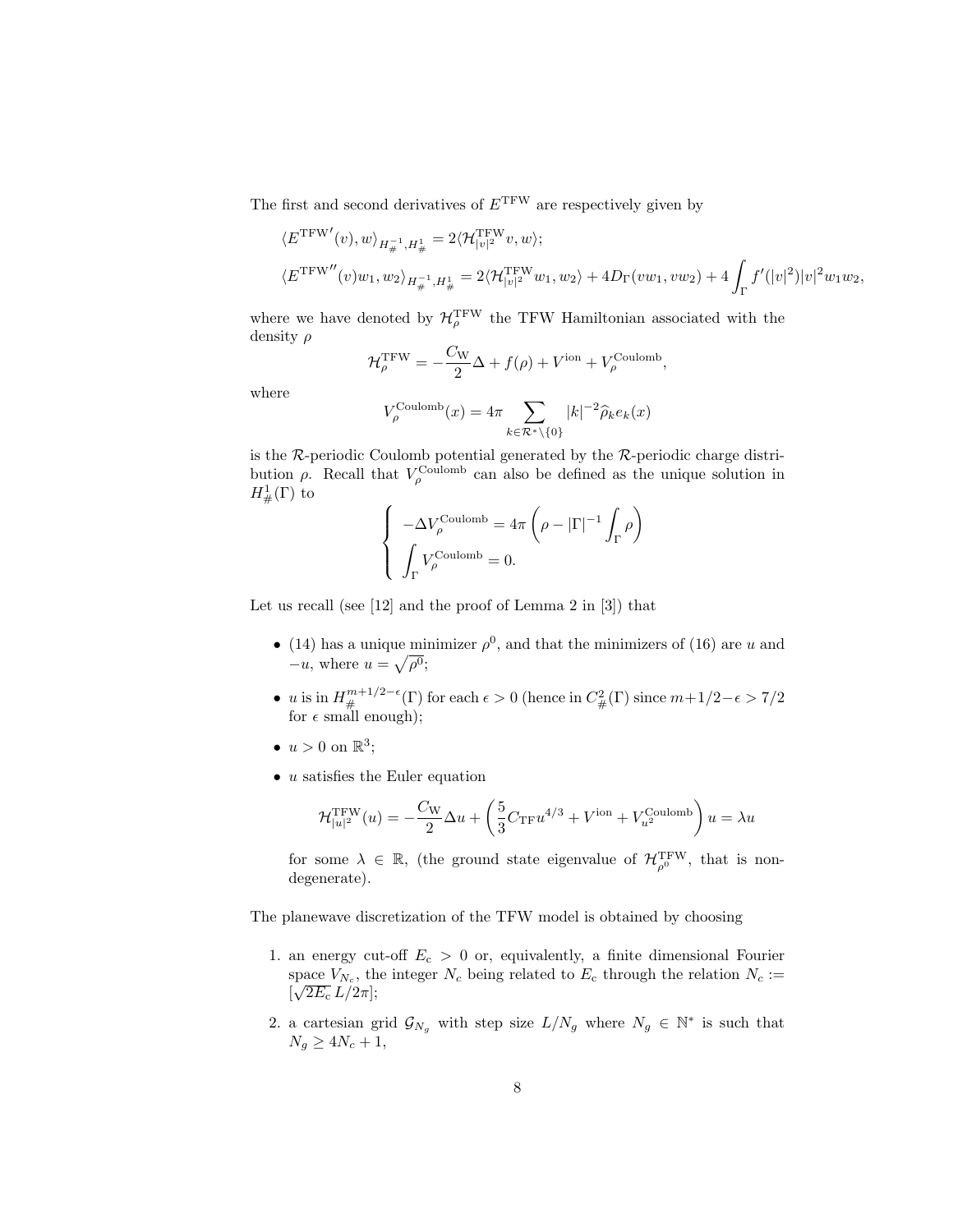and by considering the finite dimensional minimization problem

$$
I_{N_c,N_g}^{\text{TFW}} = \inf \left\{ E_{N_g}^{\text{TFW}}(v_{N_c}), \ v_{N_c} \in V_{N_c}, \ \int_{\Gamma} |v_{N_c}|^2 = \mathcal{N} \right\},\tag{18}
$$

where

$$
E_{N_g}^{\text{TFW}}(v_{N_c}) = \frac{C_{\text{W}}}{2} \int_{\Gamma} |\nabla v_{N_c}|^2 + C_{\text{TF}} \int_{\Gamma} \mathcal{I}_{N_g}(|v_{N_c}|^{10/3}) + \int_{\Gamma} \mathcal{I}_{N_g}(V^{\text{ion}})|v_{N_c}|^2
$$

$$
+ \frac{1}{2} D_{\Gamma}(|v_{N_c}|^2, |v_{N_c}|^2),
$$

 $\mathcal{I}_{N_g}$  denoting the interpolation operator introduced in the previous section. The Euler equation associated with (18) can be written as a nonlinear eigenvalue problem

$$
\forall v_{N_c} \in V_{N_c}, \quad \langle (\widetilde{\mathcal{H}}_{|u_{N_c,N_g}|^2}^{\text{TFW},N_g} - \lambda_{N_c,N_g}) u_{N_c,N_g}, v_{N_c} \rangle_{H_{\#}^{-1},H_{\#}^1} = 0,
$$

where we have denoted by

$$
\widetilde{\mathcal{H}}_{\rho}^{\text{TFW},N_g} = -\frac{C_{\text{W}}}{2}\Delta + \mathcal{I}_{N_g} \left( \frac{5}{3} C_{\text{TF}} \rho^{2/3} + V^{\text{ion}} \right) + V_{\rho}^{\text{Coulomb}}
$$

the pseudospectral TFW Hamiltonian associated with the density  $\rho$ , and by  $\lambda_{N_c,N_g}$  the Lagrange multiplier of the constraint  $\int_{\Gamma} |v_{N_c}|^2 = \mathcal{N}$ . We therefore have

$$
-\frac{C_{\rm W}}{2}\Delta u_{N_c,N_g}+\Pi_{N_c}\left[\left(\mathcal{I}_{N_g}\left(\frac{5}{3}C_{\rm TF}|u_{N_c,N_g}|^{4/3}+V^{\rm ion}\right)+V^{\rm Coulomb}_{|u_{N_c,N_g}|^2}\right)u_{N_c,N_g}\right]=\lambda_{N_c,N_g}u_{N_c,N_g}.
$$

Under the condition that  $N_g \ge 4N_c + 1$ , we have for all  $\phi \in C^0_{\#}(\Gamma)$ ,

$$
\forall (k,l) \in \mathcal{R}^* \times \mathcal{R}^* \text{ s.t. } |k|, |l| \leq \frac{2\pi}{L} N_c, \quad \int_{\Gamma} \mathcal{I}_{N_g}(\phi) \, e_k^* \, e_l = \widehat{\phi}_{k-l}^{\text{FFT}},
$$

so that,  $\widetilde{\mathcal{H}}_{u_{N_c,N_g}}^{\text{TFW}}$  is defined on  $V_{N_c}$  by the Fourier matrix

$$
\begin{array}{rcl} [\widehat{\mathcal{H}}^{\mathrm{TFW},N_{g}}_{|u_{N_{c},N_{g}}|^{2}}]_{kl} & = & \frac{C_{\mathrm{W}}}{2}|k|^{2}\delta_{kl}+\frac{5}{3}C_{\mathrm{TF}}\bigl(|u_{N_{c},N_{g}}|^{4/3}\bigr)_{k-l}^{\mathrm{FFT},N_{g}}+\widehat{(V^{\mathrm{ion}})}_{k-l}^{\mathrm{FFT},N_{g}} \\ & & +4\pi\frac{\bigl(|u_{N_{c},N_{g}}|^{2}\bigr)_{k-l}^{\mathrm{FFT},N_{g}}}{|k-l|^{2}}\left(1-\delta_{kl}\right), \end{array}
$$

where, by convention, the last term of the right hand side is equal to zero for  $k = l$ .

We also introduce the variational approximation of (16)

$$
I_{N_c}^{\text{TFW}} = \inf \left\{ E^{\text{TFW}}(v_{N_c}), \ v_{N_c} \in V_{N_c}, \ \int_{\Gamma} |v_{N_c}|^2 = \mathcal{N} \right\}.
$$
 (19)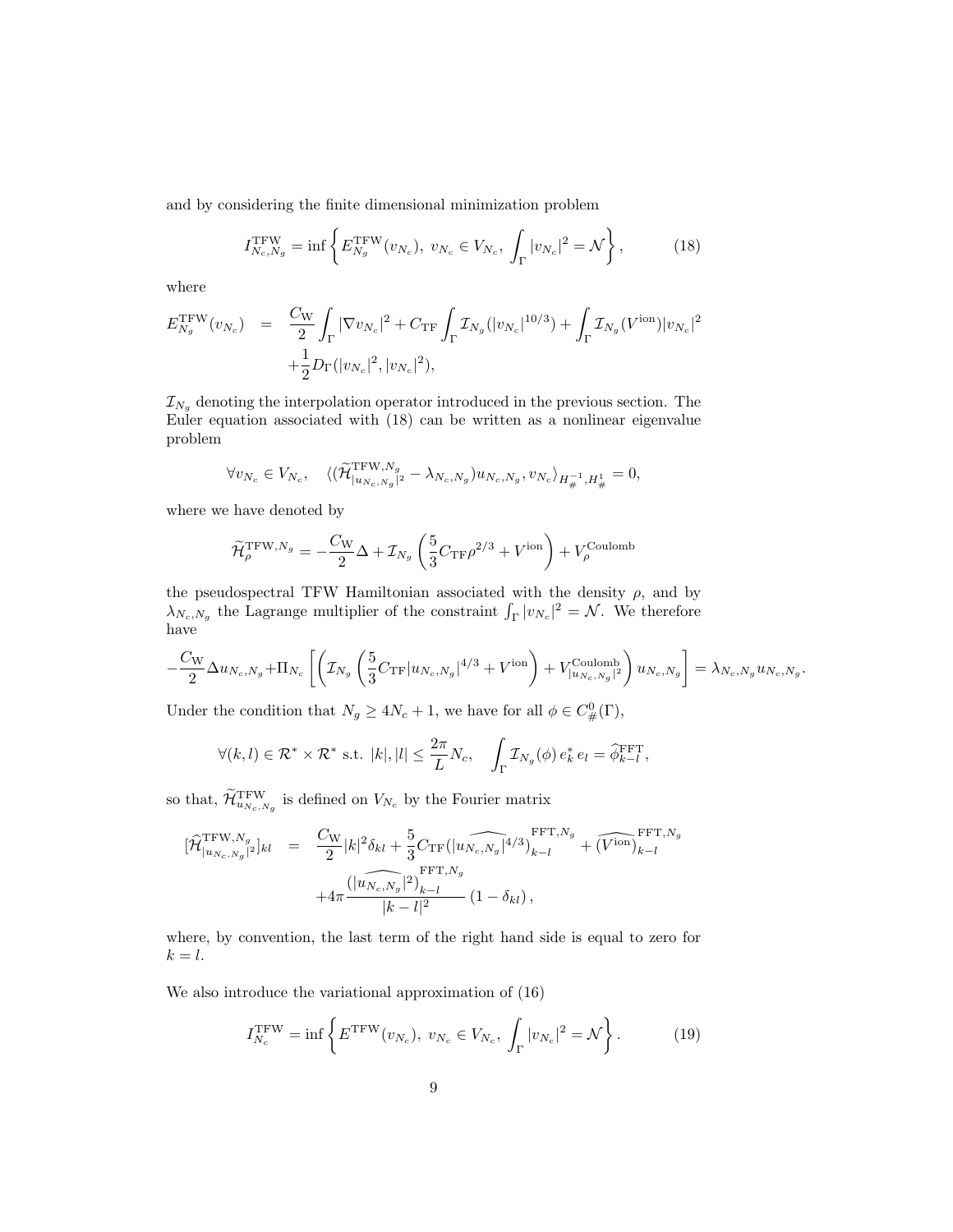Any minimizer  $u_{N_c}$  to (19) satisfies the elliptic equation

$$
-\frac{C_{\rm W}}{2}\Delta u_{N_c} + \Pi_{N_c} \left[ \frac{5}{3} C_{\rm TF} |u_{N_c}|^{4/3} u_{N_c} + V^{\rm ion} u_{N_c} + V^{\rm Coulomb}_{|u_{N_c}|^2} u_{N_c} \right] = \lambda_{N_c} u_{N_c},\tag{20}
$$

for some  $\lambda_{N_c} \in \mathbb{R}$ .

The main result of this section is an extension of results previously obtained by A. Zhou [16].

**Theorem 3.1** For each  $N_c \in \mathbb{N}$ , we denote by  $u_{N_c}$  a minimizer to (19) such that  $(u_{N_c}, u)_{L^2_{\#}} \geq 0$  and, for each  $N_c \in \mathbb{N}$  and  $N_g \geq 4N_c + 1$ , we denote by  $u_{N_c,N_g}$  a minimizer to (18) such that  $(u_{N_c,N_g},u)_{L^2_{\#}} \geq 0$ . Then for  $N_c$  large enough,  $u_{N_c}$  and  $u_{N_c,N_g}$  are unique, and the following estimates hold true

$$
||u_{N_c} - u||_{H^s_{\#}} \leq C_{s,\epsilon} N_c^{-(m-s+1/2-\epsilon)};
$$
 (21)

$$
|\lambda_{N_c} - \lambda| \le C_{\epsilon} N_c^{-(2m-1-\epsilon)};
$$
 (22)

$$
\gamma \|u_{N_c} - u\|_{H^4_{\#}}^2 \le I_{N_c}^{\text{TFW}} - I^{\text{TFW}} \le C \|u_{N_c} - u\|_{H^1_{\#}}^2; \tag{23}
$$

$$
||u_{N_c,N_g} - u_{N_c}||_{H^s_{\#}} \leq C_s N_c^{3/2 + (s-1)_+} N_g^{-m}; \tag{24}
$$

$$
|\lambda_{N_c,N_g} - \lambda_{N_c}| \leq CN_c^{3/2} N_g^{-m};\tag{25}
$$

$$
|I_{N_c,N_g}^{\text{TFW}} - I_{N_c}^{\text{TFW}}| \leq CN_c^{3/2} N_g^{-m}, \tag{26}
$$

for all  $-m+3/2 < s < m+1/2$  and  $\epsilon > 0$ , and for some constants  $\gamma > 0$ ,  $C_{s,\epsilon} \geq 0, C_{\epsilon} \geq 0, C \geq 0$  and  $C_s \geq 0$  independent of  $N_c$  and  $N_g$ .

Remark 1 More complex orbital-free models have been proposed in the recent years [15], which are used to perform multimillion atom DFT calculations. Some of these models however are not well posed (the energy functional is not bounded from below [2]), and the others are not well understood from a mathematical point of view. For these reasons, we will not deal with those models in this article.

#### 3.1 A priori estimates for the variational approximation.

In this section, we prove the first part of Theorem 3.1, related to the variational approximation  $(19)$ . The estimates  $(21)$ ,  $(22)$  and  $(23)$  originate from arguments already introduced in [3]. For brevity, we only recall the main steps of the proof and leave the details to the reader.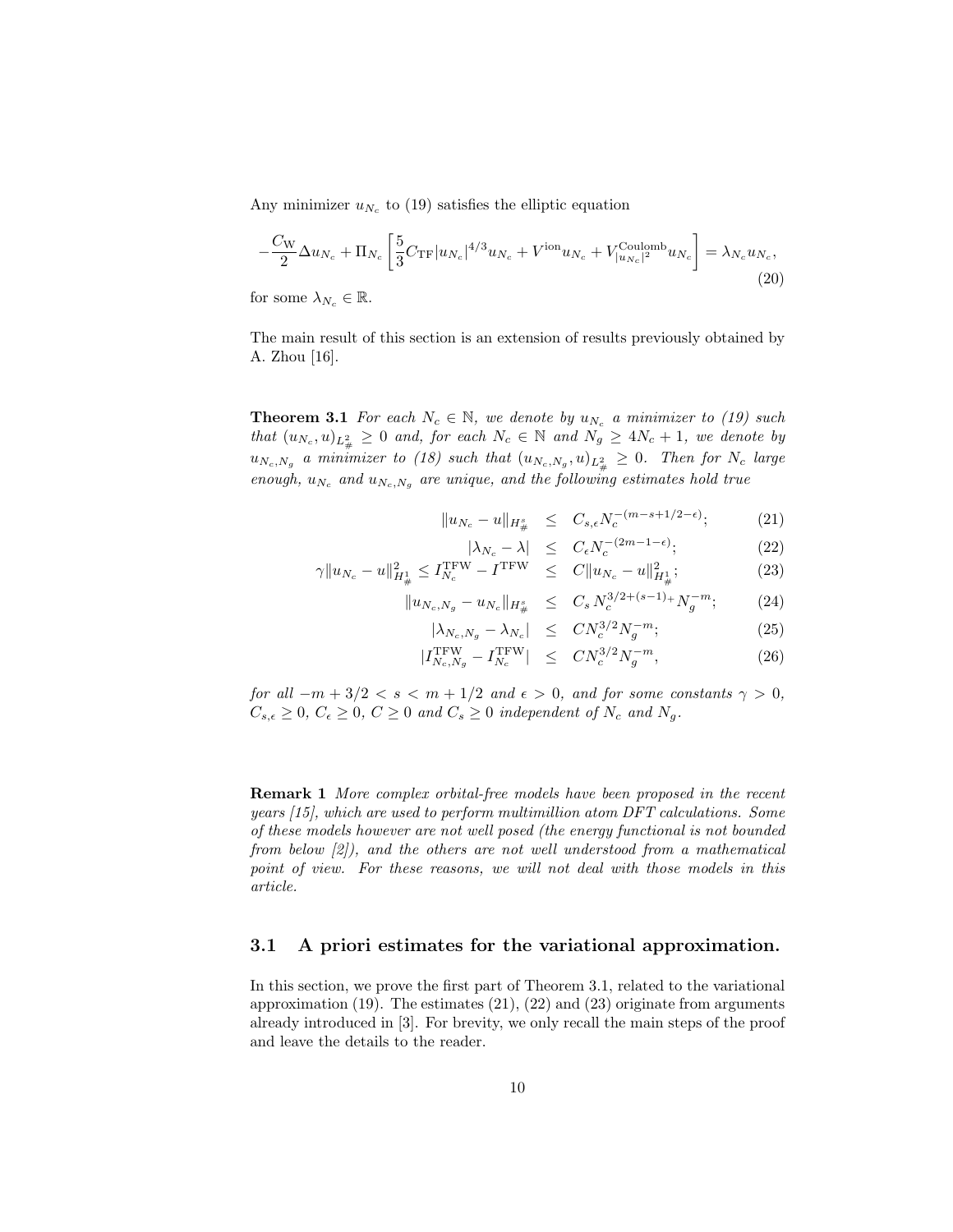The difference between (16) and the problem dealt with in [3] is the presence of the Coulomb term  $D_{\Gamma}(v^2, |v^2)$ , for which the following estimates are available:

$$
0 \le D_{\Gamma}(\rho, \rho) \le C \|\rho\|_{L^2_{\#}}, \quad \text{for all } \rho \in L^2_{\#}(\Gamma), \tag{27}
$$

$$
|D_{\Gamma}(uv, uw)| \leq C ||v||_{L^2_{\#}} ||w||_{L^2_{\#}}, \quad \text{for all } (v, w) \in (L^2_{\#}(\Gamma))^2,
$$
 (28)

$$
|D_{\Gamma}(\rho, vw)| \leq C \|\rho\|_{L^2_{\#}} \|v\|_{L^2_{\#}} \|w\|_{L^2_{\#}}, \quad \text{for all } (\rho, v, w) \in (L^2_{\#}(\Gamma))^3, (29)
$$

$$
||V_{\rho}^{\text{Coulomb}}||_{L^{\infty}} \leq C||\rho||_{L^{2}_{\#}}, \quad \text{for all } \rho \in L^{2}_{\#}(\Gamma), \tag{30}
$$

$$
\|V_{\rho}^{\text{Coulomb}}\|_{H^{s+2}_{\#}} \leq C\|\rho\|_{H^{s}_{\#}}, \quad \text{for all } \rho \in H^{s}_{\#}(\Gamma). \tag{31}
$$

Here and in the sequel, C denotes a non-negative constant which may depend on  $\Gamma$ ,  $V^{\text{ion}}$  and  $\mathcal{N}$ , but not on the discretization parameters.

Using (27), (28) and the fact that  $f' > 0$  on  $(0, +\infty)$ , we can then show (see the proof of Lemma 1 in [3]) that there exist  $\beta > 0$ ,  $\gamma > 0$  and  $M \ge 0$  such that for all  $v \in H^1_{\#}(\Gamma)$ ,

$$
0 \le \langle (\mathcal{H}_{\rho^0}^{\text{TFW}} - \lambda) v, v \rangle_{H^{-1}_\#, H^1_\#} \le M \|v\|_{H^1_\#}^2, \tag{32}
$$

$$
\beta \|v\|_{H^1_{\#}}^2 \le \langle (E^{\text{TFW}''}(u) - 2\lambda)v, v \rangle_{H^{-1}_{\#}, H^1_{\#}} \le M \|v\|_{H^1_{\#}}^2, \tag{33}
$$

and for all  $v \in H^1_{\#}(\Gamma)$  such that  $||v||_{L^2_{\#}} = \mathcal{N}^{1/2}$  and  $(v, u)_{L^2_{\#}} \geq 0$ ,

$$
\gamma \|v - u\|_{H^1_{\#}}^2 \le \langle (\mathcal{H}_{\rho^0}^{\text{TFW}} - \lambda)(v - u), (v - u) \rangle_{H^{-1}_{\#}, H^1_{\#}}. \tag{34}
$$

Remarking that

$$
E^{\text{TFW}}(u_{N_c}) - E^{\text{TFW}}(u) = \langle (\mathcal{H}_{\rho^0}^{\text{TFW}} - \lambda)(u_{N_c} - u), (u_{N_c} - u) \rangle_{H_{\#}^{-1}, H_{\#}^1}
$$
  
+ 
$$
\frac{1}{2} D_{\Gamma}(|u_{N_c}|^2 - |u|^2, |u_{N_c}|^2 - |u|^2)
$$
  
+ 
$$
\int_{\Gamma} F(|u_{N_c}|^2) - F(|u|^2) - f(|u|^2)(|u_{N_c}|^2 - |u|^2) (35)
$$

and using (34), the positivity of the bilinear form  $D_{\Gamma}$ , and the convexity of the function  $F$ , we obtain that

$$
I_{N_c}^{\rm TFW} - I^{\rm TFW} = E^{\rm TFW}(u_{N_c}) - E^{\rm TFW}(u) \geq \gamma \|u_{N_c} - u\|_{H^1_{\#}}^2.
$$

For each  $N_c \in \mathbb{N}$ ,  $\widetilde{u}_{N_c} = \mathcal{N}^{1/2} \Pi_{N_c} u / ||\Pi_{N_c} u||_{L^2_{\#}}$  satisfies  $(\widetilde{u}_{N_c}, u)_{L^2_{\#}} \geq 0$  and  $\|\widetilde{u}_{N_c}\|_{L^2_{\#}} = \mathcal{N}^{1/2}$ , and the sequence  $(\widetilde{u}_{N_c})_{N_c \in \mathbb{N}}$  converges to u in  $H^{m+1/2-\epsilon}_{\#}(\Gamma)$ for each  $\epsilon > 0$ . As the functional  $E^{\text{TFW}}$  is continuous on  $H^1_{\#}(\Gamma)$ , we have

$$
||u_{N_c} - u||_{H^1_{\#}}^2 \le \gamma^{-1} \left( I_{N_c}^{\text{TFW}} - I^{\text{TFW}} \right) \le \gamma^{-1} \left( E^{\text{TFW}}(\widetilde{u}_{N_c}) - E^{\text{TFW}}(u) \right) \underset{N_c \to \infty}{\longrightarrow} 0.
$$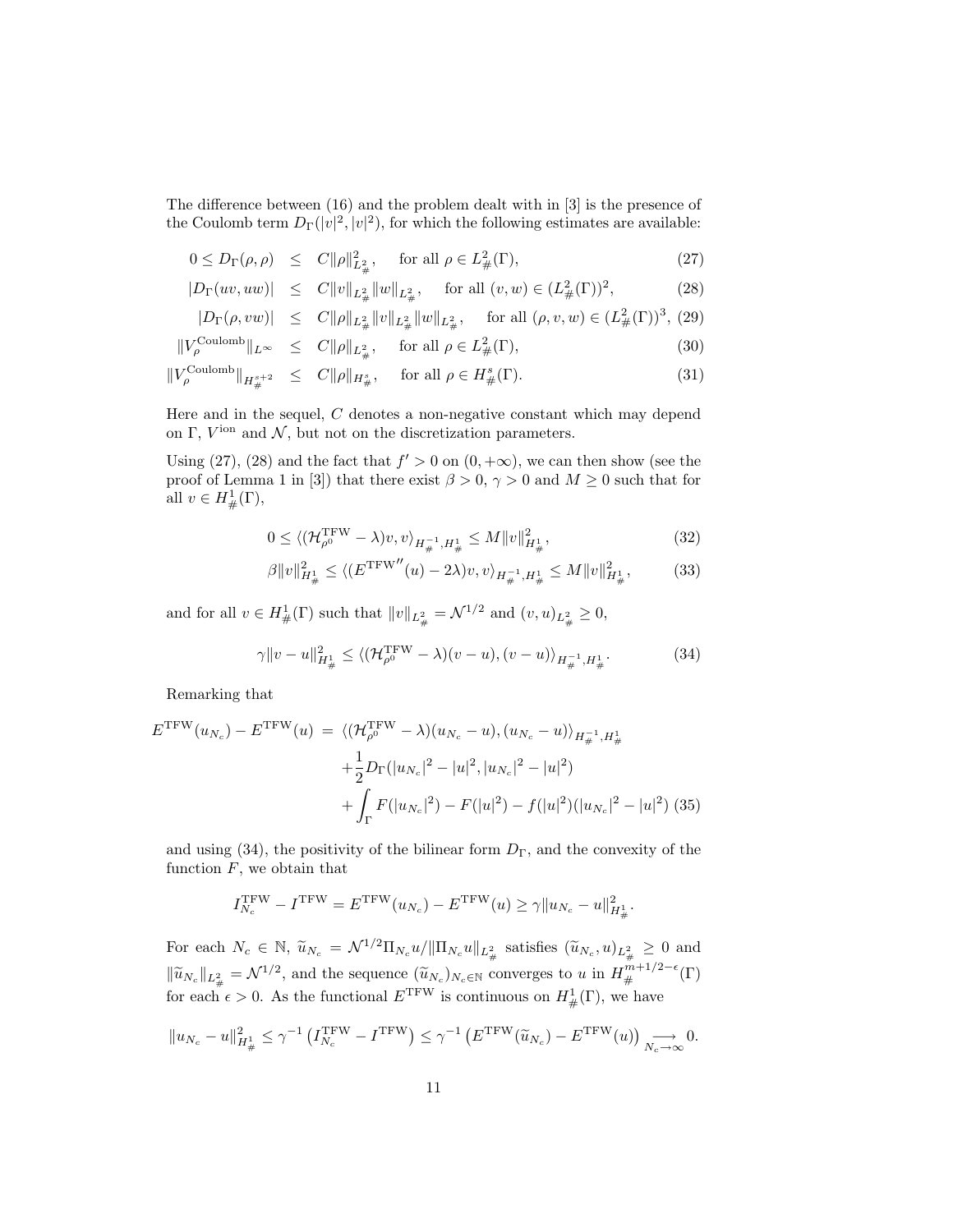Hence,  $(u_{N_c})_{N_c \in \mathbb{N}}$  converges to u in  $H^1_{\#}(\Gamma)$ , and we also have

$$
\lambda_{N_c} = \mathcal{N}^{-1} \left[ \frac{C_{\rm W}}{2} \int_{\Gamma} |\nabla u_{N_c}|^2 + \int_{\Gamma} f(|u_{N_c}|^2) |u_{N_c}|^2 + \int_{\Gamma} V^{\rm ion} |u_{N_c}|^2 + D_{\Gamma} (|u_{N_c}|^2, |u_{N_c}|^2) \right]
$$
  
\n
$$
\sum_{N_c \to \infty} \mathcal{N}^{-1} \left[ \frac{C_{\rm W}}{2} \int_{\Gamma} |\nabla u|^2 + \int_{\Gamma} f(|u|^2) |u|^2 + \int_{\Gamma} V^{\rm ion} |u|^2 + D_{\Gamma} (|u|^2, |u|^2) \right]
$$
  
\n
$$
= \lambda.
$$

As  $f(|u_{N_c}|^2)u_{N_c} + V^{\text{ion}}_{|u_{N_c}|^2}u_{N_c}$  is bounded in  $L^2_{\#}(\Gamma)$ , uniformly in  $N_c$ , we deduce from (20) that the sequence  $(u_{N_c})_{N_c \in \mathbb{N}}$  is bounded in  $H^2_{\#}(\Gamma)$ , hence in  $L^{\infty}(\Gamma)$ . Now

$$
\Delta(u_{N_c} - u) = 2C_{\rm W}^{-1} \Big[ \Pi_{N_c} \bigg( f(|u_{N_c}|^2) u_{N_c} - f(|u|^2)u + V^{\rm ion}(u_{N_c} - u) + V^{\rm Coulomb}_{|u_{N_c}|^2} u_{N_c} - V^{\rm Coulomb}_{|u|^2} u \bigg) + (1 - \Pi_{N_c}) \bigg( f(|u|^2)u + V^{\rm ion}u + V^{\rm Coulomb}_{|u|^2} u \bigg) - \lambda_{N_c}(u_{N_c} - u) - (\lambda_{N_c} - \lambda)u \Big].
$$

Observing that the right-hand side goes to zero in  $L^2_{\#}(\Gamma)$  when  $N_c$  goes to infinity, we obtain that  $(u_{N_c})_{N_c \in \mathbb{N}}$  converges to u in  $H^2_{\#}(\Gamma)$ , and therefore in  $C^{0,1/2}_{\#}(\Gamma)$ . In addition, we know from Harnack inequality [10] that  $u > 0$  in  $\mathbb{R}^3$ . Consequently, for  $N_c$  large enough, the function  $u_{N_c}$  (which is continuous and R-periodic) is bounded away from 0, uniformly in  $N_c$ . As  $f \in C^{\infty}(0, +\infty)$ , one can see by a simple bootstrap argument that the convergence of  $(u_{N_c})_{N_c \in \mathbb{N}}$  to u also holds in  $H_{\#}^{m+1/2-\epsilon}(\Gamma)$  for each  $\epsilon > 0$ . The upper bound in (23) is obtained from (35), remarking that

$$
0 \leq \int_{\Gamma} F(|u_{N_c}|^2) - F(|u|^2) - f(|u|^2)(|u_{N_c}|^2 - |u|^2)
$$
  
\n
$$
\leq \frac{35}{9} C_{\rm TF} \int_{\Gamma} \max(|u_{N_c}|^{4/3}, |u|^{4/3}) |u_{N_c} - u|^2
$$
  
\n
$$
\leq \frac{35}{9} C_{\rm TF} \left( \max_{N_c \in \mathbb{N}} \|u_{N_c}\|_{L^{\infty}} \right)^{4/3} \|u_{N_c} - u\|_{L^2_{\#}}^2,
$$

and that

$$
0 \leq D_{\Gamma}(|u_{N_c}|^2 - |u|^2, |u_{N_c}|^2 - |u|^2) \leq C |||u_{N_c}|^2 - |u|^2 ||_{L^2_{\#}}^2
$$
  

$$
\leq 4C \left( \max_{N_c \in \mathbb{N}} ||u_{N_c}||_{L^{\infty}} \right)^2 ||u_{N_c} - u||_{L^2_{\#}}^2.
$$

The uniqueness of  $u_{N_c}$  for  $N_c$  large enough can then be checked as follows. First,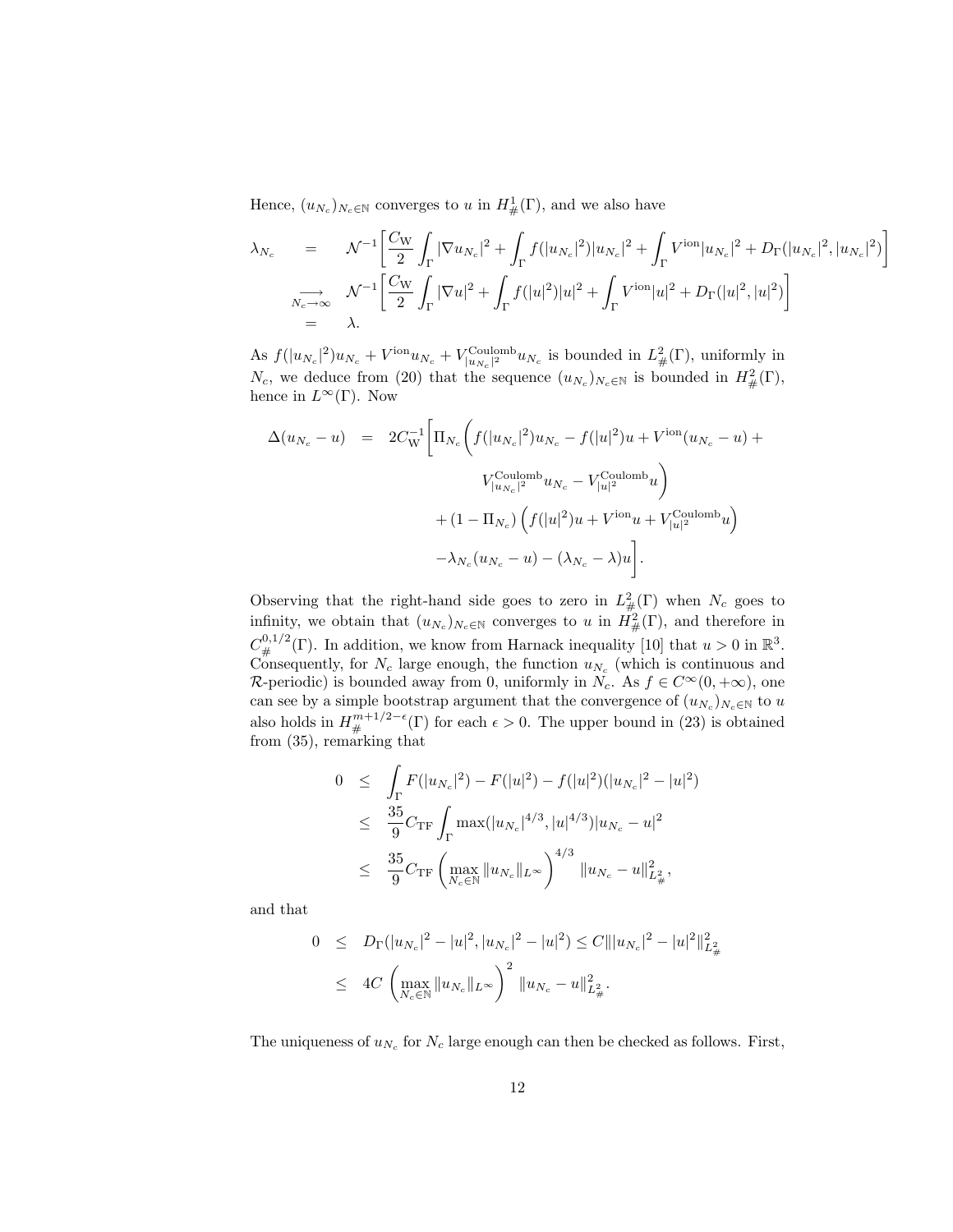$(u_{N_c}, \lambda_{N_c})$  satisfies the variational equation

$$
\forall v_{N_c} \in V_{N_c}, \quad \langle (\mathcal{H}_{|u_{N_c}|^2}^{\text{TFW}} - \lambda_{N_c}) u_{N_c}, v_{N_c} \rangle_{H_{\#}^{-1}, H_{\#}^1} = 0.
$$

Therefore  $\lambda_{N_c}$  is the variational approximation in  $V_{N_c}$  of some eigenvalue of  ${\cal H}^{\rm TFW}_{|u_{N_c}|^2}$ . As  $(u_{N_c})_{N_c \in \mathbb N}$  converges to u in  $L^{\infty}(\Gamma)$ ,  ${\cal H}^{\rm TFW}_{|u_{N_c}|^2}$  –  ${\cal H}^{\rm TFW}_{\rho^0}$  converges to 0 in operator norm. Consequently, the  $n<sup>th</sup>$  eigenvalue of  $\mathcal{H}_{|u_{N_c}|^2}^{TFW}$  converges to the  $n<sup>th</sup>$  eigenvalue of  $\mathcal{H}_{\rho^0}^{\text{TFW}}$  when  $N_c$  goes to infinity, the convergence being uniform in *n*. Together with the fact that the sequence  $(\lambda_{N_c})_{N_c \in \mathbb{N}}$  converges to  $\lambda$ , the non-degenerate ground state eigenvalue of  $\mathcal{H}_{\rho^0}^{\rm TFW}$ , this implies that for  $N_c$  large enough,  $\lambda_{N_c}$  is the ground state eigenvalue of  $\mathcal{H}^{\text{TFW}}_{|u_{N_c}|^2}$  in  $V_{N_c}$  and for all  $v_{N_c} \in V_{N_c}$  such that  $||v_{N_c}||_{L^2_{\#}} = \mathcal{N}^{1/2}$  and  $(v_{N_c}, u_{N_c})_{L^2_{\#}} \geq 0$ ,

$$
E^{\text{TFW}}(v_{N_c}) - E^{\text{TFW}}(u_{N_c}) = \langle (\mathcal{H}_{|u_{N_c}|^2}^{\text{TFW}} - \lambda_{N_c})(v_{N_c} - u_{N_c}), (v_{N_c} - u_{N_c}) \rangle_{H_{\#}^{-1}, H_{\#}^1}
$$
  
+ 
$$
\frac{1}{2} D_{\Gamma}(|v_{N_c}|^2 - |u_{N_c}|^2, |v_{N_c}|^2 - |u_{N_c}|^2)
$$
  
+ 
$$
\int_{\Gamma} F(|v_{N_c}|^2) - F(|u_{N_c}|^2) - f(|u_{N_c}|^2)(|v_{N_c}|^2 - |u_{N_c}|^2)
$$
  

$$
\geq \langle (\mathcal{H}_{|u_{N_c}|^2}^{\text{TFW}} - \lambda_{N_c})(v_{N_c} - u_{N_c}), (v_{N_c} - u_{N_c}) \rangle_{H_{\#}^{-1}, H_{\#}^1}
$$
  

$$
\geq \frac{\gamma}{2} ||v_{N_c} - u_{N_c}||_{H_{\#}^1}^2.
$$
 (36)

It easily follows that for  $N_c$  large enough, (19) has a unique minimizer  $u_{N_c}$  such that  $(u_{N_c}, u)_{L^2_{\#}} \geq 0$ .

Let us now establish the rates of convergence of  $|\lambda_{N_c} - \lambda|$  and  $||u_{N_c} - u||_{H^s_{\#}}$ . First,

$$
\lambda_{N_c} - \lambda = \mathcal{N}^{-1} \left[ \langle (\mathcal{H}_{|u|^2}^{\text{TFW}} - \lambda)(u_{N_c} - u), (u_{N_c} - u) \rangle_{H_{\#}^{-1}, H_{\#}^1} + \int_{\Gamma} w_{N_c} (u_{N_c} - u) \right]
$$
(37)

with

$$
w_{N_c} = \frac{f(|u_{N_c}|^2) - f(|u|^2)}{u_{N_c} - u} |u_{N_c}|^2 + V_{|u_{N_c}|^2}^{\text{Coulomb}}(u_{N_c} + u).
$$

As  $u_{N_c}$  is bounded away from 0 and  $f \in C^{\infty}((0, +\infty))$ , the function  $w_{N_c}$  is uniformly bounded in  $H_{\#}^{m-3/2-\epsilon}(\Gamma)$  (at least for  $N_c$  large enough). We therefore obtain that for all  $0 \leq r < m - 3/2$ , there exists a constant  $C_r \in \mathbb{R}_+$  such that for all  $N_c$  large enough,

$$
|\lambda_{N_c} - \lambda| \le C_r \left( \|u_{N_c} - u\|_{H^1_{\#}}^2 + \|u_{N_c} - u\|_{H^{-r}_{\#}} \right). \tag{38}
$$

In order to evaluate the  $H^1_{\#}$ -norm of the error  $(u_{N_c} - u)$ , we first notice that

$$
\forall v_{N_c} \in V_{N_c}, \quad \|u_{N_c} - u\|_{H^1_{\#}} \le \|u_{N_c} - v_{N_c}\|_{H^1_{\#}} + \|v_{N_c} - u\|_{H^1_{\#}}, \qquad (39)
$$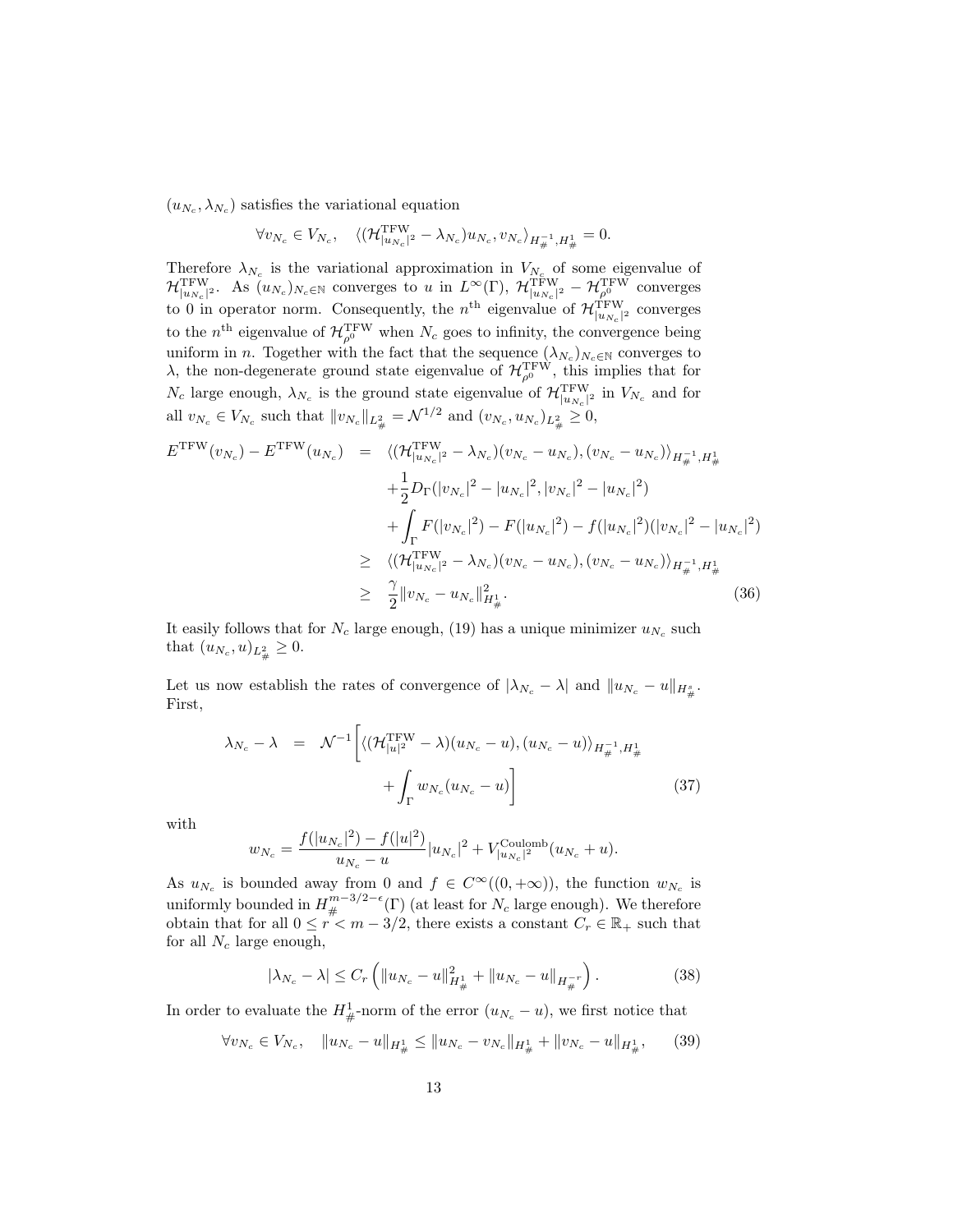and that

$$
\|u_{N_c} - v_{N_c}\|_{H^1_{\#}}^2 \leq \beta^{-1} \langle (E^{\text{TFW}''}(u) - 2\lambda)(u_{N_c} - v_{N_c}), (u_{N_c} - v_{N_c}) \rangle_{H^{-1}_{\#}, H^1_{\#}}
$$
  

$$
= \beta^{-1} \Big( \langle (E^{\text{TFW}''}(u) - 2\lambda)(u_{N_c} - u), (u_{N_c} - v_{N_c}) \rangle_{H^{-1}_{\#}, H^1_{\#}}
$$

$$
+ \langle (E^{\text{TFW}''}(u) - 2\lambda)(u - v_{N_c}), (u_{N_c} - v_{N_c}) \rangle_{H^{-1}_{\#}, H^1_{\#}} \Big). (40)
$$

For all  $z_{N_c} \in V_{N_c}$ ,

$$
\langle (E^{\text{TFW}''}(u) - 2\lambda)(u_{N_c} - u), z_{N_c} \rangle_{H_{\#}^{-1}, H_{\#}^1}
$$
  
= 
$$
-2 \int_{\Gamma} [f(|u_{N_c}|^2)u_{N_c} - f(|u|^2)u_{N_c} - 2f'(|u|^2)|u|^2(u_{N_c} - u)|z_{N_c} - 2D_{\Gamma}((u_{N_c} - u)(u_{N_c} + u), (u_{N_c} - u)z_{N_c}) - 2D_{\Gamma}((u_{N_c} - u)^2, uz_{N_c})
$$
  
+
$$
2(\lambda_{N_c} - \lambda) \int_{\Gamma} u_{N_c} z_{N_c}.
$$
 (41)

On the other hand, we have for all  $v_{N_c} \in V_{N_c}$  such that  $||v_{N_c}||_{L^2_{\#}} = \mathcal{N}^{1/2}$ ,

$$
\int_{\Gamma} u_{N_c}(u_{N_c} - v_{N_c}) = \mathcal{N} - \int_{\Gamma} u_{N_c} v_{N_c} = \frac{1}{2} ||u_{N_c} - v_{N_c}||_{L^2_{\#}}^2.
$$

Using (17), (29), (38) with  $r = 0$  and the above equality, we therefore obtain for all  $v_{N_c} \in V_{N_c}$  such that  $||v_{N_c}||_{L^2_{\#}} = \mathcal{N}^{1/2}$ ,

$$
\left| \langle (E^{\text{TFW}''}(u) - 2\lambda)(u_{N_c} - u), (u_{N_c} - v_{N_c}) \rangle_{H_{\#}^{-1}, H_{\#}^1} \right|
$$
  
\n
$$
\leq C \left( \|u_{N_c} - u\|_{H_{\#}^1}^2 \|u_{N_c} - v_{N_c}\|_{H_{\#}^1} + \|u_{N_c} - u\|_{L_{\#}^2} \right) \|u_{N_c} - v_{N_c}\|_{L_{\#}^2}^2 \right). \tag{42}
$$

Therefore, for  $N_c$  large enough, we have for all  $v_{N_c} \in V_{N_c}$  such that  $||v_{N_c}||_{L^2_{\#}} =$  $\mathcal{N}^{1/2},$ 

$$
||u_{N_c}-v_{N_c}||_{H^1_{\#}} \leq C \left( ||u_{N_c}-u||^2_{H^1_{\#}}+||v_{N_c}-u||_{H^1_{\#}} \right).
$$

Together with (39), this shows that there exists  $N \in \mathbb{N}$  and  $C \in \mathbb{R}_+$  such that for all  $N_c \geq N$ ,

$$
\forall v_{N_c} \in V_{N_c} \text{ s.t. } \|v_{N_c}\|_{L^2_{\#}} = \mathcal{N}^{1/2}, \quad \|u_{N_c} - u\|_{H^1_{\#}} \leq C \|v_{N_c} - u\|_{H^1_{\#}}.
$$

By a classical argument (see e.g. the proof of Theorem 1 in [3]), we deduce from (2) and the above inequality that

$$
||u_{N_c} - u||_{H^1_{\#}} \le C \min_{v_{N_c} \in V_{N_c}} ||v_{N_c} - u||_{H^1_{\#}} \le C_{1,\epsilon} N_c^{-(m-1/2-\epsilon)},\tag{43}
$$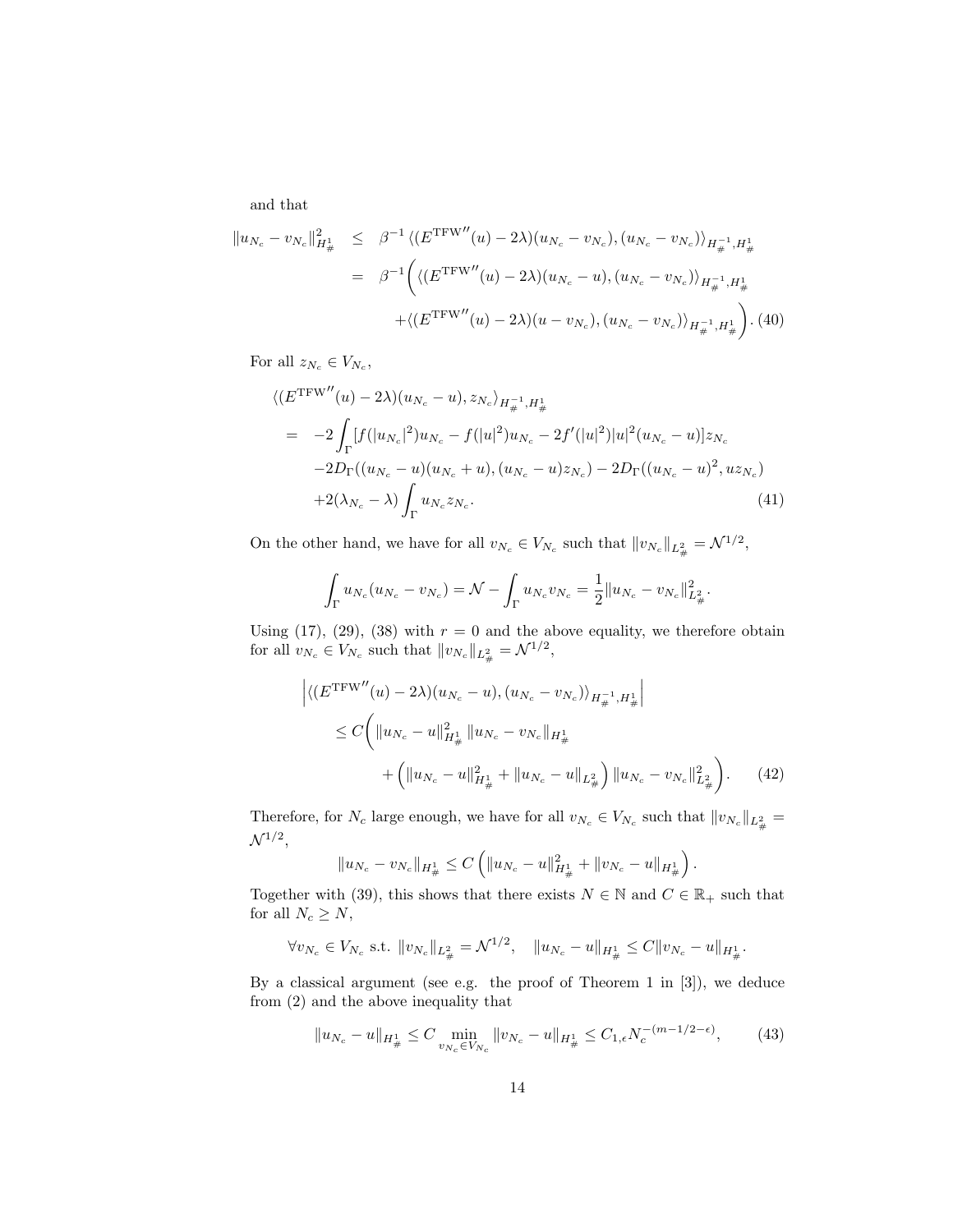for some constant  $C_{1,\epsilon}$  independent of  $N_c$ . This completes the proof of the estimate in the  $H^1_{\#}$ -norm. We proceed with the analysis of the  $L^2_{\#}$ -norm.

For  $w \in L^2_{\#}(\Gamma)$ , we denote by  $\psi_w$  the unique solution to the adjoint problem

$$
\begin{cases} \n\text{find } \psi_w \in u^{\perp} \text{ such that} \\ \n\forall v \in u^{\perp}, \quad \langle (E^{\text{TFW}''}(u) - 2\lambda)\psi_w, v \rangle_{H_{\#}^{-1}, H_{\#}^1} = \langle w, v \rangle_{H_{\#}^{-1}, H_{\#}^1}, \n\end{cases} \tag{44}
$$

where

$$
u^\perp = \left\{ v \in H^1_\#(\Gamma) \mid \, \int_\Gamma uv = 0 \right\}
$$

The function  $\psi_w$  is solution to the elliptic equation

$$
-\frac{C_{\rm W}}{2}\Delta\psi_w + (V^{\rm ion} + V^{\rm Coulomb}_{u^2} + f(u^2) + 2f'(u^2)u^2 - \lambda)\psi_w + 2V^{\rm Coulomb}_{u\psi_w}u
$$
  
= 
$$
2\left(\int_{\Gamma} f'(u^2)u^3\psi_w + D_{\Gamma}(u^2, u\psi_w)\right)u + \frac{1}{2}\left(w - (w, u)_{L^2_{\#}}u\right),
$$

from which we deduce that if  $w \in H^r_{\#}(\Gamma)$  for some  $0 \leq r < m-3/2$ , then  $\psi_w \in H^{r+2}_\#(\Gamma)$  and

$$
\|\psi_w\|_{H^{r+2}_\#} \le C_r \|w\|_{H^r_\#},\tag{45}
$$

.

for some constant  $C_r$  independent of w. Let  $u_{N_c}^*$  be the orthogonal projection, for the  $L^2_{\#}$  inner product, of  $u_{N_c}$  on the affine space  $\left\{v \in L^2_{\#}(\Gamma) \mid \int_{\Gamma} uv = \mathcal{N}\right\}$ . One has

$$
u_{N_c}^* \in H^1_{\#}(\Gamma), \qquad u_{N_c}^* - u \in u^{\perp}, \qquad u_{N_c}^* - u_{N_c} = \frac{1}{2\mathcal{N}} \|u_{N_c} - u\|_{L^2_{\#}}^2 u,
$$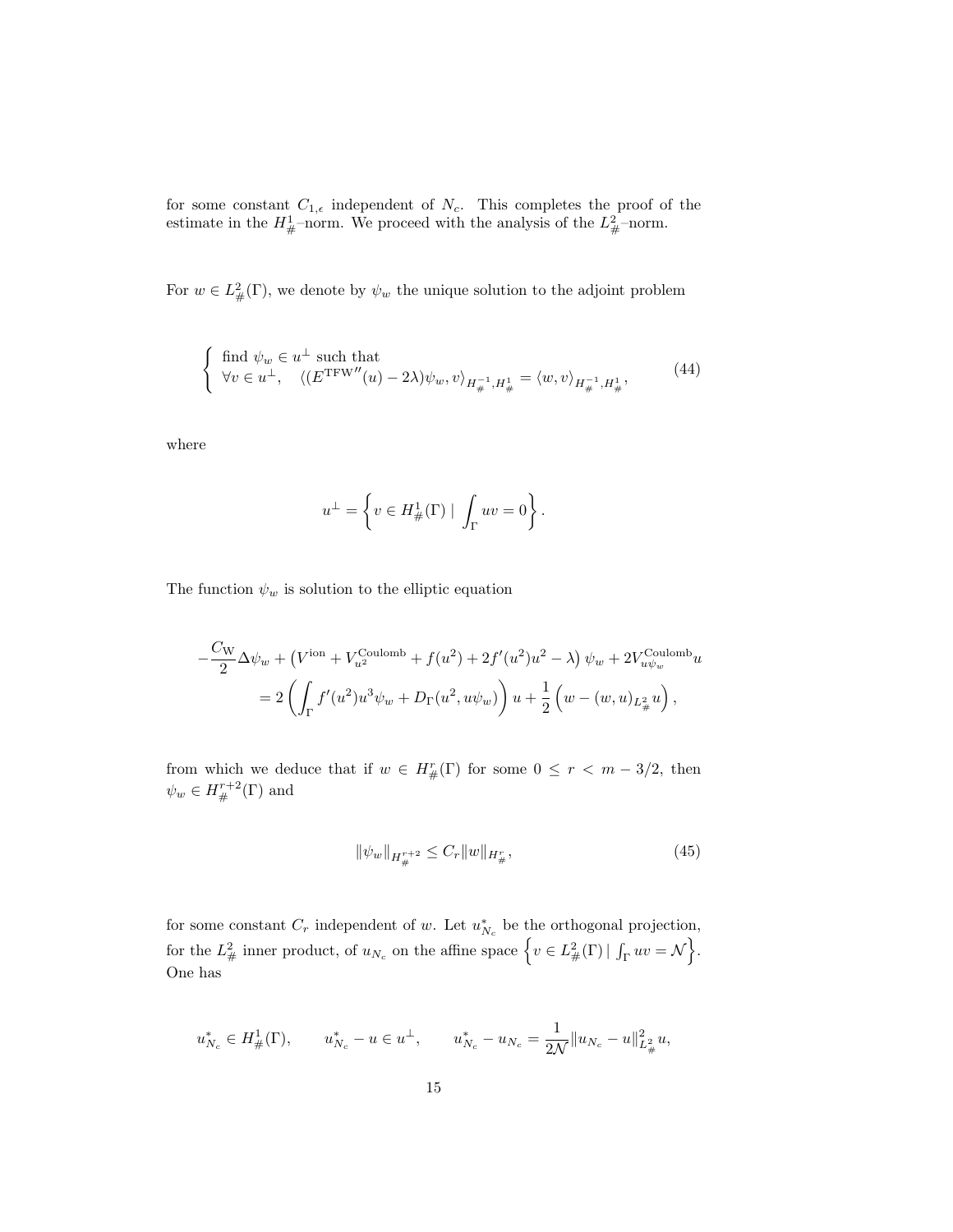from which we infer that

$$
||u_{N_c} - u||_{L^2_{\#}}^2 = \int_{\Gamma} (u_{N_c} - u)(u_{N_c}^* - u) + \int_{\Gamma} (u_{N_c} - u)(u_{N_c} - u_{N_c}^*)
$$
  
\n
$$
= \int_{\Gamma} (u_{N_c} - u)(u_{N_c}^* - u) - \frac{1}{2N} ||u_{N_c} - u||_{L^2_{\#}}^2 \int_{\Gamma} (u_{N_c} - u)u
$$
  
\n
$$
= \int_{\Gamma} (u_{N_c} - u)(u_{N_c}^* - u) + \frac{1}{2N} ||u_{N_c} - u||_{L^2_{\#}}^2 \left(\mathcal{N} - \int_{\Gamma} u_{N_c}u\right)
$$
  
\n
$$
= \int_{\Gamma} (u_{N_c} - u)(u_{N_c}^* - u) + \frac{1}{4N} ||u_{N_c} - u||_{L^2_{\#}}^4
$$
  
\n
$$
= \langle u_{N_c} - u, u_{N_c}^* - u \rangle_{H_{\#}^{-1}, H_{\#}^1} + \frac{1}{4N} ||u_{N_c} - u||_{L^2_{\#}}^4
$$
  
\n
$$
= \langle (E^{\text{TFW}}''(u) - 2\lambda) \psi_{u_{N_c} - u}, u_{N_c}^* - u \rangle_{H_{\#}^{-1}, H_{\#}^1} + \frac{1}{4N} ||u_{N_c} - u||_{L^2_{\#}}^4
$$
  
\n
$$
+ \frac{1}{2N} ||u_{N_c} - u||_{L^2_{\#}}^2 \langle (E^{\text{TFW}}''(u) - 2\lambda)u, \psi_{u_{N_c} - u} \rangle_{H_{\#}^{-1}, H_{\#}^1}
$$
  
\n
$$
= \langle (E^{\text{TFW}}''(u) - 2\lambda)(u_{N_c} - u), \psi_{u_{N_c} - u} \rangle_{H_{\#}^{-1}, H_{\#}^1} + \frac{1}{4N} ||u_{N_c} - u||_{L^2_{\#}}^4
$$
  
\n
$$
+ \frac{2}{N} ||u_{N_c} - u||_{L^2_{\#}}^2 \left[ \int_{\Gamma} f'(u^2)u^3 \psi_{u_{N_c} - u} + D_{\Gamma}(u^
$$

For all  $\psi_{N_c} \in V_{N_c}$ , it therefore holds

$$
||u_{N_c} - u||_{L^2}^2 = \langle (E^{\text{TFW}''}(u) - 2\lambda)(u_{N_c} - u), \psi_{u_{N_c} - u} - \psi_{N_c} \rangle_{H_{\#}^{-1}, H_{\#}^1}
$$
  
+  $\langle (E^{\text{TFW}''}(u) - 2\lambda)(u_{N_c} - u), \psi_{N_c} \rangle_{H_{\#}^{-1}, H_{\#}^1} + \frac{1}{4N} ||u_{N_c} - u||_{L_{\#}^2}^4$   
+  $\frac{2}{N} ||u_{N_c} - u||_{L_{\#}^2}^2 \left[ \int_{\Gamma} f'(u^2) u^3 \psi_{u_{N_c} - u} + D_{\Gamma}(u^2, u \psi_{u_{N_c} - u}) \right]. (46)$ 

Using (17), (29), (38) with  $r = 0$  and (41), we obtain that for all  $\psi_{N_c} \in V_{N_c} \cap u^{\perp}$ ,

$$
\left| \langle (E^{\text{TFW}}(u) - 2\lambda)(u_{N_c} - u), \psi_{N_c} \rangle_{H_{\#}^{-1}, H_{\#}^1} \right| \leq C \left( \|u_{N_c} - u\|_{H_{\#}^1}^2 + \|u_{N_c} - u\|_{L_{\#}^2} \right) \left\| \psi_{N_c} \|_{H_{\#}^1} \right. \tag{47}
$$

Let us denote by  $\Pi^1_{V_{N_c} \cap u^\perp}$  the orthogonal projector on  $V_{N_c} \cap u^\perp$  for the  $H^1_{\#}$ inner product and by  $\psi_{N_c}^0 = \Pi_{V_{N_c} \cap u^\perp}^1 \psi_{u_{N_c} - u}$ . Noticing that

$$
\|\psi_{N_c}^0\|_{H^1_{\#}} \le \|\psi_{u_{N_c}-u}\|_{H^1_{\#}} \le \beta^{-1}M\|u_{N_c}-u\|_{L^2_{\#}},
$$

we obtain from (33), (46) and (47) that there exists  $N \in \mathbb{N}$  and  $C \in \mathbb{R}_+$  such that for all  $N_c\geq N,$ 

$$
||u_{N_c}-u||_{L^2_{\#}}^2 \leq C \left(||u_{N_c}-u||_{L^2_{\#}}||u_{N_c}-u||_{H^1_{\#}}^2+||u_{N_c}-u||_{H^1_{\#}}||\psi_{u_{N_c}-u}-\psi_{N_c}^0||_{H^1_{\#}}\right).
$$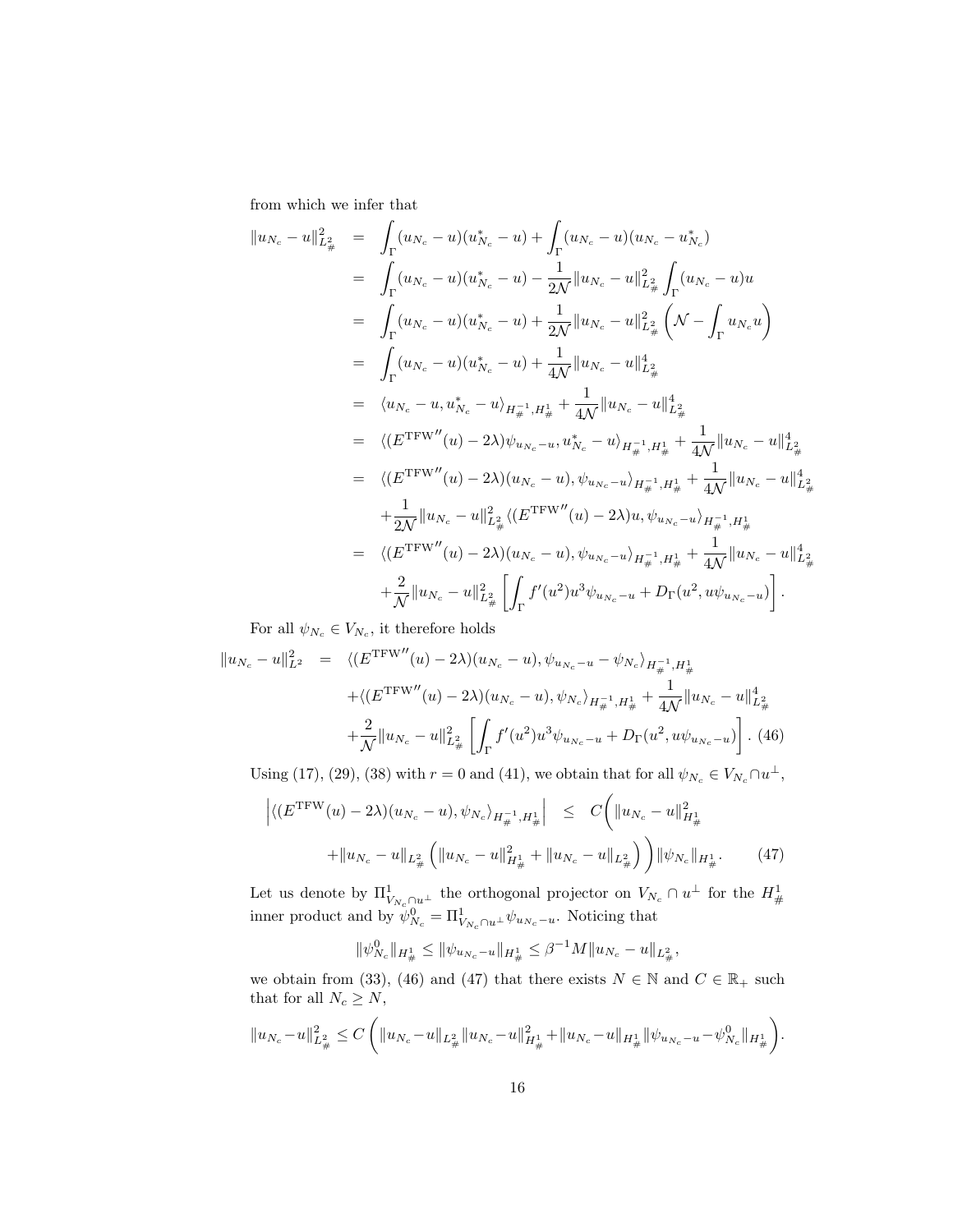Lastly, for all  $v \in u^{\perp}$  and all  $N_c \in \mathbb{N}^*$ 

$$
||v - \Pi_{V_{N_c} \cap u^\perp}^1 v||_{H^1_\#} \le \left(1 + \frac{\mathcal{N}^{1/2} L^{5/2}}{2\pi N_c \int_{\Gamma} u}\right) ||v - \Pi_{N_c} v||_{H^1_\#},\tag{48}
$$

so that, in view of  $(2)$  and  $(45)$ 

$$
\begin{array}{rcl}\|\psi_{u_{N_c}-u}-\psi_{N_c}^0\|_{H^1_{\#}}&\leq& C\|\psi_{u_{N_c}-u}-\Pi_{N_c}\psi_{u_{N_c}-u}\|_{H^1_{\#}}\\&\leq& CN_c^{-1}\|\psi_{u_{N_c}-u}\|_{H^2_{\#}}\\&\leq& CN_c^{-1}\|u_{N_c}-u\|_{L^2_{\#}}.\end{array}
$$

Therefore,

$$
\|u_{N_c} - u\|_{L^2_{\#}} \leq C \left( \|u_{N_c} - u\|_{H^1_{\#}}^2 + N_c^{-1} \|u_{N_c} - u\|_{H^1_{\#}} \right)
$$
  

$$
\leq C_{0,\epsilon} N_c^{-(m+1/2-\epsilon)}.
$$

By means of the inverse inequality

$$
\forall v_{N_c} \in V_{N_c}, \quad \|v_{N_c}\|_{H^r_{\#}} \le \left(\frac{2\pi}{L}\right)^{(r-s)} N_c^{r-s} \|v_{N_c}\|_{H^s_{\#}},\tag{49}
$$

which holds true for all  $s\leq r$  and all  $N_c\geq 1,$  we obtain that

$$
||u_{N_c} - u||_{H^s_{\#}} \le C_{s,\epsilon} N_c^{-(m-s+1/2-\epsilon)} \qquad \text{for all } 0 \le s < m+1/2.
$$
 (50)

To complete the first part of the proof of Theorem 3.1, we still have to compute the  $H_{\#}^{-r}$ -norm of the error  $(u_{N_c}-u)$  for  $0 < r < m-3/2$ . Let  $w \in H_{\#}^{r}(\Gamma)$ . Proceeding as above we obtain

$$
\int_{\Gamma} w(u_{N_c} - u) = \langle (E^{\text{TFW}''}(u) - 2\lambda)(u_{N_c} - u), \Pi^1_{V_{N_c} \cap u^{\perp}} \psi_w \rangle_{H_{\#}^{-1}, H_{\#}^1}
$$
\n
$$
+ \langle (E^{\text{TFW}''}(u) - 2\lambda)(u_{N_c} - u), \psi_w - \Pi^1_{V_{N_c} \cap u^{\perp}} \psi_w \rangle_{H_{\#}^{-1}, H_{\#}^1}
$$
\n
$$
+ \frac{2}{\mathcal{N}} ||u_{N_c} - u||_{L_{\#}^2}^2 \left[ \int_{\Gamma} f'(u^2) u^3 \psi_w + D_{\Gamma}(u^2, u\psi_w) \right]
$$
\n
$$
- \frac{1}{2\mathcal{N}} ||u_{N_c} - u||_{L_{\#}^2}^2 \int_{\Gamma} u w. \tag{51}
$$

Combining  $(33)$ ,  $(45)$ ,  $(47)$ ,  $(48)$ ,  $(50)$  and  $(51)$ , we obtain that there exists a constant  $C \in \mathbb{R}_+$  such that for all  $N_c$  large enough and all  $w \in H^r_{\#}(\Gamma)$ ,

$$
\int_{\Gamma} w(u_{N_c} - u) \leq C' \left( \|u_{N_c} - u\|_{H^1_{\#}}^2 + N_c^{-(r+1)} \|u_{N_c} - u\|_{H^1_{\#}} \right) \|w\|_{H^r_{\#}} \leq C_{-r,\epsilon} N_c^{-(m+r+1/2-\epsilon)} \|w\|_{H^r_{\#}}.
$$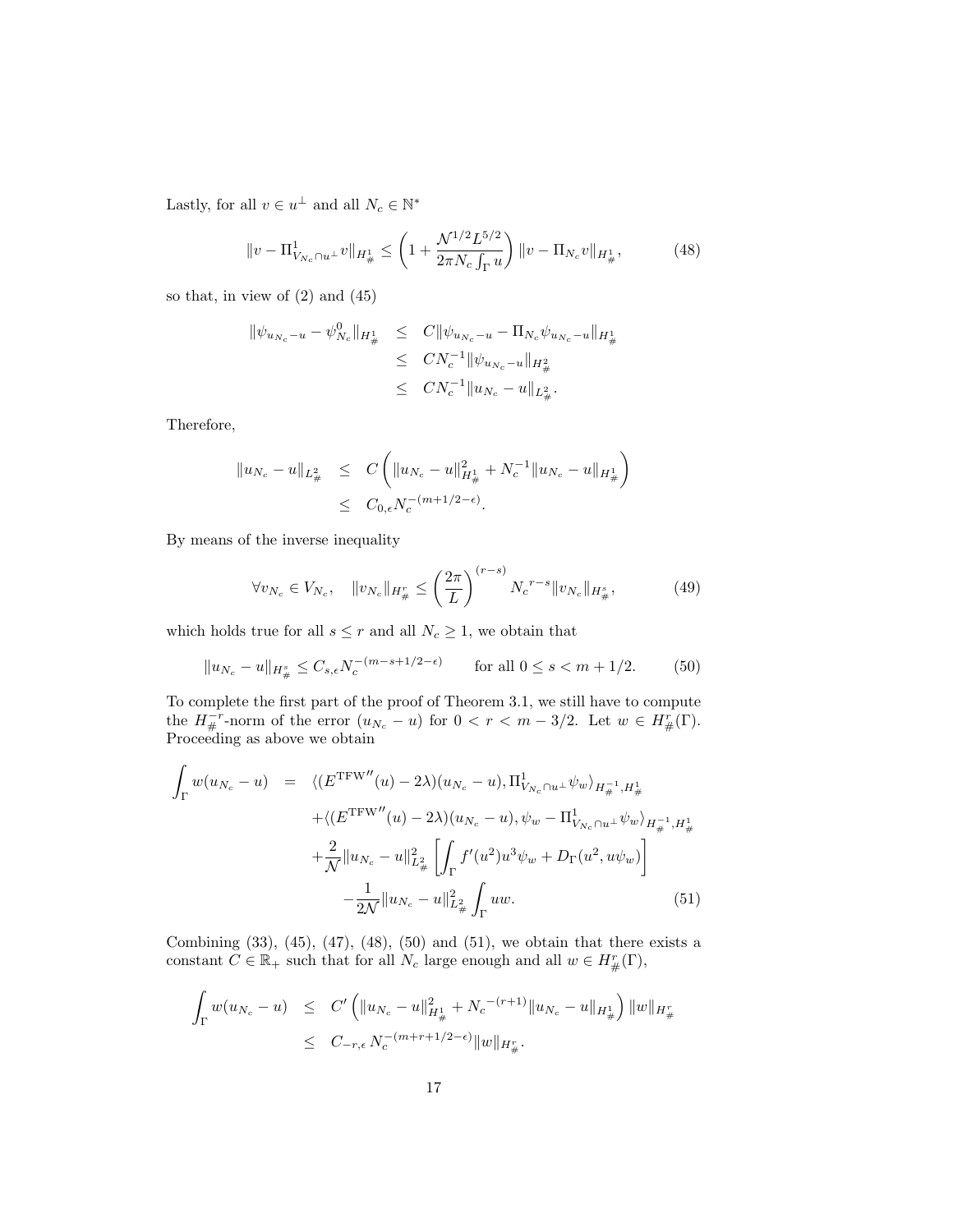Therefore

$$
||u_{N_c} - u||_{H_{\#}^{-r}} = \sup_{w \in H_{\#}^r(\Gamma) \backslash \{0\}} \frac{\int_{\Gamma} w(u_{N_c} - u)}{||w||_{H_{\#}^r}} \le C_{-r,\epsilon} N_c^{-(m+r+1/2-\epsilon)}, \quad (52)
$$

for some constant  $C_{-r, \epsilon} \in \mathbb{R}_+$  independent of  $N_c$ . Using (38), (43) and (52), we end up with  $(2)$ 

$$
|\lambda_{N_c} - \lambda| \le C_{\epsilon} N_c^{-(2m-1-\epsilon)}.
$$

### 3.2 A priori estimates for the full discretization.

Let us now turn to the pseudospectral approximation (18) of (16). First, we notice that

$$
\frac{C_{\rm W}}{2} \|\nabla u_{N_c,N_g}\|_{L^2_{\#}}^2 - \|V^{\rm ion}\|_{L^\infty} \mathcal{N} \leq E_{N_g}^{\rm TFW}(u_{N_c,N_g})
$$
\n
$$
\leq E_{N_g}^{\rm TFW}(\mathcal{N}^{1/2}|\Gamma|^{-1/2})
$$
\n
$$
\leq C_{\rm TF}\mathcal{N}^{5/3}|\Gamma|^{-2/3} + \|V^{\rm ion}\|_{L^\infty} \mathcal{N},
$$

from which we infer that  $u_{N,N_g}$  is uniformly bounded in  $H^1_{\#}(\Gamma)$ . We then see that

$$
\lambda_{N_c,N_g} = \mathcal{N}^{-1} \bigg[ \frac{C_{\rm W}}{2} \int_{\Gamma} |\nabla u_{N_c,N_g}|^2 + \int_{\Gamma} \mathcal{I}_{N_g}(V^{\rm ion}|u_{N_c,N_g}|^2 + f(|u_{N_c,N_g}|^2)|u_{N_c,N_g}|^2) + D_{\Gamma}(|u_{N_c,N_g}|^2, |u_{N_c,N_g}|^2) \bigg].
$$

Using (6), (11) and (27), we obtain that  $\lambda_{N_c,N_g}$  also is uniformly bounded. Now,

$$
\Delta u_{N_c, N_g} = 2C_{\rm W}^{-1} \Pi_{N_c} \left( \mathcal{I}_{N_g} \left( f(|u_{N_c, N_g}|^2) u_{N_c, N_g} \right) \right) + 2C_{\rm W}^{-1} \Pi_{N_c} \left( \mathcal{I}_{N_g} \left( V^{\rm ion} u_{N_c, N_g} \right) \right) + 2C_{\rm W}^{-1} \Pi_{N_c} \left( V^{\rm Coulomb}_{|u_{N_c, N_g}|^2} u_{N_c, N_g} \right) - 2C_{\rm W}^{-1} \lambda_{N_c, N_g} u_{N_c, N_g}, \tag{53}
$$

and we deduce from  $(4)$ ,  $(6)$  and  $(8)$  that

$$
\|\Pi_{N_c} (I_{N_g} (f(|u_{N_c,N_g}|^2)u_{N_c,N_g}))\|_{L^2_{\#}} \leq \left(\int_{\Gamma} \left(\mathcal{I}_{N_g} (f(|u_{N_c,N_g}|^2))\right)^2 |u_{N_c,N_g}|^2\right)^{1/2} \n= \left(\sum_{x \in \mathcal{G}_{N_g} \cap \Gamma} \left(\frac{L}{N_g}\right)^3 f(|u_{N_c,N_g}(x)|^2)^2 |u_{N_c,N_g}(x)|^2\right)^{1/2} \n\leq \frac{5}{3} C_{\text{TF}} \|u_{N_c,N_g}\|_{L^{\infty}}^{1/3} \left(\sum_{x \in \mathcal{G}_{N_g} \cap \Gamma} \left(\frac{L}{N_g}\right)^3 |u_{N_c,N_g}(x)|^4\right)^{1/2} \n= \frac{5}{3} C_{\text{TF}} \|u_{N_c,N_g}\|_{L^{\infty}}^{1/3} \|u_{N_c,N_g}\|_{L^4}^{1/3},
$$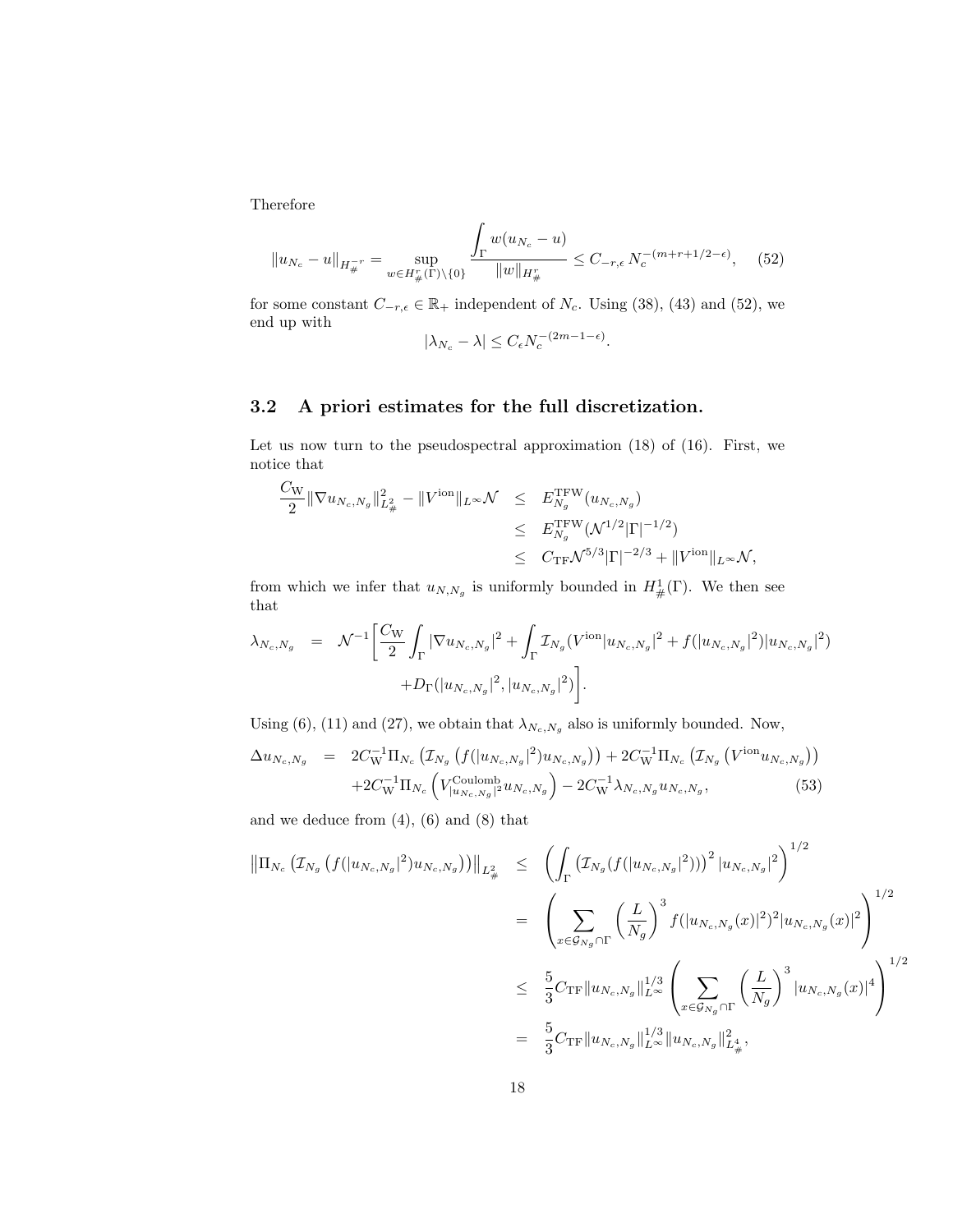and that

$$
\begin{array}{rcl}\n\|\Pi_{N_c} \left( \mathcal{I}_{N_g} \left( V^{\text{ion}} u_{N_c, N_g} \right) \right)\|_{L^2_{\#}} & \leq & \|\Pi_{2N_c} \left( \mathcal{I}_{N_g} \left( V^{\text{ion}} u_{N_c, N_g} \right) \right) \|_{L^2_{\#}} \\
& \leq & \left( \int_{\Gamma} \mathcal{I}_{N_g} (|V^{\text{ion}}|^2 |u_{N_c, N_g}|^2) \right)^{1/2} \\
& \leq & \|V^{\text{ion}}\|_{L^\infty} \mathcal{N}^{1/2}.\n\end{array}
$$

Besides, using (30),

$$
\begin{array}{lcl} \|\Pi_{N_c}\left(V_{|u_{N_c,N_g}|^2}^{\rm Coulomb}u_{N_c,N_g}\right)\|_{L^2_\#} & \leq & \displaystyle \|V_{|u_{N_c,N_g}|^2}^{\rm Coulomb}u_{N_c,N_g}\|_{L^2_\#} \\ & \leq & \displaystyle \mathcal{N}^{1/2}\|V_{|u_{N_c,N_g}|^2}^{\rm Coulomb}\|_{L^\infty} \\ & \leq & \displaystyle \mathcal{N}^{1/2}\|u_{N_c,N_g}\|_{L^4_\#}^2. \end{array}
$$

As  $u_{N_c,N_g}$  is uniformly bounded in  $H^1_{\#}(\Gamma)$ , and therefore in  $L^4_{\#}(\Gamma)$ , we get

$$
\|u_{N_c,N_g}\|_{H^2_{\#}} = \left(\|u_{N_c,N_g}\|_{L^2_{\#}}^2 + \|\Delta u_{N_c,N_g}\|_{L^2_{\#}}^2\right)^{1/2}
$$
  
\n
$$
\leq C\left(1 + \|u_{N_c,N_g}\|_{L^{\infty}}^{1/3}\right)
$$
  
\n
$$
\leq C\left(1 + \|u_{N_c,N_g}\|_{H^2_{\#}}^{1/3}\right).
$$

Therefore  $u_{N_c,N_g}$  is uniformly bounded in  $H^2_{\#}(\Gamma)$ , hence in  $L^{\infty}(\mathbb{R}^3)$ .

Returning to  $(53)$  and using  $(9)$ ,  $(15)$ , and a bootstrap argument, we conclude that  $u_{N_c,N_g}$  is in fact uniformly bounded in  $H^{7/2+\epsilon}_{\#}(\Gamma)$ .

Next, using (36),

$$
\frac{\gamma}{2} ||u_{N_c,N_g} - u_{N_c}||_{H^1_{\#}}^2 \leq E^{\text{TFW}}(u_{N_c,N_g}) - E^{\text{TFW}}(u_{N_c})
$$
\n
$$
= E_{N_g}^{\text{TFW}}(u_{N_c,N_g}) - E_{N_g}^{\text{TFW}}(u_{N_c})
$$
\n
$$
+ \int_{\Gamma} ((1 - \mathcal{I}_{N_g})(V)) (|u_{N_c,N_g}|^2 - |u_{N_c}|^2)
$$
\n
$$
+ \int_{\Gamma} (1 - \mathcal{I}_{N_g})(F(|u_{N_c,N_g}|^2) - F(|u_{N_c}|^2))
$$
\n
$$
\leq \int_{\Gamma} ((1 - \mathcal{I}_{N_g})(V)) (|u_{N_c,N_g}|^2 - |u_{N_c}|^2)
$$
\n
$$
+ \int_{\Gamma} (1 - \mathcal{I}_{N_g})(F(|u_{N_c,N_g}|^2) - F(|u_{N_c}|^2)).
$$

Let  $g(t, t') = \frac{F(t'^2) - F(t^2)}{t'-t}$  $\frac{1-F(t)}{t'-t}$ . For  $N_c$  large enough,  $u_{N_c}$  is uniformly bounded away from zero; besides, both  $u_{N_c}$  and  $u_{N_c,N_g}$  are uniformly bounded in  $H^{7/2+\epsilon}_{\#}(\Gamma)$ . Therefore,  $g(u_{N_c}, u_{N_c,N_g})$  is uniformly bounded in  $H^{7/2+\epsilon}_{\#}(\Gamma)$ . This implies that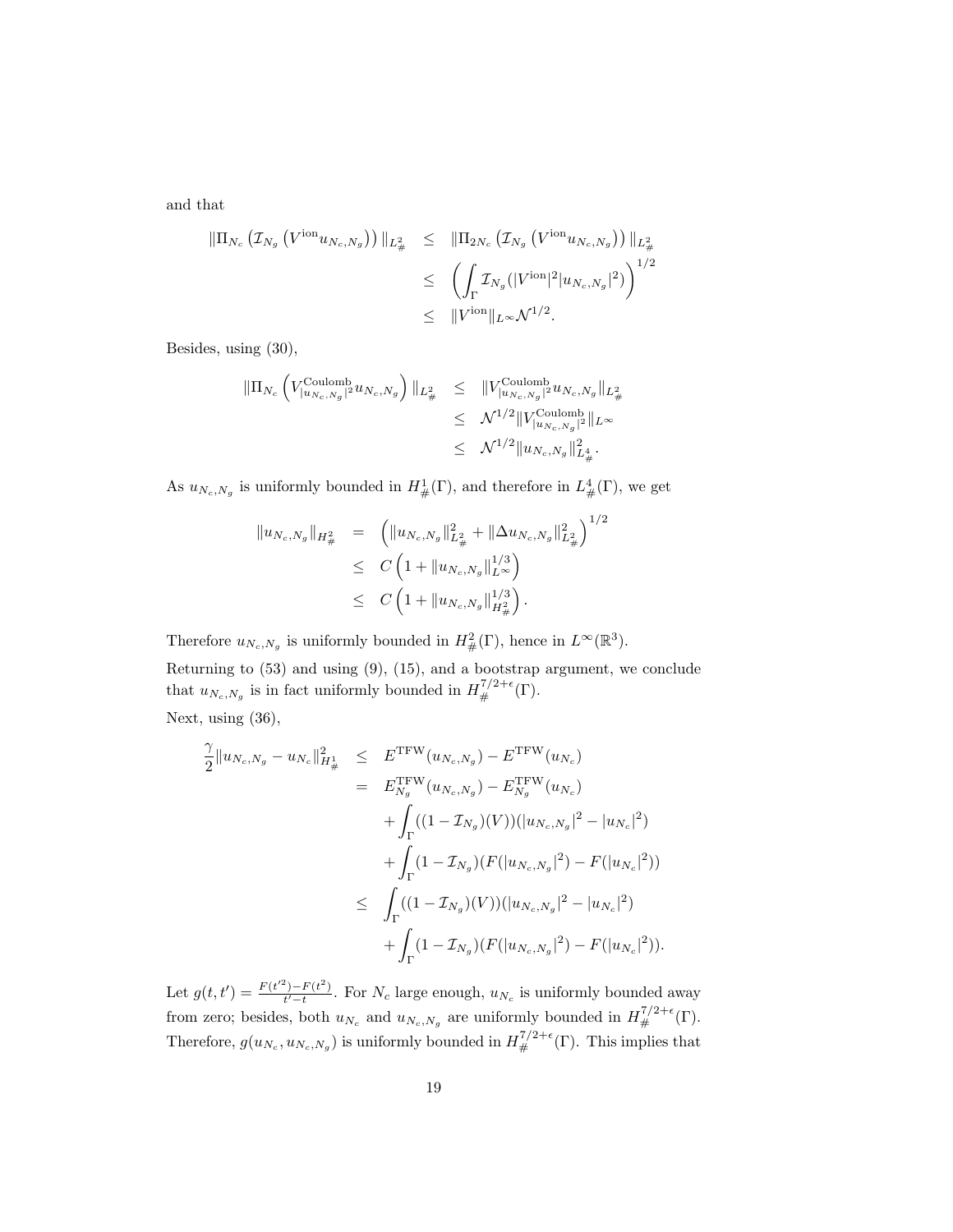the Fourier coefficients of  $g(u_{N_c}, u_{N_c,N_g})$  go to zero faster that  $|k|^{-7/2}$ , which in turn implies, using (5) and (10), that

$$
\int_{\Gamma} (1 - \mathcal{I}_{N_g})(F(|u_{N_c, N_g}|^2) - F(|u_{N_c}|^2))\Big|
$$
\n
$$
= \left| \int_{\Gamma} (1 - \mathcal{I}_{N_g})(g(u_{N_c}, u_{N_c, N_g})) (u_{N_c, N_g} - u_{N_c}) \right|
$$
\n
$$
\leq ||\Pi_{N_c} ((1 - \mathcal{I}_{N_g})(g(u_{N_c}, u_{N_c, N_g})))||_{L^2_{\#}} ||u_{N_c, N_g} - u_{N_c}||_{L^2_{\#}} \leq CN_c^{3/2} N_g^{-7/2} ||u_{N_c, N_g} - u_{N_c}||_{L^2_{\#}}.
$$
\n(54)

On the other hand,

 $\overline{\phantom{a}}$  $\overline{\phantom{a}}$  $\overline{\phantom{a}}$  $\mid$ 

$$
\left| \int_{\Gamma} ((1 - \mathcal{I}_{N_g})(V)) (|u_{N_c, N_g}|^2 - |u_{N_c}|^2) \right|
$$
  
\n
$$
\leq ||\Pi_{2N_c}((1 - \mathcal{I}_{N_g})(V))||_{L^2_{\#}} ||u_{N_c, N_g} + u_{N_c}||_{L^\infty} ||u_{N_c, N_g} - u_{N_c}||_{L^2_{\#}}\n\leq CN_c^{3/2} N_g^{-m} ||u_{N_c, N_g} - u_{N_c}||_{L^2_{\#}}.
$$

Therefore,

$$
||u_{N_c,N_g} - u_{N_c}||_{H^1_{\#}} \leq CN_c^{3/2} N_g^{-7/2}.
$$
\n(55)

We then deduce from (55) and the inverse inequality (49) that  $(u_{N_c,N_g})_{N_c,N_g \geq 4N_c+1}$ converges to u in  $H^2_{\#}(\Gamma)$ , and therefore in  $L^{\infty}(\mathbb{R}^3)$ . It follows that for  $N_c$  large enough,  $u_{N_c,N_g}$  is bounded away from zero, which, together with (53), implies that  $(u_{N_c,N_g})_{N_c,N_g\geq 4N_c+1}$  is bounded in  $H^{m+1/2-\epsilon}_{\#}(\Gamma)$ . The estimates (54) and (55) can therefore be improved, yielding

$$
\left| \int_{\Gamma} (1 - \mathcal{I}_{N_g})(F(|u_{N_c,N_g}|^2) - F(|u_{N_c}|^2)) \right| \leq C N_c^{3/2} N_g^{-(m+1/2-\epsilon)} \|u_{N_c,N_g} - u_{N_c}\|_{L^2_{\#}}.
$$

and

$$
||u_{N_c,N_g} - u_{N_c}||_{H^1_{\#}} \leq C N_c^{3/2} N_g^{-m}.
$$

We deduce (24) from the inverse inequality (49). For  $N_c$  large enough,  $u_{N_c,N_g}$  is bounded away from zero, so that  $f(|u_{N_c,N_g}|^2)$  is uniformly bounded in  $H^{m+1/2-\epsilon}_{\#}(\Gamma)$ . Therefore, the k<sup>th</sup> Fourier coefficient of  $(V^{\text{ion}} + f(|u_{N_c,N_g}|^2))$  is bounded by  $C|k|^{-m}$  where the constant C does not depend on  $N_c$  and  $N_g$ . Using the equality

$$
\lambda_{N_c,N_g} - \lambda_{N_c} = \mathcal{N}^{-1} \bigg[ \langle (\mathcal{H}_{|u_{N_c}|^2}^{\text{TFW}} - \lambda_{N_c})(u_{N_c,N_g} - u_{N_c}), (u_{N_c,N_g} - u_{N_c}) \rangle_{H_{\#}^{-1}, H_{\#}^1} - \int_{\Gamma} (1 - \mathcal{I}_{N_g})(V^{\text{ion}} + f(|u_{N_c,N_g}|^2)) |u_{N_c,N_g}|^2 + D_{\Gamma} (|u_{N_c,N_g}|^2, |u_{N_c,N_g}|^2 - |u_{N_c}|^2) + \int_{\Gamma} (f(|u_{N_c,N_g}|^2) - f(|u_{N_c}|^2)) |u_{N_c,N_g}|^2 \bigg],
$$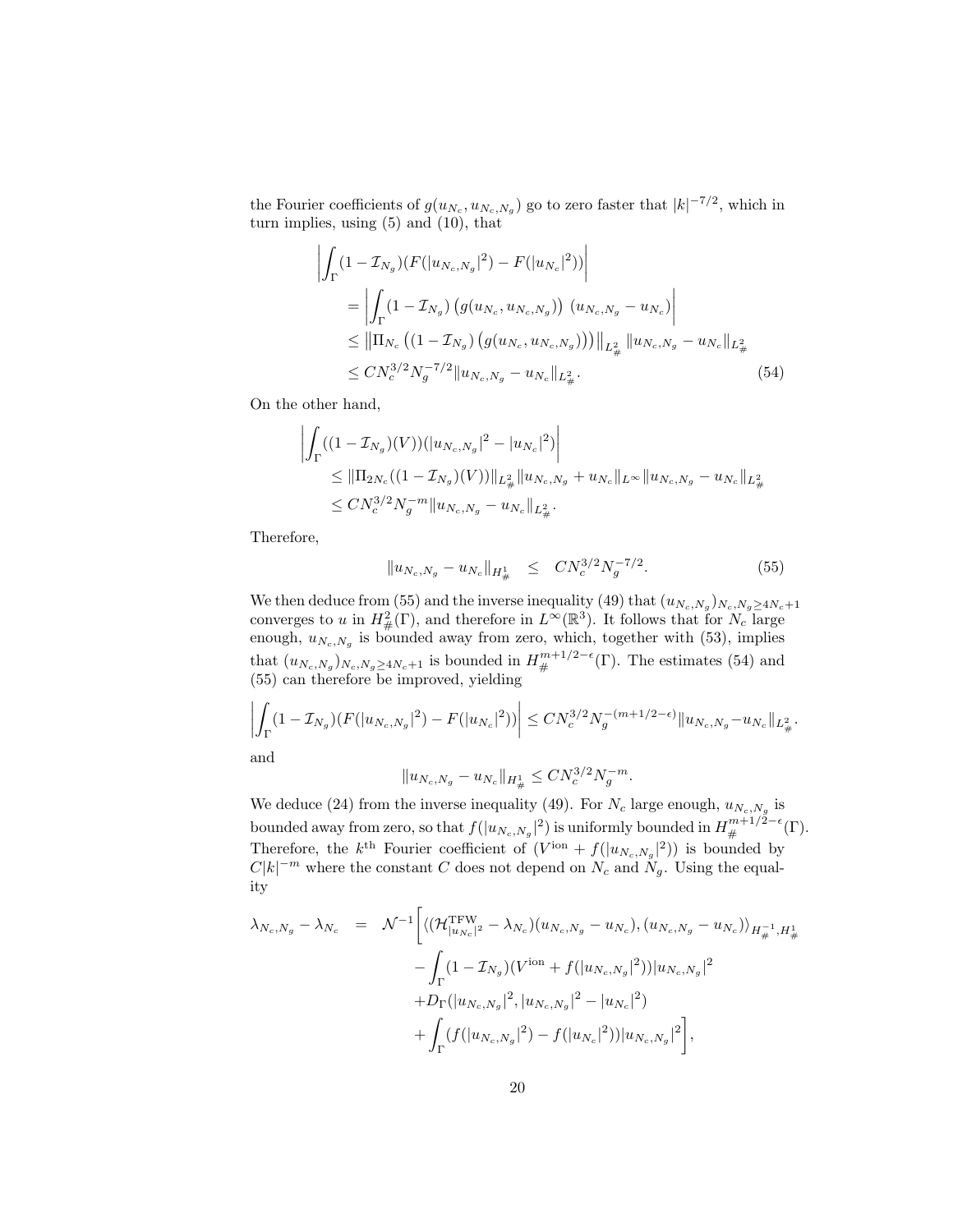$(24)$  and  $(29)$ , we obtain  $(25)$ . A similar calculation leads to  $(26)$ . Lastly, we have for all  $v_{N_c} \in V_{N_c}$ ,

$$
E_{N_g}^{\text{TFW}}(v_{N_c}) - E_{N_g}^{\text{TFW}}(u_{N_c, N_g})
$$
\n
$$
= \langle (\widetilde{H}_{u_{N_c, N_g}}^{\text{TFW}} - \lambda_{N_c, N_g})(v_{N_c} - u_{N_c, N_g}), (v_{N_c} - u_{N_c, N_g}) \rangle_{H_{\#}^{-1}, H_{\#}^1}
$$
\n
$$
+ \frac{1}{2} D_{\Gamma}(|v_{N_c}|^2 - |u_{N_c, N_g}|^2, |v_{N_c}|^2 - |u_{N_c, N_g}|^2)
$$
\n
$$
+ \sum_{x \in \mathcal{G}_{N_g} \cap \Gamma} \left(\frac{L}{N_g}\right)^3 \left(F(|v_{N_c}(x)|^2) - F(|u_{N_c}(x)|^2) - f(|u_{N_c}(x)|^2)(|v_{N_c}(x)|^2 - |u_{N_c}(x)|^2)\right)
$$
\n
$$
\geq \langle (\widetilde{H}_{u_{N_c, N_g}}^{\text{TFW}} - \lambda_{N_c, N_g})(v_{N_c} - u_{N_c, N_g}), (v_{N_c} - u_{N_c, N_g}) \rangle_{H_{\#}^{-1}, H_{\#}^1}. \tag{57}
$$

As  $u_{N_c,N_g}$  converges to u in  $H^2_{\#}(\Gamma)$ , the operator  $\widetilde{\mathcal{H}}_{|u_{N_c,N_g}|}^{\text{TFW},N_g}$  $\frac{1}{|u_{N_c,N_g}|^2}-\mathcal{H}^{\rm TFW}_{\rho^0}$  converges to zero in operator norm. Reasoning as in the proof of the uniqueness of  $u_{N_c}$ , we obtain that for  $N_c$  large enough and  $N_g \geq 4N_c+1$ , we have for all  $v_{N_c} \in V_{N_c}$ such that  $||v_{N_c}||_{L^2_{\#}} = \mathcal{N}^{1/2}$  and  $(v_{N_c}, u_{N_c})_{L^2_{\#}} \geq 0$ ,

$$
\langle (\widetilde{\mathcal{H}}^{\rm TFW}_{u_{N_c,N_g}} - \lambda_{N_c,N_g})(v_{N_c}-u_{N_c,N_g}), (v_{N_c}-u_{N_c,N_g}) \rangle_{H^{-1}_\#, H^1_\#} \geq \frac{\gamma}{2} \|v_{N_c}-u_{N_c,N_g}\|^2_{H^1_\#}.
$$

Thus the uniqueness of  $u_{N_c,N_g}$  for  $N_c$  large enough.

# 4 Planewave approximation of the Kohn-Sham LDA model

The periodic Kohn-Sham LDA model with norm-conserving pseudopotentials [14] leads to the constrained optimization problem

$$
I^{KS} = \inf \left\{ E^{KS}(\Phi), \ \Phi \in \mathcal{M} \right\} \tag{58}
$$

where

$$
\mathcal{M} = \left\{ \Phi = (\phi_1, \cdots, \phi_{\mathcal{N}})^T \in (H^1_{\#}(\Gamma))^{\mathcal{N}} \mid \int_{\Gamma} \phi_i \phi_j = \delta_{ij} \right\},\
$$

 $\mathcal N$  being the number of valence electron pairs in the simulation cell, and where

$$
E^{\rm KS}(\Phi) = \sum_{i=1}^{\mathcal{N}} \int_{\Gamma} |\nabla \phi_i|^2 + \int_{\Gamma} \rho_{\Phi} V_{\rm local} + 2 \sum_{i=1}^{\mathcal{N}} \langle \phi_i | V_{\rm nl} | \phi_i \rangle + J(\rho_{\Phi}) + E_{\rm xc}^{\rm LDA}(\rho_{\Phi}).
$$
\n(59)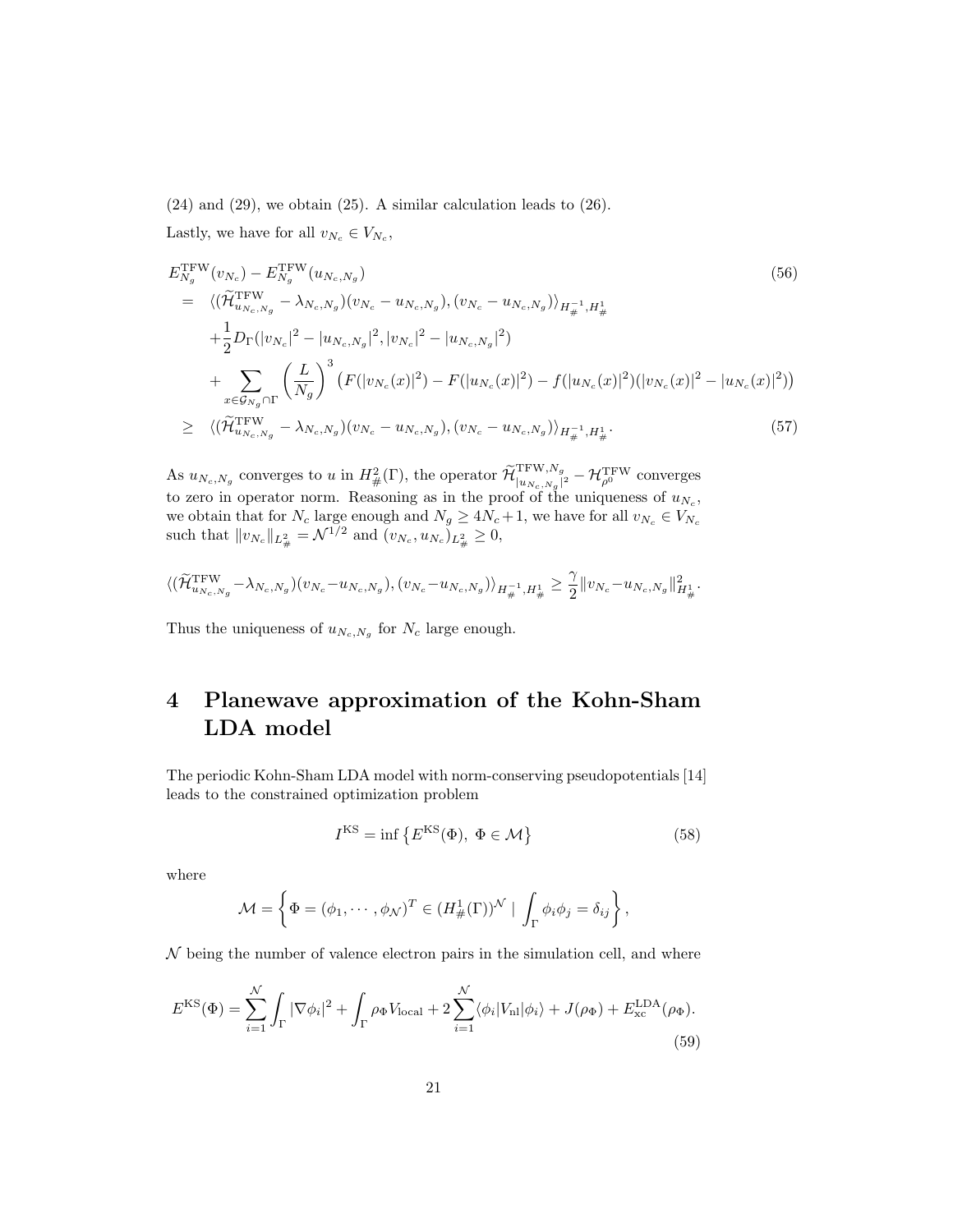The density  $\rho_{\Phi}$  associated with  $\Phi$ , the Coulomb energy  $J(\rho_{\Phi})$  and the LDA exchange-correlation energy  $E_{\text{xc}}^{\text{LDA}}(\rho_{\Phi})$  are respectively defined as

$$
\rho_{\Phi}(x) = 2 \sum_{i=1}^{N} |\phi_i(x)|^2,
$$
  
\n
$$
J(\rho_{\Phi}) = \frac{1}{2} D_{\Gamma}(\rho_{\Phi}, \rho_{\Phi}) = 2\pi \sum_{k \in \mathcal{R}^* \setminus \{0\}} |k|^{-2} |(\widehat{\rho_{\Phi}})_k|^2,
$$
  
\n
$$
E_{\text{xc}}^{\text{LDA}}(\rho_{\Phi}) = \int_{\Gamma} e_{\text{xc}}^{\text{LDA}}(\rho_{\text{c}}(x) + \rho_{\Phi}(x)) dx,
$$

where  $\rho_c \ge 0$  is the nonlinear core correction and where  $e_{\rm xc}^{\rm LDA}(\rho)$  is an approximation of the exchange-correlation energy per unit volume in a uniform electron gas with charge density  $\rho$  [8].

The local and nonlocal contributions to the pseudopotential model the interactions between valence electrons on the one hand, and nuclei and core electrons on the other hand. The local contribution is represented by a function  $V_{\text{local}} \in C^0_{\#}(\Gamma)$  (and therefore defines a bounded self-adjoint operator on  $L^2_{\#}(\Gamma)$ ); the nonlocal contribution is represented by the bounded self-adjoint operator  $V_{\text{nl}}$ defined on  $L^2_{\#}(\Gamma)$  by

$$
V_{\rm nl}\phi = \sum_{j=1}^{M} (\chi_j, \phi)_{L^2_{\#}} \chi_j,
$$

where the functions  $\chi_j$  are regular enough functions of  $L^2_{\#}(\Gamma)$ . In all what follows, we will assume that

$$
\exists m > 3, C \ge 0 \text{ s.t. } \forall k \in \mathcal{R}^*, \ |\widehat{(V_{\text{local}})}_k| \le C|k|^{-m} \tag{60}
$$

and that

E

$$
\forall 1 \le j \le M, \quad \forall \epsilon > 0, \quad \chi_j \in H^{m-3/2-\epsilon}_{\#}(\Gamma). \tag{61}
$$

Troullier-Martins pseudopotentials [14] constitute a popular class of pseudopotentials for which the Fourier coefficients  $(\widehat{V_{\text{local}}})_k$  decay as  $|k|^{-m}$  with  $m = 5$ . The function  $\rho \mapsto e_{\rm xc}^{\rm LDA}(\rho)$  does not have a simple analytical expression. Although this function is of class  $C^{\infty}$  on the open set  $(0, +\infty)$ , DFT simulation softwares make use of approximate functions which are  $C^{\infty}$  on  $(0, \rho_*)\cup (\rho_*, +\infty)$ but only  $C^{1,1}$  in the neighborhood of the density  $\rho_* := 3/(4\pi)$  (atomic units) [8]. In order not to deteriorate the convergence rate of the pseudospectral approximation, it is better to ressort to more regular approximations of the function  $e^{\text{LDA}}$  (see [5]). We will assume here that

the function 
$$
\rho \mapsto e_{\text{xc}}^{\text{LDA}}(\rho)
$$
 is in  $C^1([0, +\infty)) \cap C^{[m]}((0, +\infty))$ , (62)

$$
e_{\text{xc}}^{\text{LDA}}(0) = 0, \quad \frac{de_{\text{xc}}^{\text{LDA}}}{d\rho}(0) = 0,
$$
 (63)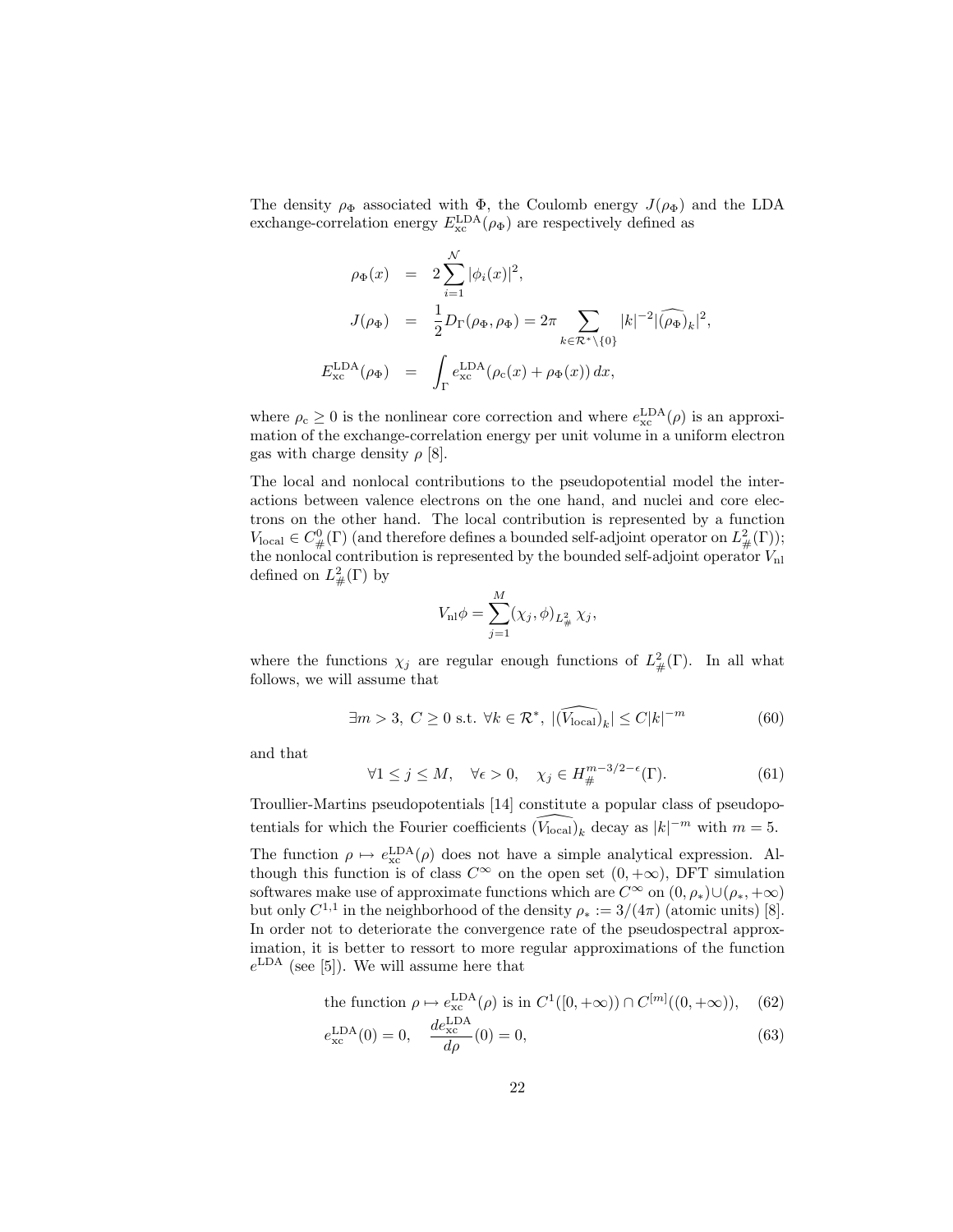(where  $[m]$  denotes the integer part of  $[m]$ ) and that there exists  $0 < \alpha \leq 1$  and  $C \in \mathbb{R}_+$  such that

$$
\forall \rho \in \mathbb{R}_+ \setminus \{0\}, \quad \left| \frac{d^2 e_{\text{xc}}^{\text{LDA}}}{d\rho^2}(\rho) \right| + \left| \rho \frac{d^3 e_{\text{xc}}^{\text{LDA}}}{d\rho^3}(\rho) \right| \le C(1 + \rho^{\alpha - 1}). \tag{64}
$$

Note that the X $\alpha$  exchange-correlation functional  $(e_{\text{xc}}^{X\alpha}(\rho) = -C_X \rho^{4/3}$ , where  $C_X > 0$  is a given constant) satisfies the assumptions (62)-(64) with  $\alpha = 1/3$ . Let us also remark that (62) and (64) imply that

$$
e_{\rm xc}^{\rm LDA} \in C^{1,\alpha}([0,L]) \quad \text{for each } L > 0,
$$
\n
$$
(65)
$$

a property we will make use of below. Lastly, we assume for simplicity that

$$
\rho_{\rm c} \in C^{\infty}_{\#}(\Gamma). \tag{66}
$$

It is easy to prove that under assumptions (60)-(66), (58) has a minimizer  $\Phi^0 =$  $(\phi_1^0, \dots, \phi_N^0)^T$  with density  $\rho^0 = \rho_{\Phi^0}$ . The regularity assumptions on  $V_{\text{local}}$ , on  $e_{\rm xc}^{\rm LDA}$  and on the functions  $\chi_j$  allow to state that the minimizer  $\Phi^0$  is in  $[H^3_{\#}(\Gamma)]^{\mathcal{N}}$ , and even in  $[H^{m+1/2-\epsilon}_{\#}(\Gamma)]^{\mathcal{N}}$  for any  $\epsilon > 0$ , if at least one of the following conditions is satisfied:  $e_{\text{xc}}^{\text{LDA}} \in C^{[m]}([0, +\infty))$  or  $\rho_c + \rho^0 > 0$  in  $\mathbb{R}^3$ . The former condition is not satisfied for usual LDA exchange-correlation functionals. On the other hand, it is satisfied for the Hartree (also called reduced Hartree-Fock) model, for which  $e_{\text{xc}}^{\text{LDA}} = 0$ . The latter condition seems to be satisfied in practice, but we were not able to establish it rigourously.

Let us introduce the Kohn-Sham Hamiltonian

$$
\mathcal{H}_{\rho^0}^{\text{KS}} = -\frac{1}{2}\Delta + \left(V_{\text{local}} + V_{\rho^0}^{\text{Coulomb}} + \frac{de_{\text{xc}}^{\text{LDA}}}{d\rho}(\rho_{\text{c}} + \rho^0)\right) + V_{\text{nl}}.
$$
  
=  $h + V_{\rho^0}$ 

where

$$
h = -\frac{1}{2}\Delta + V_{\text{local}} + V_{\text{nl}},\tag{67}
$$

and

$$
\mathcal{V}_{\rho^0} = V_{\rho^0}^{\text{Coulomb}} + \frac{de_{\text{xc}}^{\text{LDA}}}{d\rho} (\rho_{\text{c}} + \rho^0). \tag{68}
$$

We notice that  $E^{KS'}(\Phi^0) = 4\mathcal{H}_{\rho^0}^{KS}\Phi^0$  in  $(H_{\#}^{-1}(\Gamma))^{\mathcal{N}}$  and thus the Euler equations associated with the minimization problem (58) read

$$
\forall 1 \leq i \leq \mathcal{N}, \quad \mathcal{H}^{\text{KS}}_{\rho^0} \phi^0_i = \sum_{j=1}^{\mathcal{N}} \lambda^0_{ij} \phi^0_j,
$$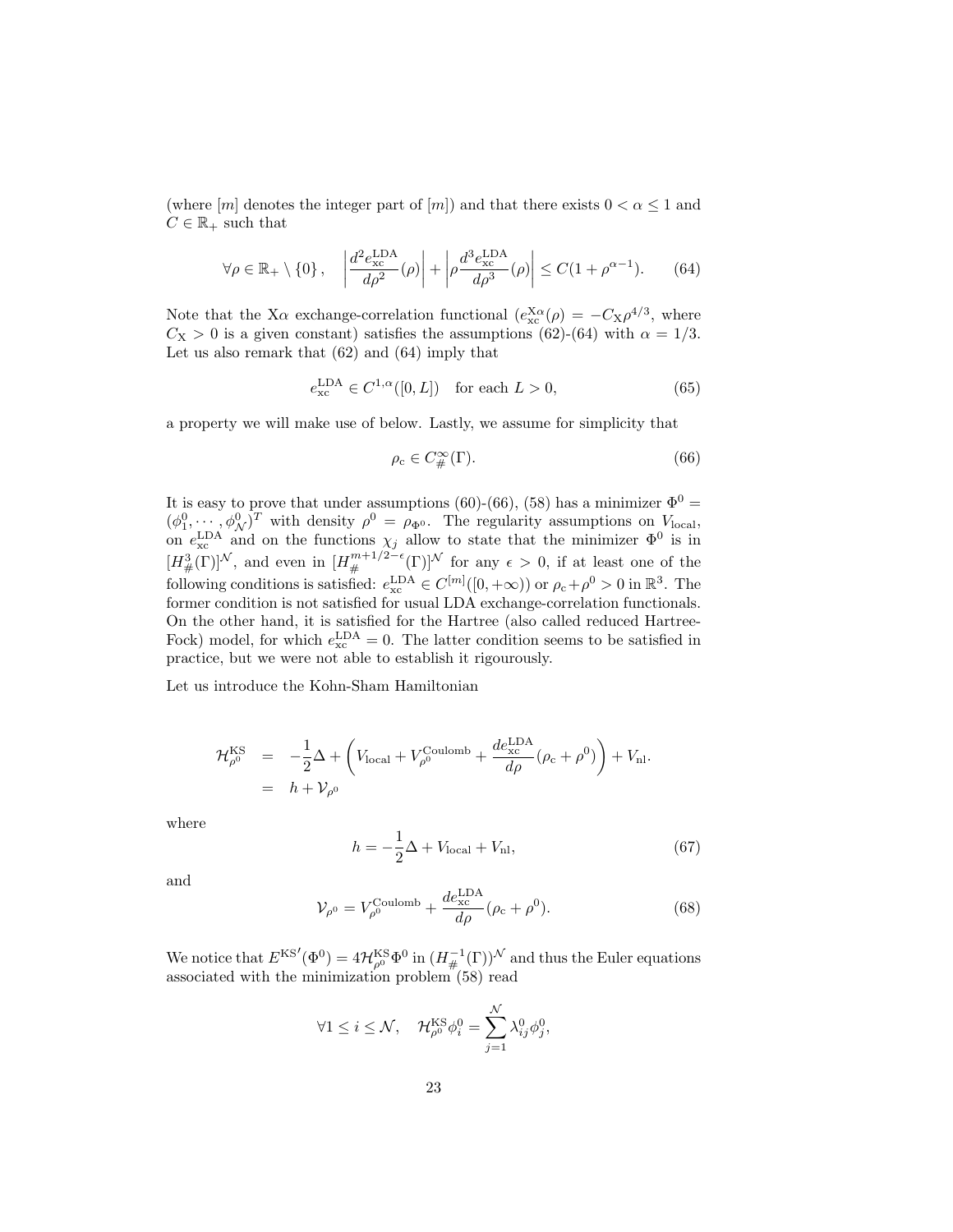where the  $\mathcal{N} \times \mathcal{N}$  matrix  $\Lambda_{\mathcal{N}}^0 = (\lambda_{ij}^0)$ , which is the Lagrange multiplier of the matrix constraint  $\int_{\Gamma} \phi_i \phi_j = \delta_{ij}$ , is symmetric.

In fact, (58) has an infinity of minimizers since any unitary transform of the Kohn-Sham orbitals  $\Phi^0$  is also a minimizer of the Kohn-Sham energy. This is a consequence of the following invariance property:

$$
\forall \Phi \in \mathcal{M}, \quad \forall U \in \mathcal{U}(\mathcal{N}), \quad U\Phi \in \mathcal{M} \text{ and } E^{\text{KS}}(U\Phi) = E^{\text{KS}}(\Phi), \tag{69}
$$

where  $\mathcal{U}(\mathcal{N})$  is the group of the real unitary matrices:

$$
\mathcal{U}(\mathcal{N}) = \{ U \in \mathbb{R}^{\mathcal{N} \times \mathcal{N}} \mid U^T U = 1_{\mathcal{N}} \},
$$

 $1_N$  denoting the identity matrix of rank N. This invariance can be exploited to diagonalize the matrix of the Lagrange multipliers of the orthonormality constraints (see e.g. [8]), yielding the existence of a minimizer (still denoted by  $\Phi^0$ ) with same density  $\rho^0$ , such that

$$
\mathcal{H}_{\rho^0}^{\text{KS}} \phi_i^0 = \epsilon_i^0 \phi_i^0,\tag{70}
$$

for some  $\epsilon_1^0 \leq \epsilon_2^0 \leq \cdots \leq \epsilon_N^0$ .

**Remark 2** The Kohn-Sham Hamiltonian  $\mathcal{H}_{\rho^0}^{\text{KS}}$  is an unbounded self-adjoint operator on  $L^2_{\#}(\Gamma)$ , bounded below, with compact resolvent. Its spectrum therefore is purely discrete. More precisely, it is composed of an increasing sequence of eigenvalues going to infinity, each of these eigenvalues being of finite multiplicity. It is not known whether  $\epsilon_1^0$ , ...,  $\epsilon_N^0$  are the lowest eigenvalues (counted with their multiplicities) of  $\mathcal{H}_{\rho^0}^{\text{KS}}$  (Aufbau principle). However, it seems to be most often (though not always) the case in practice. On the other hand, the Aufbau principle is always satisfied for the extended Kohn-Sham model, for which the first order optimality conditions read

$$
\left\{\begin{array}{l} \mathcal{H}^{\text{KS}}_{\rho^0}\phi^0_i=\epsilon^0_i\phi^0_i\\ \rho^0(x)=2\sum_{i=1}^{+\infty}n_i|\phi^0_i(x)|^2\\ \int_{\Gamma}\phi^0_i\phi^0_j=\delta_{ij},\quad 1\leq i,j<+\infty\\ n_i=1\ \text{if}\ \epsilon^0_i<\epsilon_{\text{F}},\quad n_i=0\ \text{if}\ \epsilon^0_i>\epsilon_{\text{F}},\quad 0\leq n_i\leq 1\ \text{if}\ \epsilon^0_i=\epsilon_{\text{F}},\quad \sum_{i=1}^{+\infty}n_i=\mathcal{N}, \end{array}\right.
$$

where  $\epsilon_F$  is the Fermi level (see [4] for details). In this article, we focus on the standard Kohn-Sham model with integer occupation numbers. We do not need to assume that the Aufbau principle is satisfied, but our analysis requires some coercivity assumption on the second order condition at  $\Phi^0$  (see (73)).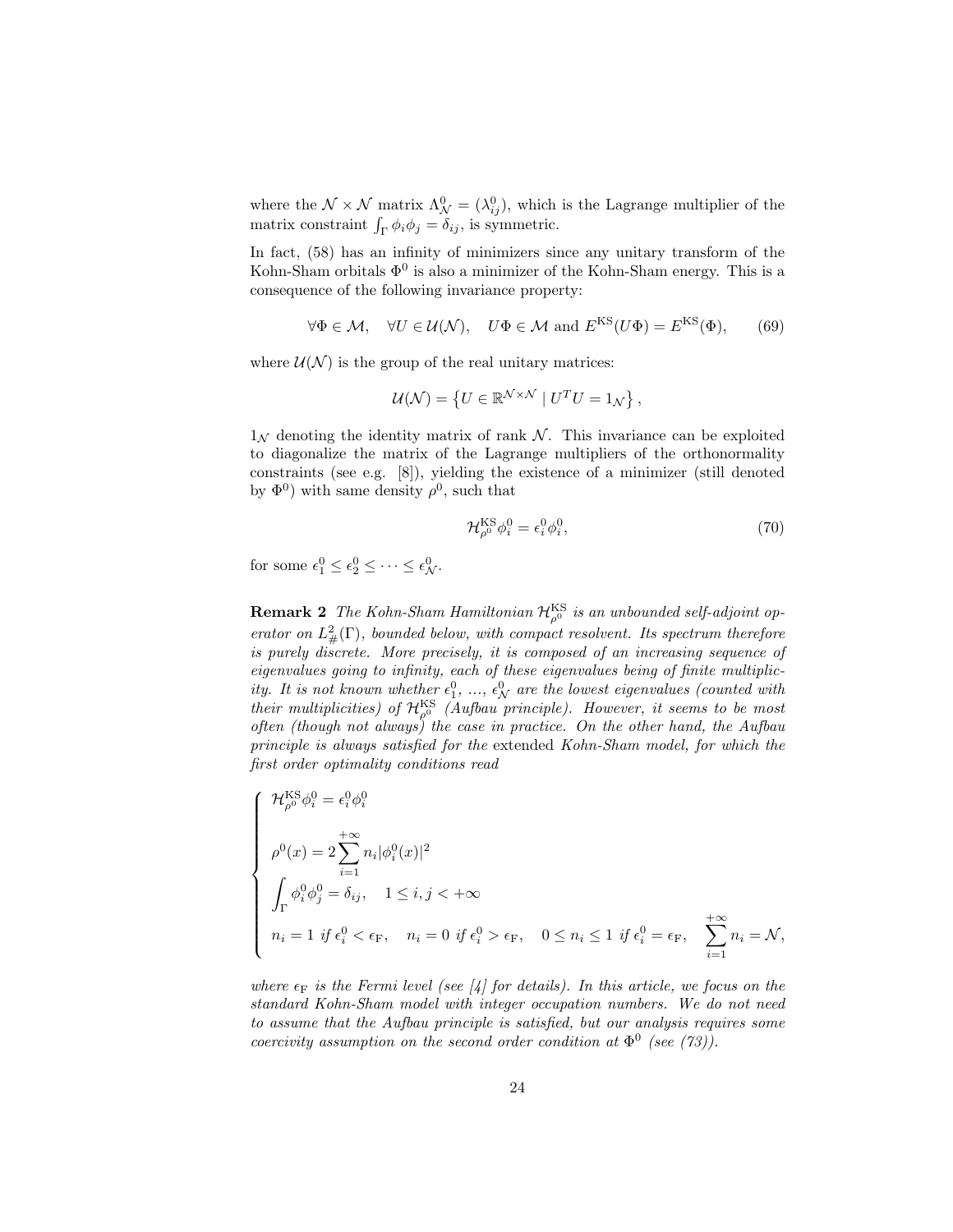For each  $\Phi = (\phi_1, \dots, \phi_N)^T \in \mathcal{M}$ , we denote by

$$
T_{\Phi} \mathcal{M} = \left\{ (\psi_1, \cdots, \psi_{\mathcal{N}})^T \in (H^1_{\#}(\Gamma))^{\mathcal{N}} \mid \int_{\Gamma} \phi_i \psi_j + \psi_i \phi_j = 0 \right\}
$$

the tangent space to  $\mathcal M$  at  $\Phi$ , and by

$$
\Phi^{\perp\!\!\!\perp} = \left\{ \Psi = (\psi_1, \cdots, \psi_{\mathcal{N}})^T \in (H^1_{\#}(\Gamma))^{\mathcal{N}} \mid \int_{\Gamma} \phi_i \psi_j = 0 \right\}.
$$

Let us recall (see e.g. Lemma 4 in [13]) that

$$
T_{\Phi}\mathcal{M}=\mathcal{A}\Phi\oplus\Phi^{\perp\!\!\!\perp},
$$

where  $A = \{A \in \mathbb{R}^{\mathcal{N} \times \mathcal{N}} \mid A^T = -A\}$  is the space of the  $\mathcal{N} \times \mathcal{N}$  antisymmetric real matrices.

Since the problem we are considering is a minimization problem, the second order condition further states

$$
\forall W \in T_{\Phi^0} \mathcal{M}, \quad a_{\Phi^0}(W, W) \ge 0,
$$

where

$$
a_{\Phi^{0}}(\Psi, \Upsilon) = \frac{1}{4} E^{KS''}(\Phi^{0})(\Psi, \Upsilon) - \sum_{i=1}^{N} \epsilon_{i}^{0} \int_{\Gamma} \psi_{i} v_{i}
$$
(71)  

$$
= \sum_{i=1}^{N} \langle (\mathcal{H}_{\rho^{0}}^{KS} - \epsilon_{i}^{0}) \psi_{i}, v_{i} \rangle_{H_{\#}^{-1}, H_{\#}^{1}} + 4 \sum_{i,j=1}^{N} D_{\Gamma}(\phi_{i}^{0} \psi_{i}, \phi_{j}^{0} v_{j})
$$

$$
+ 4 \sum_{i,j=1}^{N} \int_{\Gamma} \frac{d^{2} e_{\text{xc}}^{\text{LDA}}}{d\rho^{2}} (\rho_{c} + \rho^{0}) \phi_{i}^{0} \psi_{i} \phi_{j}^{0} v_{j}. \qquad (72)
$$

It follows from the invariance property (69) that

$$
a_{\Phi^0}(\Psi, \Psi) = 0
$$
 for all  $\Psi \in \mathcal{A}\Phi^0$ .

This leads us, as in [13], to make the assumption that  $a_{\Phi}$  is positive definite on  $\Phi^{0,\perp\!\!\!\perp}$ , so that, as in Proposition 1 in [13],  $a_{\Phi^0}$  is coercive on  $\Phi^{0,\perp\!\!\!\perp}$  (for the  $H^1_{\#}$  norm). Thus, in all what follows, we assume that there exists a positive constant  $c_{\Phi^0}$  such that

$$
\forall \Psi \in \Phi^{0,\perp\!\!\!\perp}, \quad a_{\Phi^0}(\Psi, \Psi) \ge c_{\Phi^0} \|\Psi\|_{H^1_{\#}}^2. \tag{73}
$$

In the linear framework ( $J = 0$  and  $E_{\text{xc}}^{\text{LDA}} = 0$  in (59)), this condition amounts to assuming that there is a gap between the lowest  $\mathcal{N}^{\text{th}}$  and  $(\mathcal{N}+1)^{\text{st}}$  eigenvalues of the linear self-adjoint operator  $h = -\frac{1}{2}\Delta + V_{\text{local}} + V_{\text{nl}}$ .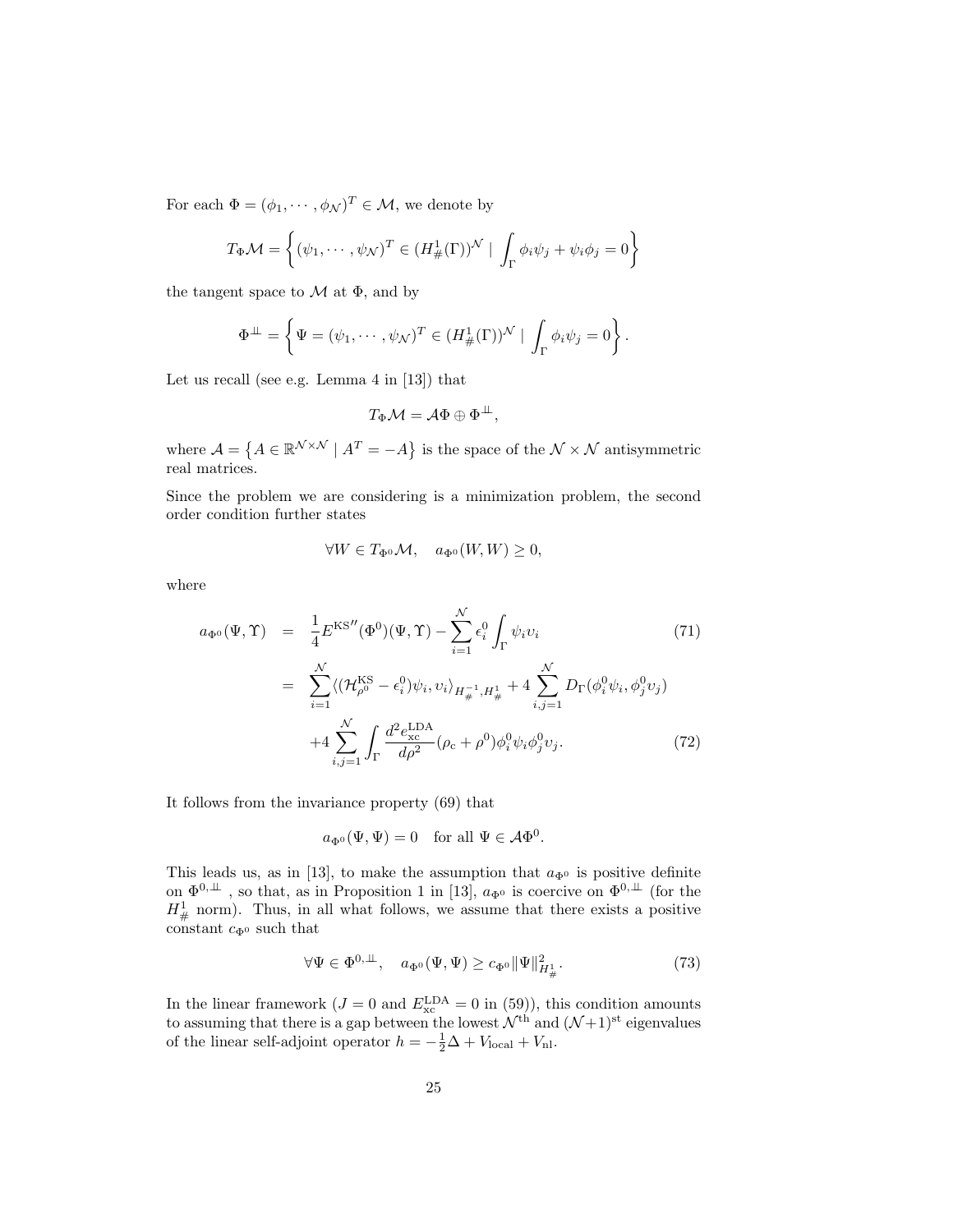The planewave approximation of (58) reads

$$
I_{N_c,N_g}^{\text{KS}} = \inf \left\{ E_{N_g}^{\text{KS}}(\Phi_{N_c}), \ \Phi_{N_c} \in V_{N_c}^{\mathcal{N}} \cap \mathcal{M} \right\},\tag{74}
$$

where

$$
E_{N_g}^{\text{KS}}(\Phi) = \sum_{i=1}^{N} \int_{\Gamma} |\nabla \phi_i|^2 + \int_{\Gamma} \rho_{\Phi} V_{\text{local}} + 2 \sum_{i=1}^{N} \langle \phi_i | V_{\text{nl}} | \phi_i \rangle
$$

$$
+ J(\rho_{\Phi}) + \int_{\Gamma} \mathcal{I}_{N_g} (e_{\text{xc}}^{\text{LDA}}(\rho_{\text{c}} + \Pi_{2N_c} \rho_{\Phi})). \tag{75}
$$

Here  $N_c$  is a given positive integer, equal to  $[\sqrt{2E_c} L/2\pi]$ ,  $E_c$  denoting the socalled cut-off energy, and  $N_g \geq 4N_c + 1$  is the number of integration points per direction used to evaluate the exchange-correlation contribution. The energy  $E_{N_g}^{\text{KS}}(\Phi)$  is defined for each  $\Phi \in \mathcal{M}$ . For  $\Phi \in V_{N_c}^{\mathcal{N}} \cap \mathcal{M}$ ,  $\Pi_{2N_c}\rho_{\Phi} = \rho_{\Phi}$ , so that on this set,  $E_{N_g}^{\text{KS}}$  differs from  $E^{\text{KS}}$  only by the presence of the Fourier interpolation operator  $\mathcal{I}_{N_g}$  in the exchange-correlation functional. Let us mention that in practice, the terms involving the local and nonlocal components of the pseudopotential are also computed by some interpolation procedure. However, these terms are calculated using spherical harmonics and a very fine one dimensional radial grid, so that the resulting integration error is usually much smaller than the interpolation error on the exchange-correlation term. Note that, in addition, the pseudopotential gives rise to linear contributions that can be computed very accurately once and for all (and not at each iteration of the self-consistent algorithm). We postpone the analysis of (74) to a forthcoming article [5], and focus here on the variational approximation

$$
I_{N_c}^{\text{KS}} = \inf \left\{ E^{\text{KS}}(\Phi_{N_c}), \ \Phi_{N_c} \in V_{N_c}^{\mathcal{N}} \cap \mathcal{M} \right\} \tag{76}
$$

of (58). The unitary invariance of the Kohn-Sham model must be taken into account in the derivation of optimal a priori error estimates. One way to take this invariance into account is to work with density matrices (see e.g. [4]). An alternative is to define for each  $\Phi \in \mathcal{M}$  the set

$$
\mathcal{M}^\Phi:=\left\{\Psi\in\mathcal{M}\mid \|\Psi-\Phi\|_{L^2_\#}=\min_{U\in\mathcal{U}(\mathcal{N})}\|U\Psi-\Phi\|_{L^2_\#}\right\},
$$

and to use the fact that all the local minimizers of (76) are obtained by unitary transforms from the local minimizers of

$$
I_{N_c}^{\text{KS}} = \inf \left\{ E^{\text{KS}}(\Phi_{N_c}), \ \Phi_{N_c} \in V_{N_c}^{\mathcal{N}} \cap \mathcal{M}^{\Phi^0} \right\}.
$$
 (77)

The main result of this section is the following.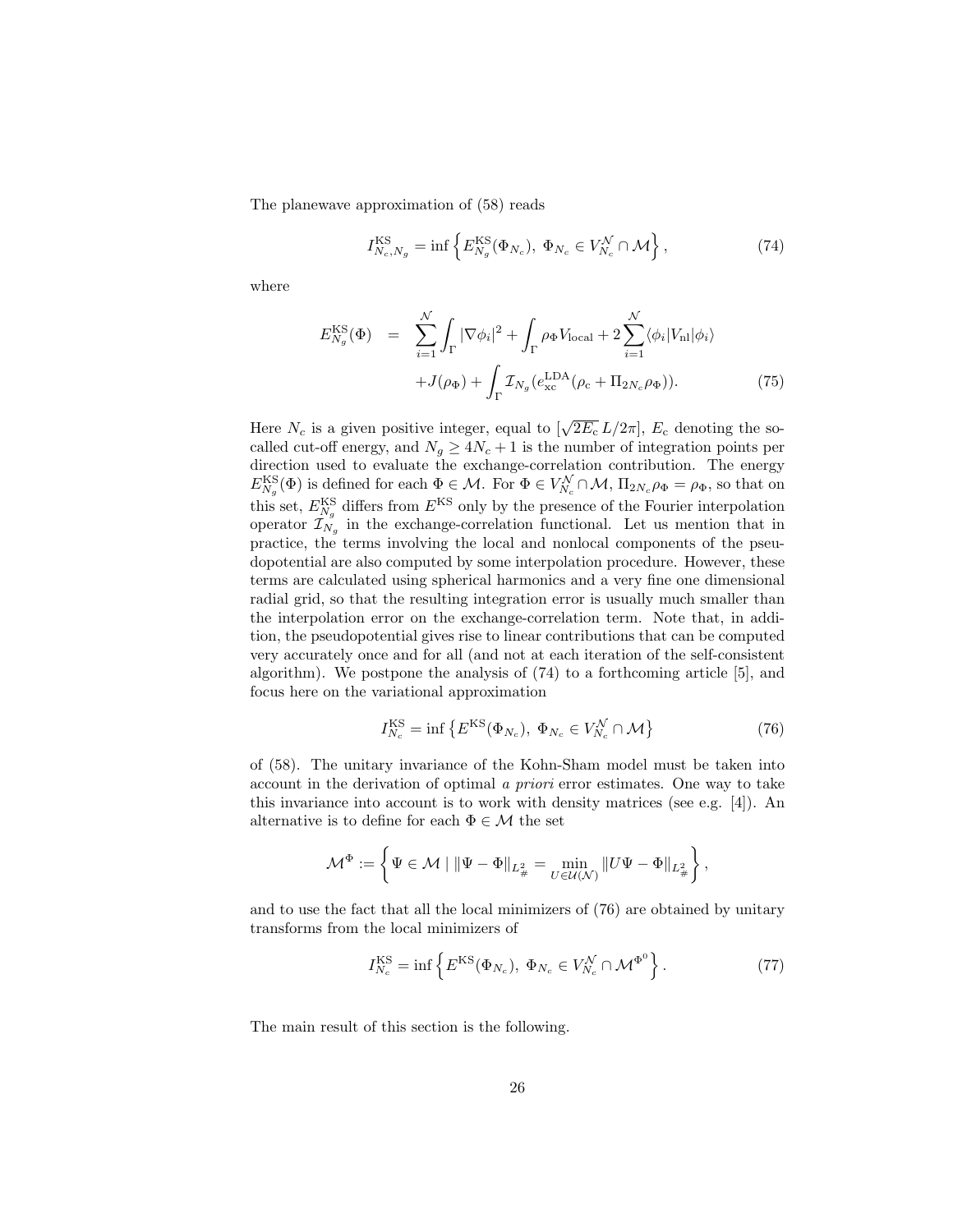**Theorem 4.1** Assume that (60)-(66) hold. Let  $\Phi^0$  be a local minimizer of (58) satisfying (73). Then there exists  $r^0 > 0$  and  $N_c^0$  such that for  $N_c \ge N_c^0$ , (77) has a unique local minimizer  $\Phi_{N_c}^0$  in the set

$$
\left\{\Phi_{N_c} \in V_{N_c}^{\mathcal{N}} \cap \mathcal{M}^{\Phi^0} \mid \|\Phi_{N_c} - \Phi^0\|_{H^1_{\#}} \leq r^0\right\}.
$$

If we assume either that  $e_{\text{xc}}^{\text{LDA}} \in C^{[m]}([0, +\infty))$  or that  $\rho_c + \rho^0 > 0$  on  $\Gamma$ , then we have the following estimates:

$$
\|\Phi_{N_c}^0 - \Phi^0\|_{H^s_{\#}} \leq C_{s,\epsilon} N_c^{-(m-s+1/2-\epsilon)}, \tag{78}
$$

$$
|\epsilon_{i,N_c}^0 - \epsilon_i^0| \le C_{\epsilon} N_c^{-(2m-1-\epsilon)}, \tag{79}
$$

$$
\gamma \|\Phi_{N_c}^0 - \Phi^0\|_{H^1_{\#}}^2 \le I_{N_c}^{\text{KS}} - I^{\text{KS}} \le C \|\Phi_{N_c}^0 - \Phi^0\|_{H^1_{\#}}^2, \tag{80}
$$

for all  $-m+3/2 < s < m+1/2$  and  $\epsilon > 0$ , and for some constants  $\gamma > 0$ ,  $C_{s,\epsilon} \ge$  $0, C_{\epsilon} \geq 0$  and  $C \geq 0$ , where the  $\epsilon_{i,N_c}^0$ 's are the eigenvalues of the symmetric matrix  $\Lambda_{N_c}^0$ , the Lagrange multiplier of the matrix constraint  $\int_{\Gamma} \phi_{i,N_c} \phi_{j,N_c} = \delta_{ij}$ .

#### 4.1 Some technical lemmas

For  $\Phi = (\phi_1, \cdots, \phi_{\mathcal{N}})^T \in (H^1_{\#}(\Gamma))^{\mathcal{N}}$  and  $\Psi = (\psi_1, \cdots, \psi_{\mathcal{N}})^T \in (H^1_{\#}(\Gamma))^{\mathcal{N}}$ , we denote by  $M_{\Phi,\Psi}$  the  $\mathcal{N} \times \mathcal{N}$  matrix with entries

$$
[M_{\Psi,\Phi}]_{ij} = \int_{\Gamma} \psi_i \phi_j.
$$

The following lemma is useful for the analysis of (77). We recall that if A and B are symmetric  $N \times N$  real matrices, the notation  $A \leq B$  means that  $x^T A x \leq x^T B x$  for all  $x \in \mathbb{R}^N$ .

#### Lemma 4.2

- 1. Let  $\Phi \in \mathcal{M}$  and  $\Psi \in \mathcal{M}$ . If  $M_{\Psi,\Phi}$  is invertible, then  $U_{\Psi,\Phi} = M_{\Psi,\Phi}^T (M_{\Psi,\Phi} M_{\Psi,\Phi}^T)^{-1/2}$ is the unique minimizer to the problem  $\min_{U \in \mathcal{U}(\mathcal{N})} \| U \Psi - \Phi \|_{L^2_{\#}}$ .
- 2. Let  $\Phi \in \mathcal{M}$ . Then

$$
\mathcal{M}^{\Phi} = \left\{ (\mathbb{1}_{\mathcal{N}} - M_{W,W})^{1/2} \Phi + W \mid W \in \Phi^{\perp\!\!\!\perp}, \ 0 \le M_{W,W} \le \mathbb{1}_{\mathcal{N}} \right\}
$$

where  $1_N$  denotes the identity matrix of rank N.

3. Let  $\Phi = (\phi_1, \cdots, \phi_N)^T \in \mathcal{M}$ . If  $N_c \in \mathbb{N}$  is such that

$$
\dim(\mathrm{span}(\Pi_{N_c}\phi_1,\cdots,\Pi_{N_c}\phi_{\mathcal{N}}))=\mathcal{N},
$$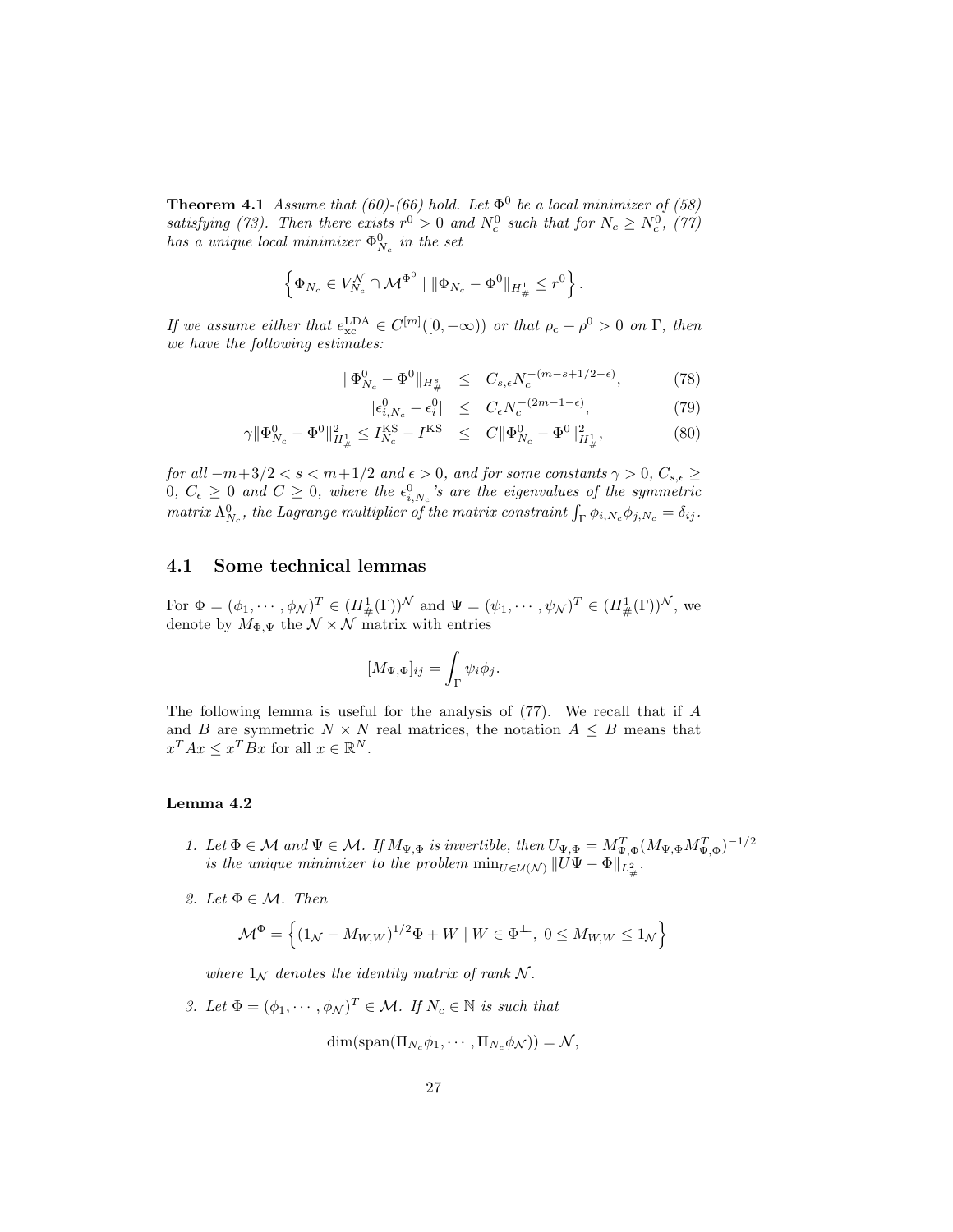then the unique minimizer of the problem  $\min_{\Phi_{N_c} \in V_{N_c}^N \cap \mathcal{M}} \|\Phi_{N_c} - \Phi\|_{L^2_{\#}}$  is

$$
\pi_{N_c}^{\mathcal{M}} \Phi = \left( M_{\Pi_{N_c} \Phi, \Pi_{N_c} \Phi} \right)^{-1/2} \Pi_{N_c} \Phi.
$$
\n(81)

In addition,  $\pi_{N_c}^{\mathcal{M}} \Phi \in V_{N_c}^{\mathcal{N}} \cap \mathcal{M}^{\Phi}$ ,

$$
\|\pi_{N_c}^{\mathcal{M}}\Phi - \Phi\|_{L^2_{\#}} \le \sqrt{2} \|\Pi_{N_c}\Phi - \Phi\|_{L^2_{\#}},
$$
\n(82)

and for all  $N_c$  large enough,

$$
\|\pi_{N_c}^{\mathcal{M}}\Phi - \Phi\|_{H^1_{\#}} \le \|\Phi\|_{H^1_{\#}} \|\Pi_{N_c}\Phi - \Phi\|_{L^2_{\#}}^2 + \|\Pi_{N_c}\Phi - \Phi\|_{H^1_{\#}}.\tag{83}
$$

4. Let  $N_c$  such that  $dim(V_{N_c}) \geq \mathcal{N}$  and  $\Phi_{N_c} \in V_{N_c}^{\mathcal{N}} \cap \mathcal{M}$ . Then

$$
V_{N_c}^{\mathcal{N}} \cap \mathcal{M}^{\Phi_{N_c}} = \left\{ (1_{\mathcal{N}} - M_{W_{N_c}, W_{N_c}})^{1/2} \Phi_{N_c} + W_{N_c} \mid W_{N_c} \in V_{N_c}^{\mathcal{N}} \cap \Phi_{N_c}^{\perp}, \ 0 \leq M_{W_{N_c}, W_{N_c}} \leq 1_{\mathcal{N}} \right\}.
$$

**Proof** In order to simplify the notation, we set  $M = M_{\Psi,\Phi}$ . For each  $U \in$  $\mathcal{U}(\mathcal{N}),$ 

$$
||U\Psi - \Phi||_{L^2_{\#}}^2 = 2\mathcal{N} - 2\text{Tr}(MU).
$$

Any critical point  $U$  of the problem

$$
\max_{U \in \mathbb{R}^{N \times N} \mid U^T U = 1_N} \text{Tr}\left(MU\right) \tag{84}
$$

satisfies an Euler equation of the form  $\Lambda U^T = M$  for some symmetric matrix  $\Lambda$ . Besides,  $\text{Tr}(MU) = \text{Tr}(\Lambda)$  and  $\Lambda^2 = MM^T$ . Any maximizer U of (84) therefore satisfies  $M = (MM^T)^{1/2}U^T$ . Consequently, if M is invertible, the maximizer of (84) is unique and reads  $U_{\Psi,\Phi} = M^{T} (M M^{T})^{-1/2}$ . It also follows from the definition of the matrix M that  $\Psi = M\Phi + W$  with  $W \in \Phi^{\perp\!\!\!\perp}$ . Thus,

$$
U_{\Psi,\Phi}\Psi = M^T (MM^T)^{-1/2} M\Phi + \widetilde{W},
$$

with  $\widetilde{W} = U_{\Psi, \Phi} W \in \Phi^{\perp \perp}$ .

Let us now prove the second statement. Each  $\Psi \in (H^1_{\#}(\Gamma))^{\mathcal{N}}$  can be written as  $\Psi = M\Phi + W$  for some matrix  $M \in \mathbb{R}^{\mathcal{N} \times \mathcal{N}}$  and some  $W \in \Phi^{\perp\!\!\!\perp}$ . A simple calculation leads to

$$
\int_{\Gamma} \psi_i \psi_j = [MM^T]_{ij} + [M_{W,W}]_{ij}.
$$

Hence  $\Psi = M\Phi + W \in \mathcal{M}$  if and only if  $MM^T + M_{W,W} = 1_{\mathcal{N}}$ . In addition,  $\Psi \in \mathcal{M}^{\Phi}$  if and only if  $\Psi \in \mathcal{M}$  and  $U_{\Psi,\Phi} = M^{T}(MM^{T})^{-1/2} = 1_{\mathcal{N}}$ , that is to say if and only if M is symmetric,  $0 \le M_{W,W} \le 1_{\mathcal{N}}$  and  $M = (1_{\mathcal{N}} - M_{W,W})^{1/2}$ .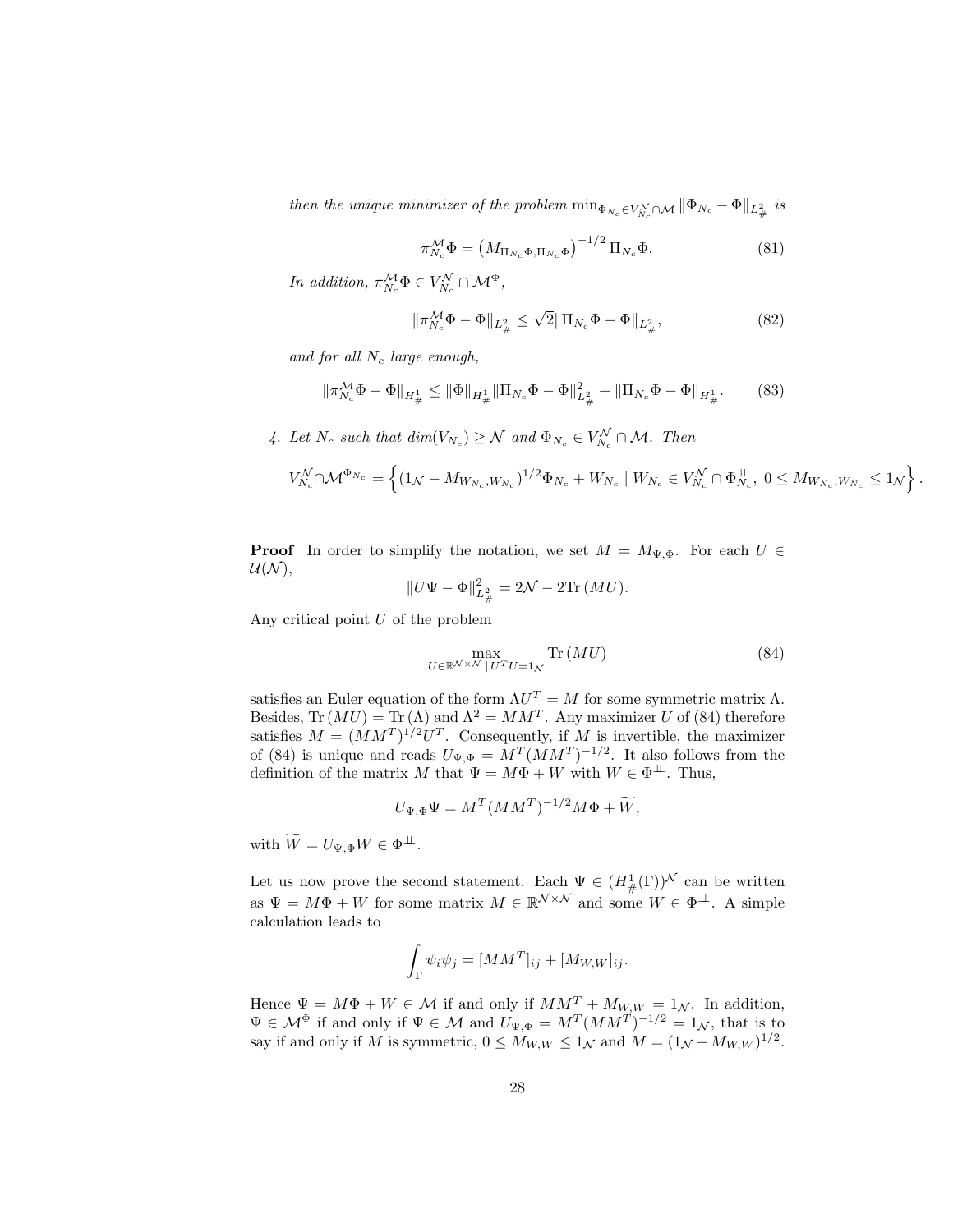Let  $(\chi_{\mu})_{1 \leq \mu \leq \dim(V_{N_c})}$  be an orthonormal basis of  $V_{N_c}$  (for the  $L^2_{\#}$  inner product) and let  $\widetilde{C} \in \mathbb{R}^{\dim(V_{N_c}) \times \mathcal{N}}$  be the matrix with entries

$$
\widetilde{C}_{\mu,i} = \int_{\Gamma} \phi_i \chi_{\mu}.
$$

Note that

$$
\Pi_{N_c} \phi_i = \sum_{\mu=1}^{\dim(V_{N_c})} \widetilde{C}_{\mu,i} \chi_{\mu}, \tag{85}
$$

For all  $\Phi_{N_c} = (\phi_{N_c,1}, \cdots, \phi_{N_c,N})^T \in V_{N_c}^N \cap M$ , each  $\phi_{N_c,i}$  can be expanded as

$$
\phi_{N_c,i} = \sum_{\mu=1}^{\dim(V_{N_c})} C_{\mu i} \chi_{\mu},
$$
\n(86)

where the matrix  $C = [C_{\mu i}] \in \mathbb{R}^{\dim(V_{N_c}) \times \mathcal{N}}$  satisfies the constraint  $C^T C = 1_{\mathcal{N}}$ . The expansions (85) and (86) can be recast into the more compact forms

$$
\Pi_{N_c} \Phi = \widetilde{C}^T \mathcal{X}
$$
 and  $\Phi_{N_c} = C^T \mathcal{X},$ 

where we have denoted by  $\mathcal{X} = (\chi_1, \dots, \chi_{\dim(V_{N_c})})^T$ . A simple calculation then leads to

$$
\|\Phi_{N_c} - \Phi\|_{L^2_{\#}}^2 = 2\mathcal{N} - 2\text{Tr}\,(\widetilde{C}^T C). \tag{87}
$$

Reasoning as above, we obtain that the unique solution to the problem

$$
\max_{C \in \mathbb{R}^{\dim(V_{N_c}) \times \mathcal{N}} | C^T C = 1_{\mathcal{N}}} \text{Tr}(\widetilde{C}^T C)
$$

is  $C = \widetilde{C}(\widetilde{C}^T\widetilde{C})^{-1/2}$ . Note that the rank of the matrix  $\widetilde{C}$  is N provided that  $\dim(V_{N_c})$  is large enough so that the matrix  $\widetilde{C}^T\widetilde{C}$  is invertible provided that  $\dim(V_{N_c})$  is large enough. As a consequence, the unique solution to the problem  $\min_{\Phi_{N_c}\in V_{N_c}^{\mathcal{N}}\cap\mathcal{M}}\|\Phi_{N_c}-\Phi\|_{L^2_{\#}}\ \text{is}\ \pi^{\mathcal{M}}_{N_c}\Phi=(\widetilde{C}^T\widetilde{C})^{-1/2}\widetilde{C}^T\mathcal{X}=(\widetilde{C}^T\widetilde{C})^{-1/2}\Pi_{N_c}\Phi.$ It is then easy to check that  $\widetilde{C}^T \widetilde{C} = M_{\Pi_{N_c} \Phi, \Pi_{N_c} \Phi}$ . Hence (81). Then, for all  $U \in \mathbb{R}^{\mathcal{N} \times \mathcal{N}}$  such that  $U^T U = 1_{\mathcal{N}}$ ,

$$
||U \pi_{N_c}^{\mathcal{M}} \Phi - \Phi||_{L^2_{\#}}^2 = 2(\mathcal{N} - \text{Tr}(U M_{\Pi_{N_c} \Phi, \Pi_{N_c} \Phi}^{1/2})),
$$

and the same argument as above leads to the result that this quantity is minimized for  $U = M_{\Pi_N}^{1/2}$  $\frac{1}{2}\Pi_{N_c}\Phi,\Pi_{N_c}\Phi}(M^{1/2}_{\Pi_{N_c}\Phi,\Pi_{N_c}\Phi}M^{1/2}_{\Pi_{N_c}\Phi})$  $(\Pi_{N_c} \Phi, \Pi_{N_c} \Phi)^{-1/2} = 1_{\mathcal{N}}$ . Therefore,  $\pi_{N_c}^{\mathcal{M}} \Phi \in \mathcal{M}^{\Phi}.$ 

We also infer from (87) that

$$
\|\pi_{N_c}^{\mathcal{M}} \Phi - \Phi\|_{L^2_{\#}}^2 = 2\mathcal{N} - 2\text{Tr}\left( (\widetilde{C}^T \widetilde{C})^{1/2} \right) = 2\text{Tr}\left(1_{\mathcal{N}} - (\widetilde{C}^T \widetilde{C})^{1/2}\right).
$$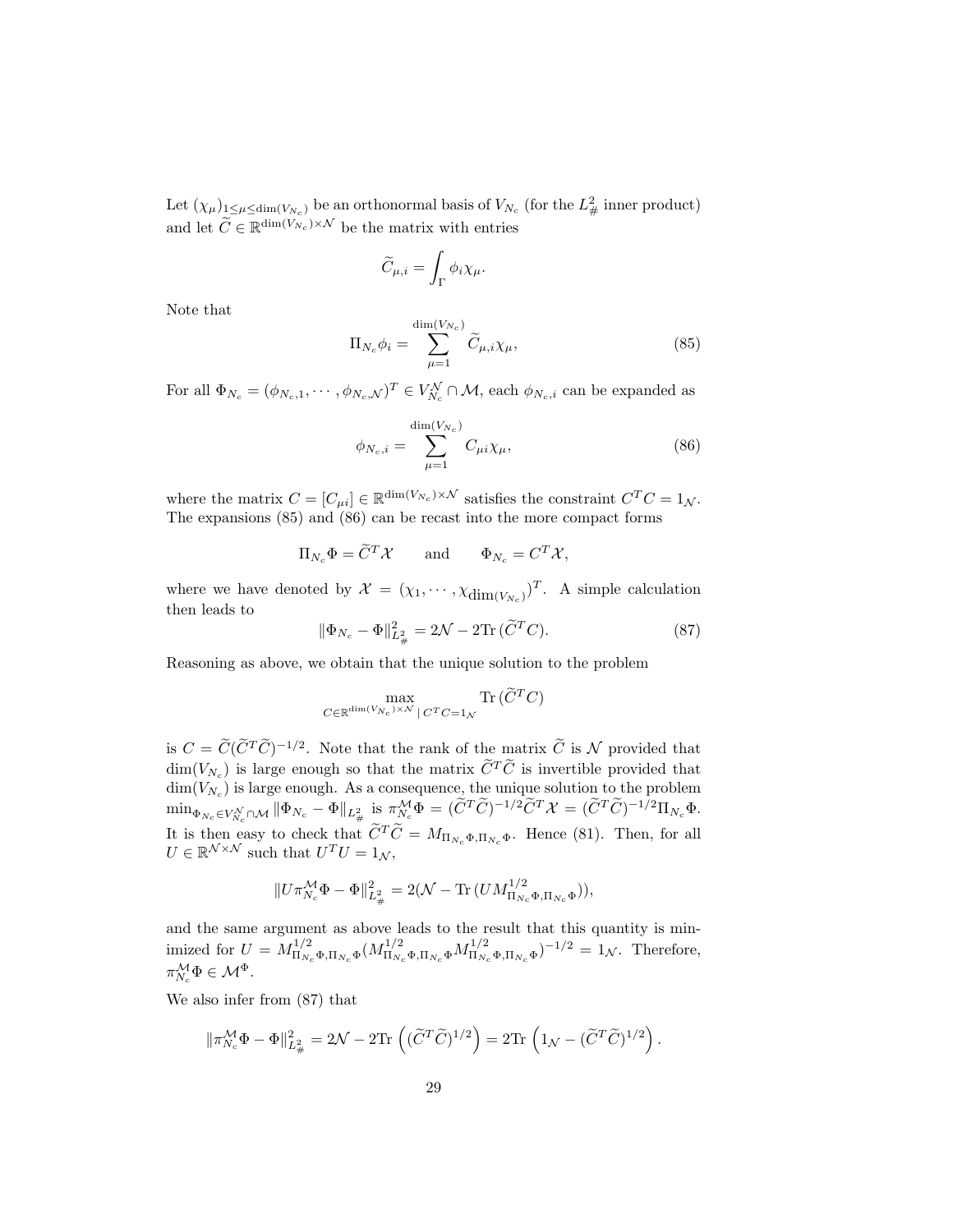Besides, an easy calculation leads to

$$
\|\Pi_{N_c}\Phi-\Phi\|_{L^2_\#}^2=\text{Tr}\,\left(\mathbf{1}_{\mathcal{N}}-\widetilde{C}^T\widetilde{C}\right).
$$

Using the fact that

$$
0 \leq \left(1_{\mathcal{N}} - (\widetilde{C}^T \widetilde{C})^{1/2}\right) \leq \left(1_{\mathcal{N}} - (\widetilde{C}^T \widetilde{C})^{1/2}\right) \left(1_{\mathcal{N}} + (\widetilde{C}^T \widetilde{C})^{1/2}\right) = 1_{\mathcal{N}} - \widetilde{C}^T \widetilde{C},
$$

we obtain

$$
\|\pi_{N_c}^{\mathcal{M}}\Phi-\Phi\|_{L^2_{\#}}^2=2\text{Tr}\,\left(\mathbf{1}_{\mathcal{N}}-(\widetilde{C}^T\widetilde{C})^{1/2}\right)\leq 2\text{Tr}\,\left(\mathbf{1}_{\mathcal{N}}-\widetilde{C}^T\widetilde{C}\right)=2\|\Pi_{N_c}\Phi-\Phi\|_{L^2_{\#}}^2.
$$

Hence (82). We also have

$$
\begin{array}{lcl} \|\pi^{\mathcal{M}}_{N_c}\Phi-\Phi\|_{H^1_{\#}} & \leq & \|\pi^{\mathcal{M}}_{N_c}\Phi-\Pi_{N_c}\Phi\|_{H^1_{\#}}+\|\Pi_{N_c}\Phi-\Phi\|_{H^1_{\#}}\\ \\ & = & \Vert ((M_{\Pi_{N_c}\Phi,\Pi_{N_c}\Phi})^{-1/2}-1_{\mathcal{N}})\Pi_{N_c}\Phi\|_{H^1_{\#}}+\|\Pi_{N_c}\Phi-\Phi\|_{H^1_{\#}}\\ \\ & \leq & \Vert (M_{\Pi_{N_c}\Phi,\Pi_{N_c}\Phi})^{-1/2}-1_{\mathcal{N}}\|_{\mathrm{F}}\|\Pi_{N_c}\Phi\|_{H^1_{\#}}+\|\Pi_{N_c}\Phi-\Phi\|_{H^1_{\#}}\\ \\ & \leq & \Vert (M_{\Pi_{N_c}\Phi,\Pi_{N_c}\Phi})^{-1/2}-1_{\mathcal{N}}\|_{\mathrm{F}}\|\Phi\|_{H^1_{\#}}+\|\Pi_{N_c}\Phi-\Phi\|_{H^1_{\#}}, \end{array}
$$

where  $\|\cdot\|_{\mathrm{F}}$  denotes the Frobenius norm. We then notice that

$$
M_{\Pi_{N_c}\Phi,\Pi_{N_c}\Phi} = 1_{\mathcal{N}} - M_{\Pi_{N_c}\Phi - \Phi,\Pi_{N_c}\Phi - \Phi}.
$$

Consequently, for  $N_c$  large enough,

$$
\|(M_{\Pi_{N_c}\Phi,\Pi_{N_c}\Phi})^{-1/2} - 1_{\mathcal{N}}\|_{\mathcal{F}} \le \|M_{\Pi_{N_c}\Phi - \Phi,\Pi_{N_c}\Phi - \Phi}\|_{\mathcal{F}} \le \|\Pi_{N_c}\Phi - \Phi\|_{L^2_{\#}}^2.
$$

Therefore (83) is proved.

Lastly, the fourth assertion easily follows from the second one.  $\Box$ 

#### Lemma 4.3 Let

$$
K = \left\{ W \in (L^2_{\#}(\Gamma)^{\mathcal{N}} \mid 0 \le M_{W,W} \le 1_{\mathcal{N}} \right\},\
$$

and  $S: K \to \mathbb{R}_S^{N \times N}$  (the space of the symmetric  $N \times N$  real matrices) defined by

$$
S(W) = (1_{\mathcal{N}} - M_{W,W})^{1/2} - 1_{\mathcal{N}}.
$$

The function S is continuous on K and differentiable on the interior  $\hat{K}$  of K. In addition,

$$
\forall W \in K, \quad \|\mathcal{S}(W)\|_{F} \le \|W\|_{L^{2}_{\#}}^{2}, \tag{88}
$$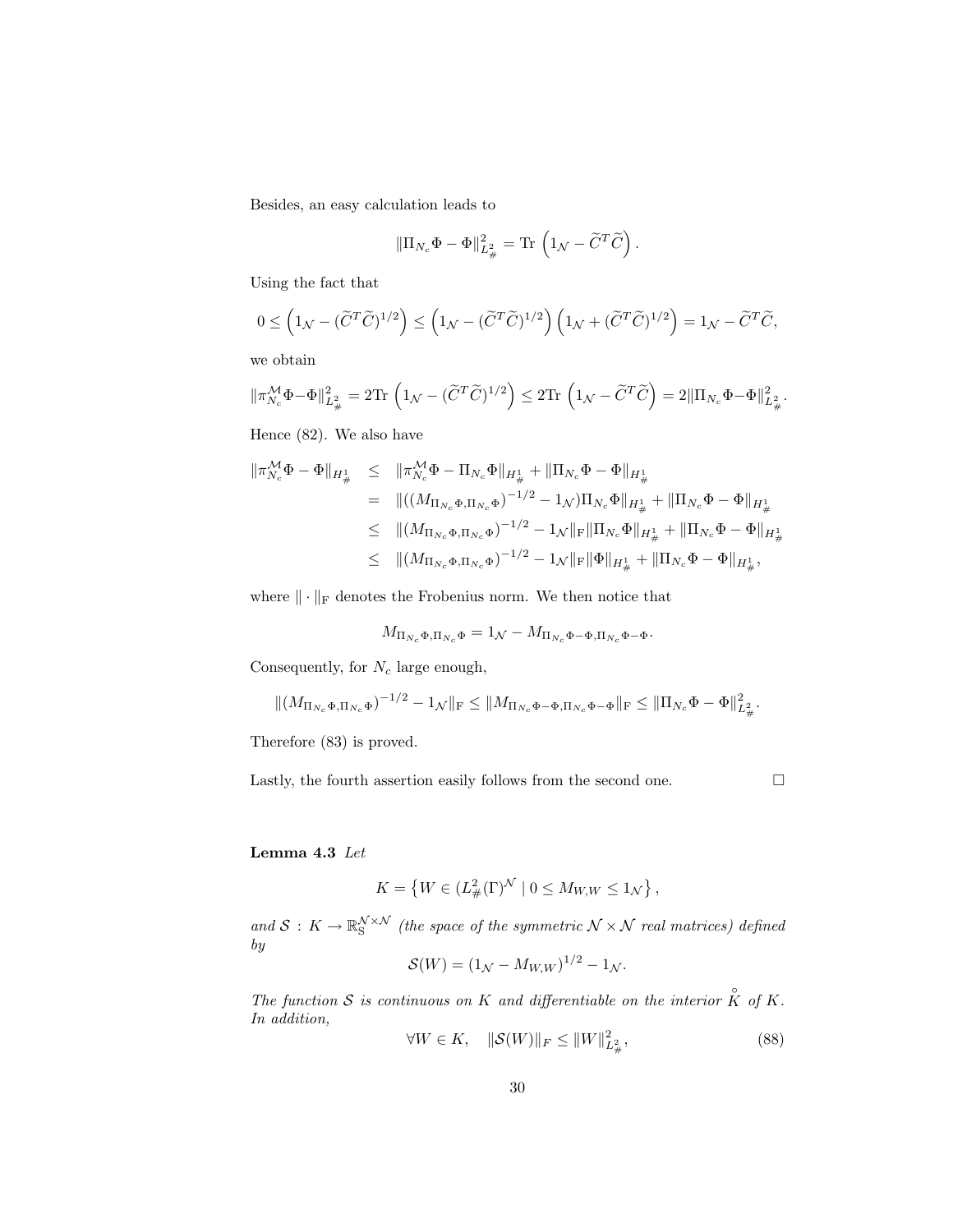and for all  $(W_1, W_2, Z) \in K \times K \times (L^2_{\#}(\Gamma))^N$  such that  $||W_1||_{L^2_{\#}} \leq \frac{1}{2}$  and  $||W_2||_{L^2_{\#}} \leq \frac{1}{2},$ 

$$
\|\mathcal{S}(W_1) - \mathcal{S}(W_2)\|_{\mathrm{F}} \le 2(\|W_1\|_{L^2_{\#}} + \|W_2\|_{L^2_{\#}})\|W_1 - W_2\|_{L^2_{\#}},
$$
 (89)

$$
\|(\mathcal{S}'(W_1) - \mathcal{S}'(W_2)) \cdot Z\|_{\mathcal{F}} \le 4\|W_1 - W_2\|_{L^2_{\#}} \|Z\|_{L^2_{\#}},\tag{90}
$$

$$
\|(\mathcal{S}''(W_1)(Z,Z)\|_{\mathcal{F}} \le 4\|Z\|_{L^2_{\#}}^2. \tag{91}
$$

**Proof** Diagonalizing  $M_{W,W}$  and using the properties of the function  $t \mapsto (1 (t)^{1/2} - 1$ , we see that S is continuous on K and differentiable on  $\hat{K}$ , and that

$$
\|\mathcal{S}(W)\|_{\mathrm{F}} \le \|M_{W,W}\|_{\mathrm{F}} \le \|W\|_{L^2_{\#}}^2.
$$

Hence (88). As

$$
S(W) + \frac{1}{2}S(W)^{2} = -\frac{1}{2}M_{W,W},
$$

we have for all  $W \in \overset{\circ}{K}$ ,

$$
\mathcal{S}'(W) \cdot Z + \frac{1}{2} \left[ \mathcal{S}(W)(\mathcal{S}'(W) \cdot Z) + (\mathcal{S}'(W) \cdot Z)\mathcal{S}(W) \right]
$$
  
= 
$$
-\frac{1}{2} \left[ M_{W,Z} + M_{Z,W} \right].
$$

Denoting by  $A = \mathcal{S}'(W) \cdot Z$ , we deduce from the above equality that

$$
||A||_{\mathrm{F}}^2 + \mathrm{Tr}\,(A^2\mathcal{S}(W)) \leq ||A||_{\mathrm{F}}||M_{W,Z}||_{\mathrm{F}} \leq ||A||_{\mathrm{F}}||W||_{L^2_{\#}}||Z||_{L^2_{\#}}.
$$

 $\text{As } |\text{Tr} (A^2 \mathcal{S}(W))| \leq ||A||_F^2 ||\mathcal{S}(W)||_2 \leq ||A||_F^2 ||\mathcal{S}(W)||_F \leq ||A||_F^2 ||W||_{L^2_{\#}}^2$ , we finally obtain the inequality

$$
||A||_{\mathcal{F}}(1 - ||W||_{L^2_{\#}}^2) \le ||W||_{L^2_{\#}} ||Z||_{L^2_{\#}},
$$
\n(92)

which straightforwardly leads to (89) under the conditions  $||W_1||_{L^2_{\#}} \leq \frac{1}{2}$  and  $||W_2||_{L^2_{\#}} \leq \frac{1}{2}$ . Lastly,

$$
\begin{aligned} & (\mathcal{S}'(W_2) - \mathcal{S}'(W_1)) \cdot Z + \frac{1}{2} \left[ \mathcal{S}(W_2)((\mathcal{S}'(W_2) - \mathcal{S}'(W_1)) \cdot Z) + ((\mathcal{S}'(W_2) - \mathcal{S}'(W_1)) \cdot Z) \mathcal{S}(W_2) \right] \\ & + \frac{1}{2} \left[ (\mathcal{S}'(W_1) \cdot Z)(\mathcal{S}(W_2) - \mathcal{S}(W_1)) + (\mathcal{S}(W_2) - \mathcal{S}(W_1))(\mathcal{S}'(W_1) \cdot Z) \right] = -\frac{1}{2} \left[ M_{W_2 - W_1, Z} + M_{Z, W_2 - W_1} \right], \end{aligned}
$$

so that still under the conditions  $||W_1||_{L^2_{\#}} \leq \frac{1}{2}$  and  $||W_2||_{L^2_{\#}} \leq \frac{1}{2}$ ,

$$
\|(\mathcal{S}'(W_2) - \mathcal{S}'(W_1)) \cdot Z\|_{\mathrm{F}} \le \frac{28}{9} \|W_2 - W_1\|_{L^2_{\#}} \|Z\|_{L^2_{\#}}.
$$

Hence (90). Lastly, taking  $W_2 = W_1 + tZ$  in (90) and letting t go to zero, we obtain  $(91)$ .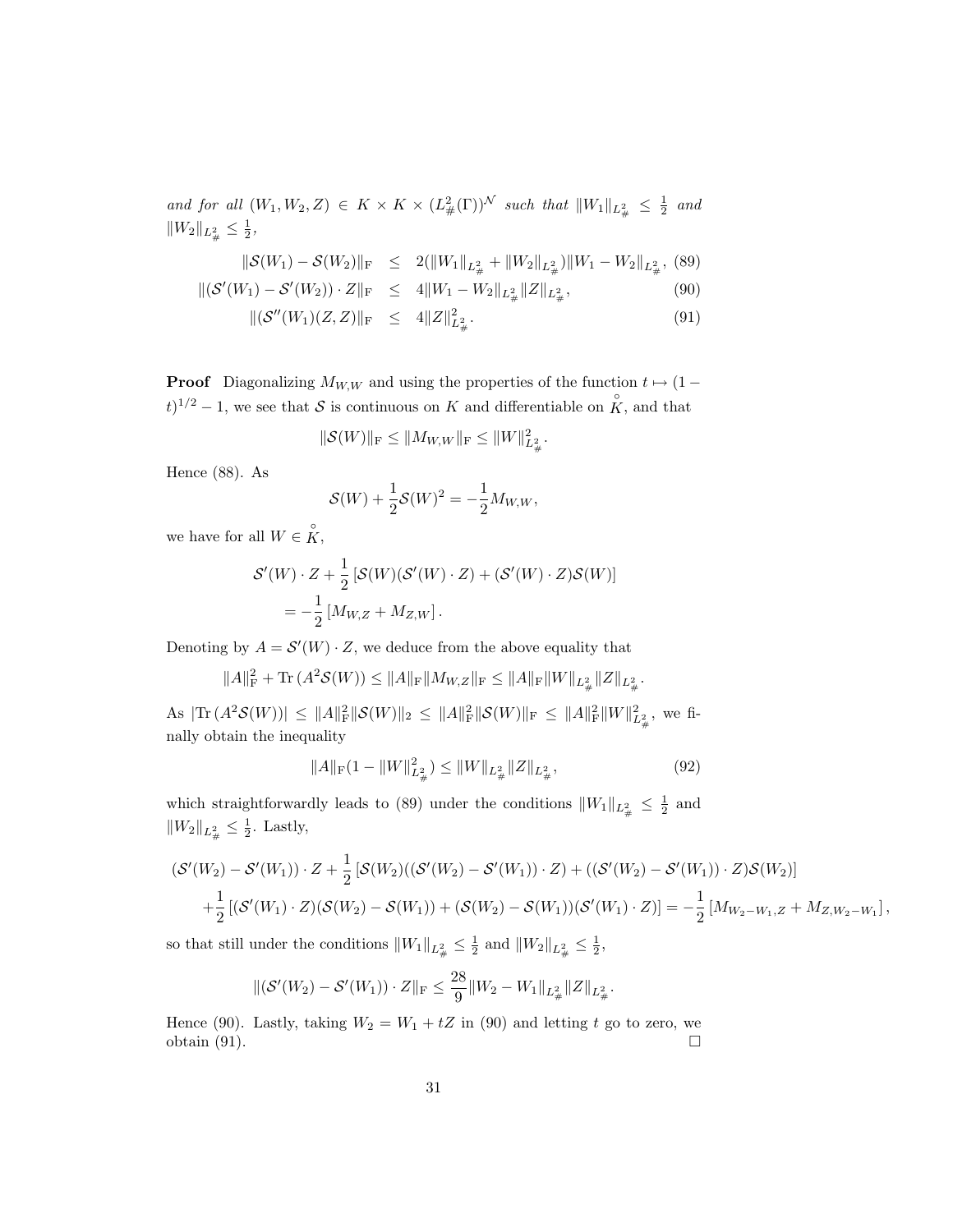**Lemma 4.4** Let  $\Phi^0$  be a local minimizer of (58) satisfying (73). Then  $a_{\Phi^0}$ defines a continuous bilinear form on  $(H^1_{\#}(\Gamma))^{\mathcal{N}} \times (H^1_{\#}(\Gamma))^{\mathcal{N}}$ , and there exists  $N_c^*$  such that for all  $N_c \ge N_c^*$ ,

$$
\|\pi_{N_c}^{\mathcal{M}}\Phi^0 - \Phi^0\|_{H^1_{\#}} \le 1,\tag{93}
$$

$$
a_{\Phi^0}(\pi_{N_c}^{\mathcal{M}} \Phi^0 - \Phi^0, \pi_{N_c}^{\mathcal{M}} \Phi^0 - \Phi^0) \ge \frac{c_{\Phi^0}}{2} \|\pi_{N_c}^{\mathcal{M}} \Phi^0 - \Phi^0\|_{H^1_{\#}}^2, \tag{94}
$$

$$
\forall W \in [\pi_{N_c}^{\mathcal{M}} \Phi^0]^{\perp\!\!\!\perp}, \quad a_{\Phi^0}(W, W) \ge \frac{c_{\Phi^0}}{2} ||W||^2_{H^1_{\#}}.
$$
 (95)

In the sequel, we denote by  $C_{\Phi^0}$  the continuity constant of  $a_{\Phi^0}$ , i.e.

$$
\forall (\Psi, \Psi') \in ((H^1_{\#}(\Gamma))^{\mathcal{N}})^2, \quad |a_{\Phi^0}(\Psi, \Psi')| \leq C_{\Phi^0} \|\Psi\|_{H^1_{\#}} \|\Psi'\|_{H^1_{\#}}.
$$
 (96)

**Proof** Estimate (93) immediately results from the closeness of  $\pi_{N_c}^{\mathcal{M}}\Phi^0$  to  $\Phi^0$ . Using the fact that  $\pi_{N_c}^{\mathcal{M}} \Phi^0 \in \mathcal{M}^{\Phi^0}$  (see Lemma 4.2, point 3), we get

$$
\pi_{N_c}^{\mathcal{M}} \Phi^0 - \Phi^0 = \mathcal{S}(W) \Phi^0 + W \tag{97}
$$

.

with  $W \in [\Phi^0]^{\perp\!\!\!\perp}$ , from which we derive, using (88), that

$$
a_{\Phi^0}(\pi_{N_c}^{\mathcal{M}}\Phi^0 - \Phi^0, \pi_{N_c}^{\mathcal{M}}\Phi^0 - \Phi^0) = a_{\Phi^0}(W, W) + 2a_{\Phi^0}(W, \mathcal{S}(W)\Phi^0) + a_{\Phi^0}(\mathcal{S}(W)\Phi^0, \mathcal{S}(W)\Phi^0)
$$
  
\n
$$
\geq c_{\Phi^0} \|W\|_{H^1_{\#}}^2 - 2C_{\Phi^0} \|W\|_{H^1_{\#}} \|\Phi^0\|_{H^1_{\#}} \|W\|_{L^2_{\#}}^2 - C_{\Phi^0} \|W\|_{L^2_{\#}}^4 \|\Phi^0\|_{H^1_{\#}}^2
$$
  
\n
$$
\geq (c_{\Phi^0} - 2C_{\Phi^0} \|W\|_{L^2_{\#}} \|\Phi^0\|_{H^1_{\#}} - C_{\Phi^0} \|W\|_{L^2_{\#}}^2 \|\Phi^0\|_{H^1_{\#}}^2) \|W\|_{H^1_{\#}}^2.
$$

As by (82),  $\|\pi_{N_c}^{\mathcal{M}}\Phi^0 - \Phi^0\|_{L^2_{\#}}$  goes to zero when  $N_c$  goes to infinity, so does  $||W||_{L^2_{\#}}$ . Using again (88), we deduce from (97) that  $||W||_{H^1_{\#}} \underset{N_c \to \infty}{\sim} ||\pi^{\mathcal{M}}_{N_c} \Phi^0 \Phi^0 \Vert_{H^1_{\#}}$ . Hence (94).

Finally, for each  $W \in [\pi_{N_c}^{\mathcal{M}} \Phi^0]^{\perp \perp}$ ,  $W^* = W - M_{W,\Phi^0} \Phi^0$  belongs to  $[\Phi^0]^{\perp \perp}$ . Remarking that  $M_{W,\Phi^0} = M_{W,\Phi^0 - \pi_{N_c}^{\mathcal{M}} \Phi^0}$ , we derive

$$
\|M_{W,\Phi^0}\|_{\rm F}\leq \|M_{W,\Phi^0-\pi_{N_c}^{\mathcal{M}}\Phi^0}\|_{\rm F}\leq \varepsilon(N_c)\|W\|_{L^2_\#}
$$

where  $\varepsilon(N_c) = \|\Phi^0 - \pi_{N_c}^{\mathcal{M}} \Phi^0\|_{L^2_{\#}} \to 0$  when  $N_c$  goes to infinity. Therefore,

$$
||W - W^*||_{H^1_{\#}} \le \varepsilon(N_c) ||\Phi^0||_{H^1_{\#}} ||W||_{H^1_{\#}}
$$

As

$$
a_{\Phi^0}(W,W) = a_{\Phi^0}(W^*,W^*) + 2a_{\Phi^0}(W^*,W-W^*) + a_{\Phi^0}(W-W^*,W-W^*),
$$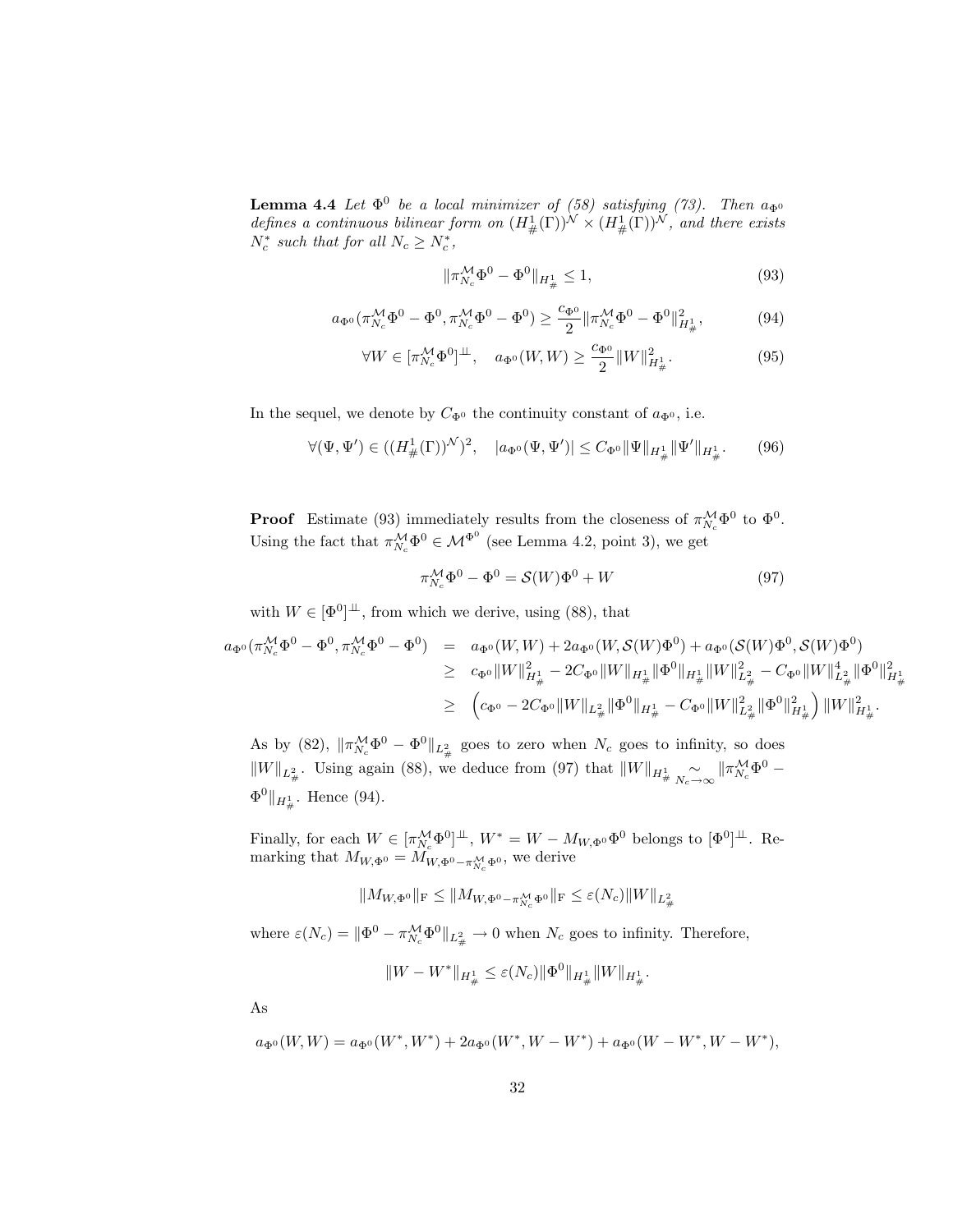we obtain

$$
a_{\Phi^0}(W,W) \geq c_{\Phi^0} \|W^*\|_{H^1_{\#}}^2 - 2C_{\Phi^0} \|W^*\|_{H^1_{\#}} \|W - W^*\|_{H^1_{\#}} - C_{\Phi^0} \|W - W^*\|_{H^1_{\#}}^2
$$
  

$$
\geq \frac{c_{\Phi^0}}{2} \|W\|_{H^1_{\#}}^2
$$

for  $N_c$  large enough.  $\Box$ 

**Lemma 4.5** There exists  $C \geq 0$  such that

1. for all 
$$
(\Upsilon_1, \Upsilon_2, \Upsilon_3) \in ((H^1_{\#}(\Gamma))^{\mathcal{N}})^3
$$
,  
\n
$$
\left| \left( E^{KS''}(\Phi^0 + \Upsilon_1) - E^{KS''}(\Phi^0) \right) (\Upsilon_2, \Upsilon_3) \right| \leq C \left( \|\Upsilon_1\|_{H^1_{\#}}^{\alpha} + \|\Upsilon_1\|_{H^1_{\#}}^2 \right) \|\Upsilon_2\|_{H^1_{\#}} \|\Upsilon_3\|_{H^1_{\#}}.
$$
\n2. for all  $\Upsilon_1 \in (H^1_{\#}(\Gamma) \cap L^{\infty}_{\#}(\Gamma))^{\mathcal{N}}$  and  $(\Upsilon_2, \Upsilon_3) \in ((H^1_{\#}(\Gamma))^{\mathcal{N}})^2$ ,  
\n
$$
\left| \left( E^{KS''}(\Phi^0 + \Upsilon_1) - E^{KS''}(\Phi^0) \right) (\Upsilon_2, \Upsilon_3) \right| \leq C \left( 1 + \|\Upsilon_1\|_{L^{\infty}}^{2-\alpha} \right) \|\Upsilon_1\|_{L^2_{\#}}^{\alpha} \|\Upsilon_2\|_{H^1_{\#}} \|\Upsilon_3\|_{H^1_{\#}}.
$$

Proof Let us denote by

$$
r_{\Phi^0}(\Upsilon_1, \Upsilon_2, \Upsilon_3) = \left( E^{KS''}(\Phi^0 + \Upsilon_1) - E^{KS''}(\Phi^0) \right) (\Upsilon_2, \Upsilon_3)
$$

Splitting  $r_{\Phi}(\Upsilon_1, \Upsilon_2, \Upsilon_3)$  in its Coulomb and exchange-correlation contributions, we obtain

$$
r_{\Phi^0}(\Upsilon_1, \Upsilon_2, \Upsilon_3) = r_{\Phi^0}^{\text{Coulomb}}(\Upsilon_1, \Upsilon_2, \Upsilon_3) + r_{\Phi^0}^{\text{xc}}(\Upsilon_1, \Upsilon_2, \Upsilon_3),
$$

with

$$
r_{\Phi^0}^{\text{Coulomb}}(\Upsilon_1, \Upsilon_2, \Upsilon_3) = 16 \sum_{i,j=1}^{\mathcal{N}} \left( D_{\Gamma}(\phi_i^0 v_{1,i}, v_{2,j} v_{3,j}) + D_{\Gamma}(\phi_i^0 v_{2,i}, v_{1,j} v_{3,j}) + D_{\Gamma}(\phi_i^0 v_{3,i}, v_{1,j} v_{2,j}) \right)
$$
  
+16 
$$
\sum_{i,j=1}^{\mathcal{N}} D_{\Gamma}(v_{1,i} v_{2,i}, v_{1,j} v_{3,j}) + 8 \sum_{i,j=1}^{\mathcal{N}} D_{\Gamma}(v_{1,i}^2, v_{2,j} v_{3,j}),
$$

and

$$
r^{\mathrm{xc}}_{\Phi^0}(\Upsilon_1,\Upsilon_2,\Upsilon_3)=r^{\mathrm{xc},1}_{\Phi^0}(\Upsilon_1,\Upsilon_2,\Upsilon_3)+r^{\mathrm{xc},2}_{\Phi^0}(\Upsilon_1,\Upsilon_2,\Upsilon_3),
$$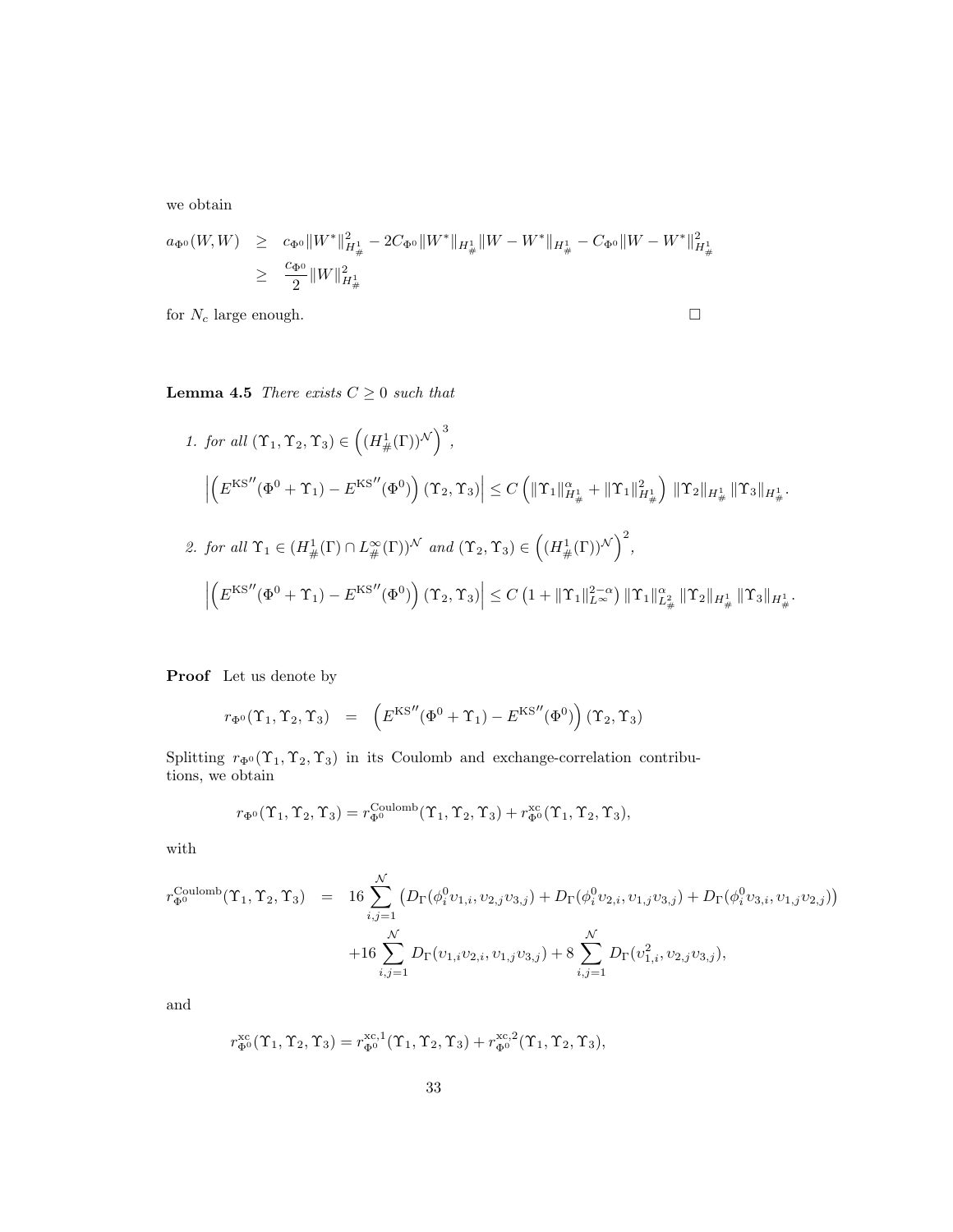where

$$
r_{\Phi^0}^{\text{xc},1}(\Upsilon_1, \Upsilon_2, \Upsilon_3) = 4 \int_{\Gamma} \left( \frac{de_{\text{xc}}^{\text{LDA}}}{d\rho} (\rho_c + \rho_{\Phi^0 + \Upsilon_1}) - \frac{de_{\text{xc}}^{\text{LDA}}}{d\rho} (\rho_c + \rho_{\Phi^0}) \right) \left( \sum_{i=1}^N v_{2,i} v_{3,i} \right),
$$
  

$$
r_{\Phi^0}^{\text{xc},2}(\Upsilon_1, \Upsilon_2, \Upsilon_3) = 16 \int_{\Gamma} \left[ \frac{d^2 e_{\text{xc}}^{\text{LDA}}}{d\rho^2} (\rho_c + \rho_{\Phi^0 + \Upsilon_1}) \left( \sum_{i=1}^N (\phi_i^0 + v_{1,i}) v_{2,i} \right) \left( \sum_{i=1}^N (\phi_i^0 + v_{1,i}) v_{3,i} \right) \right.
$$
  

$$
- \frac{d^2 e_{\text{xc}}^{\text{LDA}}}{d\rho^2} (\rho_c + \rho_{\Phi^0}) \left( \sum_{i=1}^N \phi_i^0 v_{2,i} \right) \left( \sum_{i=1}^N \phi_i^0 v_{3,i} \right) \right].
$$

Using (29), we obtain that there exists a constant  $C \geq 0$ , such that for all  $(\Upsilon_1, \Upsilon_2, \Upsilon_3) \in \left( (H^1_{\#}(\Gamma))^{\mathcal{N}} \right)^3,$ 

$$
|r_{\Phi^0}^{\text{Coulomb}}(\Upsilon_1, \Upsilon_2, \Upsilon_3)| \le C \left( \|\Upsilon_1\|_{L^2_{\#}} + \|\Upsilon_1\|_{L^2_{\#}}^2 \right) \|\Upsilon_2\|_{H^1_{\#}} \|\Upsilon_3\|_{H^1_{\#}}. \tag{98}
$$

Using (64), we get

$$
\left| \frac{de_{\rm xc}^{\rm LDA}}{d\rho} (\rho_{\rm c} + \rho_{\Phi^0 + \Upsilon_1}) - \frac{de_{\rm xc}^{\rm LDA}}{d\rho} (\rho_{\rm c} + \rho_{\Phi^0}) \right| \leq C \left( |\rho_{\Phi^0 + \Upsilon_1} - \rho_{\Phi^0}| + \alpha^{-1} |\rho_{\Phi^0 + \Upsilon_1} - \rho_{\Phi^0}|^{\alpha} \right)
$$
  

$$
\leq C \left[ \rho_{\Upsilon_1}^{\alpha/2} + \rho_{\Upsilon_1} \right],
$$

from which we infer

$$
|r_{\Phi^0}^{\text{xc},1}(\Upsilon_1, \Upsilon_2, \Upsilon_3)| \le C \int_{\Gamma} \left( \rho_{\Upsilon_1}^{\alpha/2} + \rho_{\Upsilon_1} \right) \, \rho_{\Upsilon_2}^{1/2} \, \rho_{\Upsilon_3}^{1/2}.
$$
 (99)

Introducing the function

$$
\Phi(t) = \Phi^0 + t\Upsilon_1,
$$

we can rewrite  $r_{\Phi^0}^{\text{xc},2}(\Upsilon_1, \Upsilon_2, \Upsilon_3)$  as

$$
r_{\Phi^0}^{\text{xc},2}(\Upsilon_1, \Upsilon_2, \Upsilon_3) = 16 \int_{\Gamma} \left[ \frac{d^2 e_{\text{xc}}^{\text{LDA}}}{d\rho^2} (\rho_c + \rho_{\Phi(1)}) \left( \sum_{i=1}^N \phi_i(1) v_{2,i} \right) \left( \sum_{i=1}^N \phi_i(1) v_{3,i} \right) \right. \\
\left. - \frac{d^2 e_{\text{xc}}^{\text{LDA}}}{d\rho^2} (\rho_c + \rho_{\Phi(0)}) \left( \sum_{i=1}^N \phi_i(0) v_{2,i} \right) \left( \sum_{i=1}^N \phi_i(0) v_{3,i} \right) \right]
$$
\n
$$
= 16 \int_{\Gamma} \int_0^1 \left[ \frac{d^2 e_{\text{xc}}^{\text{LDA}}}{d\rho^2} (\rho_c + \rho_{\Phi(t)}) \left( \sum_{i=1}^N \phi_i(t) v_{2,i} \right) \left( \sum_{i=1}^N v_{1,i} v_{3,i} \right) \right. \\
\left. + \frac{d^2 e_{\text{xc}}^{\text{LDA}}}{d\rho^2} (\rho_c + \rho_{\Phi(t)}) \left( \sum_{i=1}^N v_{1,i} v_{2,i} \right) \left( \sum_{i=1}^N \phi_i(t) v_{3,i} \right) \right.
$$
\n
$$
+ 2 \frac{d^3 e_{\text{xc}}^{\text{LDA}}}{d\rho^3} (\rho_c + \rho_{\Phi(t)}) \left( \sum_{i=1}^N \phi_i(t) v_{1,i} \right) \left( \sum_{i=1}^N \phi_i(t) v_{2,i} \right) \left( \sum_{i=1}^N \phi_i(t) v_{3,i} \right) \right] dt.
$$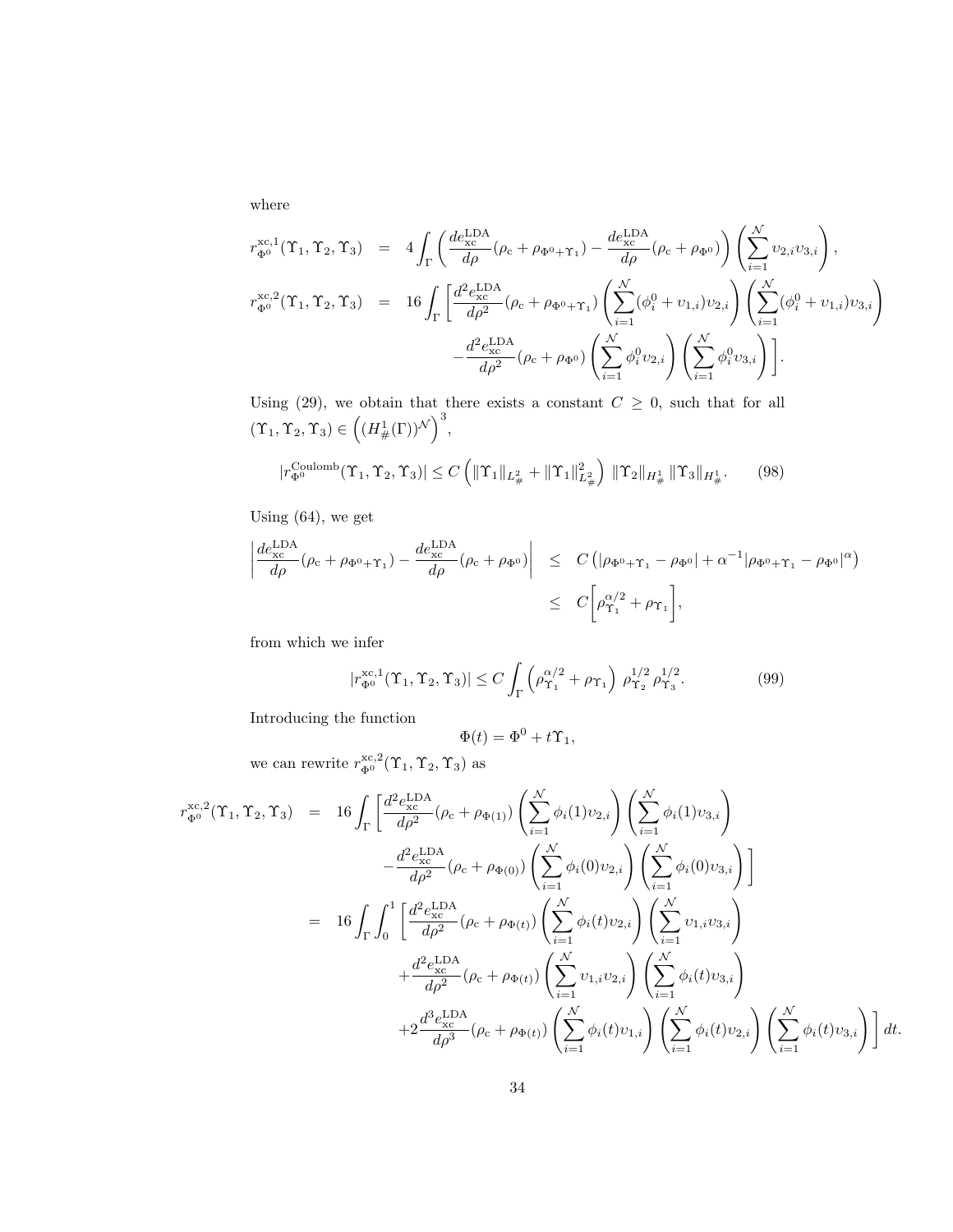Thus, using again (64), we obtain

$$
\begin{array}{rcl} |r^{\text{xc},2}_{\Phi^0}(\Upsilon_1,\Upsilon_2,\Upsilon_3)| & \leq & C\int_{\Gamma}\int_0^1(1+(\rho_{\text{c}}+\rho_{\Phi(t)})^{\alpha-1})\rho_{\Phi(t)}^{1/2}\rho_{\Upsilon_1}^{1/2}\rho_{\Upsilon_2}^{1/2}\rho_{\Upsilon_3}^{1/2}\,dt \\ \\ & \leq & C\int_{\Gamma}\int_0^1(1+\rho_{\Phi(t)}^{\alpha-1})\rho_{\Phi(t)}^{1/2}\rho_{\Upsilon_1}^{1/2}\rho_{\Upsilon_2}^{1/2}\rho_{\Upsilon_3}^{1/2}\,dt. \end{array}
$$

Now,

$$
\int_{0}^{1} \rho_{\Phi(t)}^{\alpha-1/2} dt = 2^{\alpha-1/2} \int_{0}^{1} \left( \sum_{i=1}^{N} \phi_{i}^{0}^{2} + 2t \sum_{i=1}^{N} \phi_{i}^{0} v_{1,i} + t^{2} \sum_{i=1}^{N} v_{1,i}^{2} \right)^{\alpha-1/2} dt
$$
  
\n
$$
= 2^{\alpha-1/2} \int_{0}^{1} \left( \sum_{i=1}^{N} \phi_{i}^{0}^{2} - \frac{\left( \sum_{i=1}^{N} \phi_{i}^{0} v_{1,i} \right)^{2}}{\sum_{i=1}^{N} v_{1,i}^{2}} + \left( t + \frac{\sum_{i=1}^{N} \phi_{i}^{0} v_{1,i}}{\sum_{i=1}^{N} v_{1,i}^{2}} \right)^{2} \left( \sum_{i=1}^{N} v_{1,i}^{2} \right) \right)^{\alpha-1/2} dt
$$
  
\n
$$
\leq 2^{\alpha-1/2} \int_{0}^{1} \left| t + \frac{\sum_{i=1}^{N} \phi_{i}^{0} v_{1,i}}{\sum_{i=1}^{N} v_{1,i}^{2}} \right|^{2\alpha-1} \left( \sum_{i=1}^{N} v_{1,i}^{2} \right)^{\alpha-1/2} dt \leq \frac{1}{\alpha 2^{\alpha+1/2}} \rho_{\Upsilon_{1}}^{\alpha-1/2}.
$$

Therefore,

$$
|r_{\Phi^0}^{\text{xc},2}(\Upsilon_1,\Upsilon_2,\Upsilon_3)| \leq C \int_{\Gamma} \left( \rho_{\Upsilon_1}^{\min(\alpha,1/2)} + \rho_{\Upsilon_1} \right) \rho_{\Upsilon_2}^{1/2} \rho_{\Upsilon_3}^{1/2}. \tag{100}
$$

Gathering (98), (99) and (100), we obtain the desired estimates.  $\Box$ 

**Lemma 4.6** Let  $\Phi^0$  be a local minimizer of (58) satisfying (73). Then there exists  $C \geq 0$  such that for all  $\Psi \in \mathcal{M}$ ,

$$
E^{\text{KS}}(\Psi) = E^{\text{KS}}(\Phi^0) + 2a_{\Phi^0}(\Psi - \Phi^0, \Psi - \Phi^0) + R(\Psi - \Phi^0), \tag{101}
$$

 $with\;$ 

$$
|R(\Psi - \Phi^0)| \le C \left( \|\Psi - \Phi^0\|_{H^1_{\#}}^{2+\alpha} + \|\Psi - \Phi^0\|_{H^1_{\#}}^4 \right). \tag{102}
$$

Proof Using the fact that the first order optimality condition  $(70)$  also reads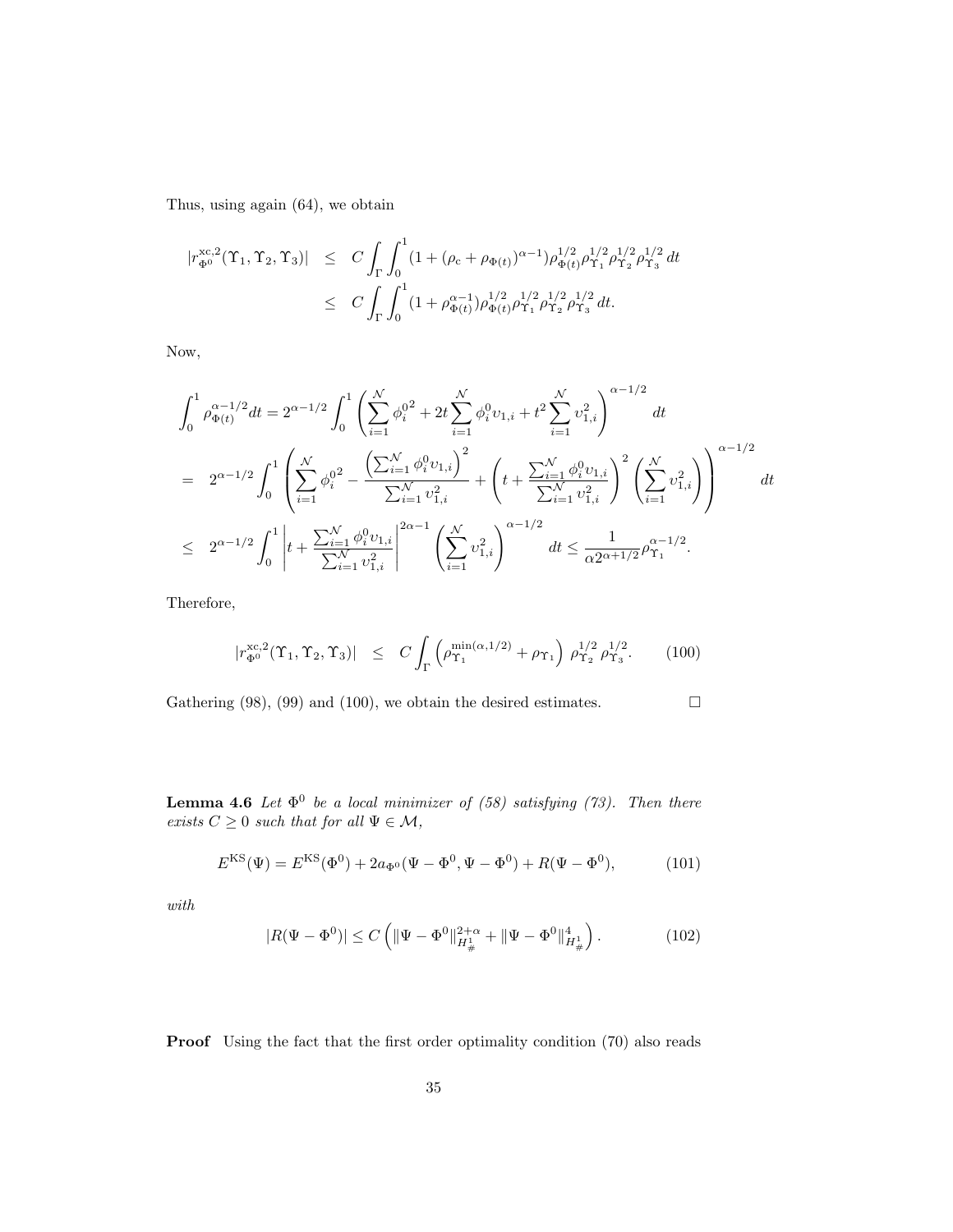$$
[E^{KS'}(\Phi^0)]_i = 4\mathcal{H}_{\rho^0}^{KS}\phi_i^0 = 4\epsilon_i^0\phi_i^0 \text{ in } H_{\#}^{-1}(\Gamma), \text{ we have for all } \Psi \in \mathcal{M},
$$
  
\n
$$
E^{KS}(\Psi) = E^{KS}(\Phi^0) + \langle E^{KS'}(\Phi^0), \Psi - \Phi^0 \rangle_{H_{\#}^{-1}, H_{\#}^1} + \frac{1}{2}E^{KS''}(\Phi^0)(\Psi - \Phi^0, \Psi - \Phi^0)
$$
  
\n+ 
$$
\int_0^1 (E^{KS''}(\Phi^0 + s(\Psi - \Phi^0)) - E^{KS''}(\Phi^0))(\Psi - \Phi^0, \Psi - \Phi^0)(1 - s) ds
$$
  
\n= 
$$
E^{KS}(\Phi^0) + 4\sum_{i=1}^N \epsilon_i^0 \int_{\Gamma} \phi_i^0(\psi_i - \phi_i^0) + \frac{1}{2}E^{KS''}(\Phi^0)(\Psi - \Phi^0, \Psi - \Phi^0)
$$
  
\n+ 
$$
\int_0^1 (E^{KS''}(\Phi^0 + s(\Psi - \Phi^0)) - E^{KS''}(\Phi^0))(\Psi - \Phi^0, \Psi - \Phi^0)(1 - s) ds
$$
  
\n= 
$$
E^{KS}(\Phi^0) - 2\sum_{i=1}^N \epsilon_i^0 \int_{\Gamma} (\psi_i - \phi_i^0)^2 + \frac{1}{2}E^{KS''}(\Phi^0)(\Psi - \Phi^0, \Psi - \Phi^0)
$$
  
\n+ 
$$
\int_0^1 (E^{KS''}(\Phi^0 + s(\Psi - \Phi^0)) - E^{KS''}(\Phi^0))(\Psi - \Phi^0, \Psi - \Phi^0)(1 - s) ds
$$
  
\n= 
$$
E^{KS}(\Phi^0) + 2a_{\Phi^0}(\Psi - \Phi^0, \Psi - \Phi^0) + R(\Psi - \Phi^0),
$$

where

$$
R(\Upsilon) = \int_0^1 (E^{KS''}(\Phi^0 + s\Upsilon) - E^{KS''}(\Phi^0))(\Upsilon, \Upsilon) (1 - s) ds.
$$

The estimate (102) then straightforwardly follows from Lemma 4.5.  $\Box$ 

#### 4.2 Existence of a discrete solution

In this subsection, we derive, for  $N_c$  large enough, the existence of a unique local minimum of the discretized problem (77) in the neighborhood of  $\pi_{N_c}^{\mathcal{M}} \Phi^0$ .

Let

$$
\mathcal{B}_{N_c} = \left\{ W^{N_c} \in V_{N_c}^{\mathcal{N}} \cap [\pi_{N_c}^{\mathcal{M}} \Phi^0]^{\perp \!\! \perp} \mid 0 \leq M_{W^{N_c}, W^{N_c}} \leq 1 \right\},\
$$

and  $\mathcal{E}_{N_c}$  be the energy functional defined on  $\mathcal{B}_{N_c}$  by

$$
\mathcal{E}_{N_c}(W^{N_c}) = E^{KS} \left( \pi_{N_c}^{\mathcal{M}} \Phi^0 + \mathcal{S}(W^{N_c}) \pi_{N_c}^{\mathcal{M}} \Phi^0 + W^{N_c} \right). \tag{103}
$$

According to the fourth assertion of Lemma 4.2, the application

$$
\begin{array}{ccccc}\n\mathcal{C} & : & \mathcal{B}_{N_c} & \rightarrow & V_{N_c}^{\mathcal{N}} \cap \mathcal{M}^{\pi_{N_c}^{\mathcal{M}} \Phi^0} \\
& W^{N_c} & \mapsto & \pi_{N_c}^{\mathcal{M}} \Phi^0 + \mathcal{S}(W^{N_c}) \pi_{N_c}^{\mathcal{M}} \Phi^0 + W^{N_c}\n\end{array}
$$

defines a global map of  $V_{N_c}^{\mathcal{N}} \cap \mathcal{M}^{\pi_{N_c}^{\mathcal{M}} \Phi^0}$  such that  $\mathcal{C}(0) = \pi_{N_c}^{\mathcal{M}} \Phi^0$ . Therefore the minimizers of

$$
\inf \left\{ E^{\text{KS}}(\Phi^{N_c}), \ \Phi^{N_c} \in V_{N_c}^{\mathcal{N}} \cap \mathcal{M}^{\pi_{N_c}^{\mathcal{M}} \Phi^0} \right\} \tag{104}
$$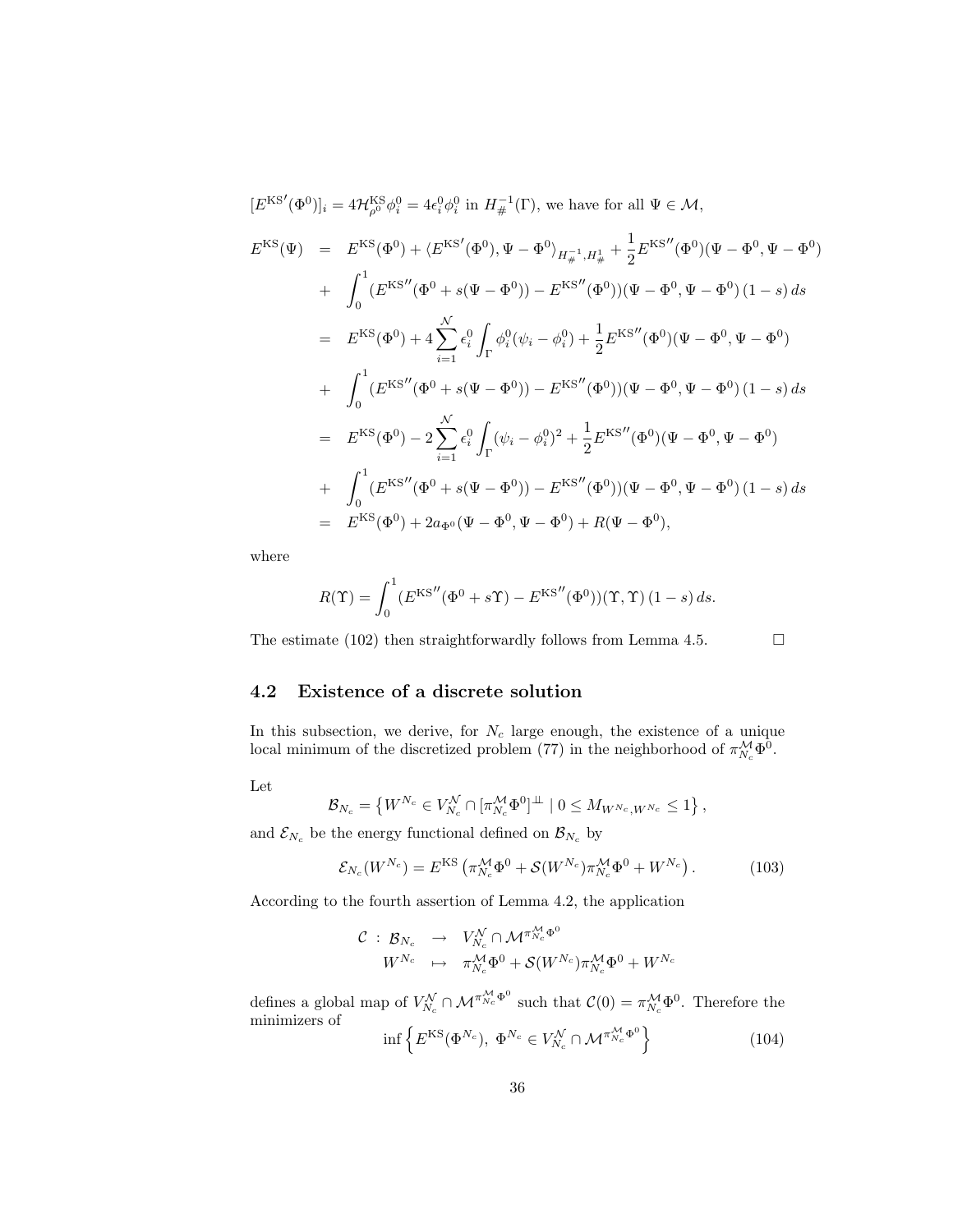are in one-to-one correspondence with those of the minimization problem

$$
\inf \left\{ \mathcal{E}_{N_c}(W^{N_c}), \ W^{N_c} \in \mathcal{B}_{N_c} \right\}.
$$
\n(105)

In a first stage, we prove that for  $N_c$  large enough, (105) has a unique solution in some neighborhood of 0. As a consequence (104) has a unique solution in the vicinity of  $\pi_{N_c}^{\mathcal{M}} \Phi^0$  (for  $N_c$  large enough). In a second stage, we make use of the unitary invariance (69) to prove that for  $N_c$  large enough, (77) has a unique solution in the vicinity of  $\Phi^0$ .

**Lemma 4.7** There exists  $r > 0$  and  $N_c^0$  such that for all  $N_c \ge N_c^0$ , the functional  $\mathcal{E}_{N_c}$  has a unique critical point  $\tilde{W_0^{N_c}}$  in the ball

$$
\left\{W^{N_c}\in V_{N_c}^{\mathcal{N}}\cap [\pi_{N_c}^{\mathcal{M}}\Phi^0]^{\perp\!\!\!\perp} \mid \Vert W^{N_c}\Vert_{H^1_{\#}}\leq r\right\}.
$$

Besides,  $W_0^{N_c}$  is a local minimizer of (105) and we have the estimate

$$
||W_0^{N_c}||_{H^1_{\#}} \le \frac{32C_{\Phi_0}^3}{c_{\Phi_0}^3} ||\pi_{N_c}^{\mathcal{M}}\Phi^0 - \Phi^0||_{H^1_{\#}}.
$$
\n(106)

Proof We infer from Lemma 4.6 that

$$
\mathcal{E}_{N_c}(W^{N_c}) = E^{KS} (\Phi^0 + (\pi_{N_c}^{\mathcal{M}} \Phi^0 - \Phi^0) + \mathcal{S}(W^{N_c}) \pi_{N_c}^{\mathcal{M}} \Phi^0 + W^{N_c}) \n= E^{KS} (\Phi^0) \n+ 2a_{\Phi^0} ((\pi_{N_c}^{\mathcal{M}} \Phi^0 - \Phi^0) + \mathcal{S}(W^{N_c}) \pi_{N_c}^{\mathcal{M}} \Phi^0 + W^{N_c}, (\pi_{N_c}^{\mathcal{M}} \Phi^0 - \Phi^0) + \mathcal{S}(W^{N_c}) \pi_{N_c}^{\mathcal{M}} \Phi^0 + W^{N_c}) \n+ R ((\pi_{N_c}^{\mathcal{M}} \Phi^0 - \Phi^0) + \mathcal{S}(W^{N_c}) \pi_{N_c}^{\mathcal{M}} \Phi^0 + W^{N_c}) \n= E^{KS} (\Phi^0) + 2a_{\Phi^0} (W^{N_c}, W^{N_c}) + 4a_{\Phi^0} (W^{N_c}, (\pi_{N_c}^{\mathcal{M}} \Phi^0 - \Phi^0)) \n+ 2a_{\Phi^0} (\pi_{N_c}^{\mathcal{M}} \Phi^0 - \Phi^0, \pi_{N_c}^{\mathcal{M}} \Phi^0 - \Phi^0) + \mathcal{R}_{N_c}(W^{N_c})
$$

where

$$
\mathcal{R}_{N_c}(W_{N_c}) = 2a_{\Phi^0}(\mathcal{S}(W^{N_c})\pi_{N_c}^{\mathcal{M}}\Phi^0, \mathcal{S}(W^{N_c})\pi_{N_c}^{\mathcal{M}}\Phi^0) \n+ 4a_{\Phi^0}(\mathcal{S}(W^{N_c})\pi_{N_c}^{\mathcal{M}}\Phi^0, (\pi_{N_c}^{\mathcal{M}}\Phi^0 - \Phi^0) + W^{N_c}) \n+ R((\pi_{N_c}^{\mathcal{M}}\Phi^0 - \Phi^0) + \mathcal{S}(W^{N_c})\pi_{N_c}^{\mathcal{M}}\Phi^0 + W^{N_c}).
$$

Thus,

$$
\forall W^{N_c} \in \mathcal{B}_{N_c}, \quad \mathcal{E}_{N_c}(W^{N_c}) = \mathcal{E}_{N_c}(0) + 2a_{\Phi^0}(W^{N_c}, W^{N_c}) + 4a_{\Phi^0}(W^{N_c}, (\pi_{N_c}^{\mathcal{M}} \Phi^0 - \Phi^0)) + \mathcal{R}_{N_c}(W^{N_c}) - \mathcal{R}_{N_c}(0).
$$
\n(107)

It follows from Lemma 4.6, (88) and the continuity of  $a_{\Phi^0}$  on  $(H^1_{\#}(\Gamma))^{\mathcal{N}}$  that

$$
\begin{array}{rcl} \forall W^{N_c} \in \mathcal{B}_{N_c}, \quad |\mathcal{R}_{N_c}(W^{N_c})| & \leq & C_{\mathcal{R}} \bigg( \|W^{N_c}\|^{2+\alpha}_{H^1_{\#}} + \|W^{N_c}\|^{8}_{H^1_{\#}} + \|\pi^{\mathcal{M}}_{N_c}\Phi^0 - \Phi^0\|^{2+\alpha}_{H^1_{\#}} \\ & & \qquad \qquad + \|\pi^{\mathcal{M}}_{N_c}\Phi^0 - \Phi^0\|^{4}_{H^1_{\#}} + \|\pi^{\mathcal{M}}_{N_c}\Phi^0 - \Phi^0\|_{H^1_{\#}} \|W^{N_c}\|^{2}_{H^1_{\#}} \bigg), \end{array}
$$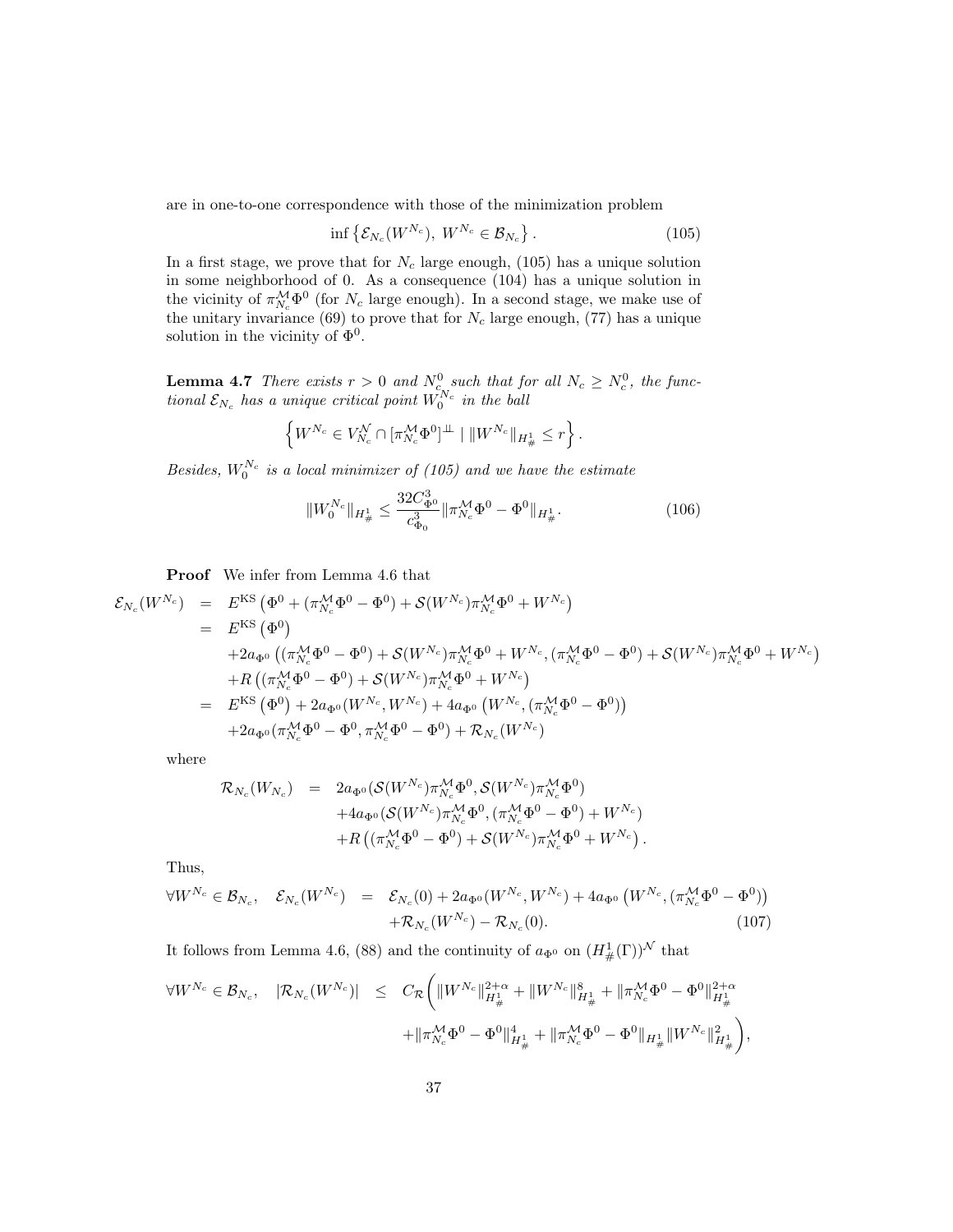for a constant  $C_{\mathcal{R}} \geq 0$  independent of  $N_c$ . Let us introduce for  $N_c \geq 0$  and  $r>0$  the ball

$$
B_{N_c}(r) = \left\{ W^{N_c} \in V_{N_c}^{\mathcal{N}} \cap [\pi_{N_c}^{\mathcal{M}} \Phi^0]^{\perp \perp} \mid a_{\Phi^0}(W^{N_c}, W^{N_c}) < r^2 a_{\Phi^0}(\pi_{N_c}^{\mathcal{M}} \Phi^0 - \Phi^0, \pi_{N_c}^{\mathcal{M}} \Phi^0 - \Phi^0) \right\}.
$$

We deduce from Lemma 4.4, that for all  $r > 0$  and all  $N_c \ge N_c^*$ , we have

$$
\forall W^{N_c} \in \partial B_{N_c}(r), \quad \sqrt{\frac{c_{\Phi^0}}{2C_{\Phi^0}}} \, r \|\pi^{\mathcal{M}}_{N_c} \Phi^0 - \Phi^0 \|_{H^1_{\#}} \leq \|W^{N_c}\|_{H^1_{\#}} \leq \sqrt{\frac{2C_{\Phi^0}}{c_{\Phi^0}}} \, r \|\pi^{\mathcal{M}}_{N_c} \Phi^0 - \Phi^0 \|_{H^1_{\#}}.
$$

Let  $r_0 = 2(2C_{\Phi^0}/c_{\Phi_0})^{5/2}$ . For all  $r > r_0$ , there exists  $N_{c,r} \ge N_c^*$  such that

$$
\forall N_c \ge N_{c,r}, \quad \partial B_{N_c}(r) \subset \mathcal{B}_{N_c} \quad \text{and} \quad \forall W^{N_c} \in \partial B_{N_c}(r), \quad ||W^{N_c}||_{H^1_{\#}} \le 1.
$$

Therefore, for all  $r > r_0$  and all  $N_c \ge N_{c,r}$  we have  $\partial B_{N_c}(r) \subset \mathcal{B}_{N_c}$  and  $\forall W^{N_c}\in\partial B_{N_c}(r),$ 

$$
\mathcal{E}_{N_c}(W^{N_c}) \geq \mathcal{E}_{N_c}(0) + c_{\Phi^0} \|W^{N_c}\|_{H^1_{\#}}^2 - 4C_{\Phi^0} \|W^{N_c}\|_{H^1_{\#}} \|\pi_{N_c}^{\mathcal{M}} \Phi^0 - \Phi^0\|_{H^1_{\#}} \n- C_{\mathcal{R}} \bigg(\|W^{N_c}\|_{H^1_{\#}}^{2+\alpha} + \|W^{N_c}\|_{H^1_{\#}}^8 + 2\|\pi_{N_c}^{\mathcal{M}} \Phi^0 - \Phi^0\|_{H^1_{\#}}^{2+\alpha} \n+ 2\|\pi_{N_c}^{\mathcal{M}} \Phi^0 - \Phi^0\|_{H^1_{\#}}^4 + \|\pi_{N_c}^{\mathcal{M}} \Phi^0 - \Phi^0\|_{H^1_{\#}} \|W^{N_c}\|_{H^1_{\#}}^2\bigg) \n\geq \mathcal{E}_{N_c}(0) + c_{\Phi^0} \|W^{N_c}\|_{H^1_{\#}}^2 - 4C_{\Phi^0} \|W^{N_c}\|_{H^1_{\#}} \|\pi_{N_c}^{\mathcal{M}} \Phi^0 - \Phi^0\|_{H^1_{\#}} \n- 5C_{\mathcal{R}} \bigg(\|W^{N_c}\|_{H^1_{\#}}^{2+\alpha} + \|\pi_{N_c}^{\mathcal{M}} \Phi^0 - \Phi^0\|_{H^1_{\#}}^{2+\alpha}\bigg) \n\geq \mathcal{E}_{N_c}(0) + \frac{c_{\Phi^0}^2}{2C_{\Phi^0}} r(r - r_0) \|\pi_{N_c}^{\mathcal{M}} \Phi^0 - \Phi^0\|_{H^1_{\#}}^2 \n- 5C_{\mathcal{R}} \bigg(1 + \bigg(\frac{2C_{\Phi^0}}{c_{\Phi^0}}\bigg)^{1+\alpha/2} r^{2+\alpha}\bigg) \|\pi_{N_c}^{\mathcal{M}} \Phi^0 - \Phi^0\|_{H^1_{\#}}^{2+\alpha}.
$$

As  $\|\pi_{N_c}^{\mathcal{M}}\Phi^0 - \Phi^0\|_{H^1_{\#}}$  goes to zero when  $N_c$  goes to infinity, we finally obtain that for all  $r > r_0$ , there exists some  $N'_{c,r} \ge N_c^*$  such that for all  $N_c \ge N'_{c,r}$ ,

$$
\partial B_{N_c}(r) \subset \mathcal{B}_{N_c}
$$
 and  $\forall W^{N_c} \in \partial B_{N_c}(r)$ ,  $\mathcal{E}_{N_c}(W^{N_c}) > \mathcal{E}_{N_c}(0)$ .

This proves that for each  $N_c \ge N'_{c,2r_0}, \mathcal{E}_{N_c}$  has a minimizer  $W_0^{N_c}$  in the ball  $B_{N_c}(2r_0)$ . In particular,

$$
||W_0^{N_c}||_{H^1_{\#}} \le \frac{32C_{\Phi_0}^3}{c_{\Phi_0}^3} ||\pi_{N_c}^{\mathcal{M}}\Phi^0 - \Phi^0||_{H^1_{\#}}.
$$
\n(108)

Let  $W_1^{N_c}$  be a critical point of  $\mathcal{E}_{N_c}$  such that  $||W_1^{N_c}||_{L^2_{\#}} \leq \frac{1}{2}$ . We denote by  $\delta W^{N_c} = W_1^{N_c} - W_0^{N_c},$ 

$$
\begin{array}{rcl}\n\widetilde{\Phi}_{N_c}^0 & = & \pi_{N_c}^{\mathcal{M}} \Phi^0 + \mathcal{S}(W_0^{N_c}) \pi_{N_c}^{\mathcal{M}} \Phi^0 + W_0^{N_c}, \\
\widetilde{\Phi}_{N_c}^1 & = & \pi_{N_c}^{\mathcal{M}} \Phi^0 + \mathcal{S}(W_1^{N_c}) \pi_{N_c}^{\mathcal{M}} \Phi^0 + W_1^{N_c}.\n\end{array}
$$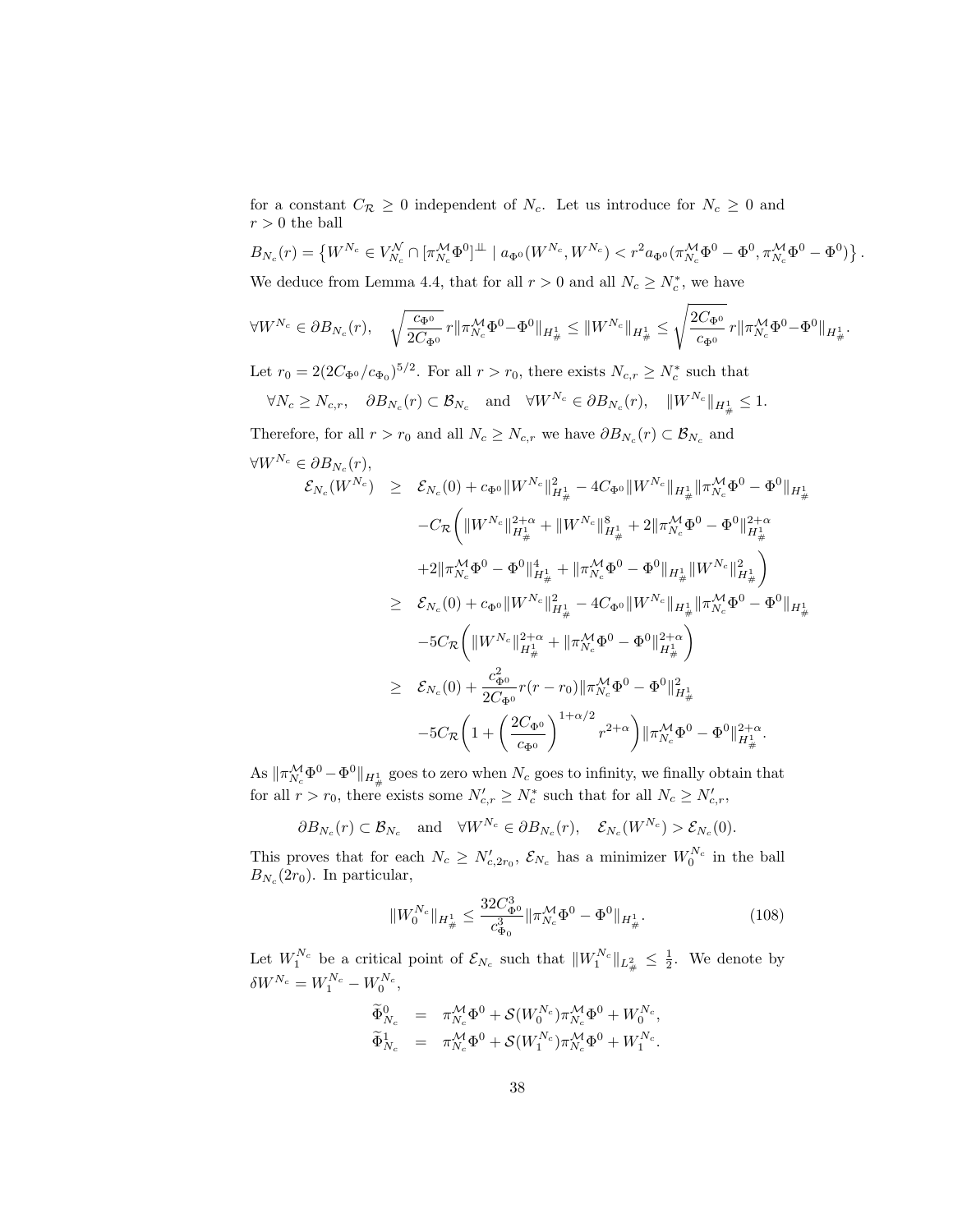As both  $W_0^{N_c}$  and  $W_1^{N_c}$  are critical points of  $\mathcal{E}_{N_c}$ , we have

$$
\mathcal{E}'_{N_c}(W_0^{N_c}) \cdot (W_1^{N_c} - W_0^{N_c}) = 0,
$$
  

$$
\mathcal{E}'_{N_c}(W_1^{N_c}) \cdot (W_0^{N_c} - W_1^{N_c}) = 0,
$$

so that

$$
\left(\mathcal{E}_{N_c}'(W_1^{N_c}) - \mathcal{E}_{N_c}'(W_0^{N_c})\right) \cdot (W_1^{N_c} - W_0^{N_c}) = 0.
$$

Using the expression (107) for  $\mathcal{E}_{N_c}$ , we can rewrite this equality as

$$
a_{\Phi^0}(\delta W^{N_c}, \delta W^{N_c}) = b_{\Phi^0}^{N_c}(W_0^{N_c}, W_1^{N_c}, \delta W^{N_c}) + d_{\Phi^0}(\widetilde{\Phi}^0_{N_c}, \widetilde{\Phi}^1_{N_c}, W_0^{N_c}, W_1^{N_c}, \delta W^{N_c}),
$$
 where

where

$$
\begin{array}{lll} b_{\Phi^0}^{N_c}(W_0^{N_c},W_1^{N_c},\delta W^{N_c})&=&-a_{\Phi^0}((\mathcal{S}(W_1^{N_c})-\mathcal{S}(W_0^{N_c}))\pi_{N_c}^{\mathcal{M}}\Phi^0,(\mathcal{S}'(W_1^{N_c})\cdot\delta W^{N_c})\pi_{N_c}^{\mathcal{M}}\Phi^0+\delta W^{N_c})\\&-a_{\Phi^0}(((\mathcal{S}'(W_1^{N_c})-\mathcal{S}'(W_0^{N_c}))\cdot\delta W^{N_c})\pi_{N_c}^{\mathcal{M}}\Phi^0,(\pi_{N_c}^{\mathcal{M}}\Phi^0-\Phi^0)+\mathcal{S}(W_0^{N_c})\pi_{N_c}^{\mathcal{M}}\Phi^0+W_0^{N_c})\\&-a_{\Phi^0}((\mathcal{S}'(W_1^{N_c})\cdot\delta W^{N_c})\pi_{N_c}^{\mathcal{M}}\Phi^0,\delta W^{N_c})\end{array}
$$

and

$$
d_{\Phi^0}(\widetilde{\Phi}_{N_c}^0, \widetilde{\Phi}_{N_c}^1, W_0^{N_c}, W_1^{N_c}, \delta W^{N_c}) = \frac{1}{4} \bigg[ R'(\widetilde{\Phi}_{N_c}^0 - \Phi^0) \cdot ((\mathcal{S}'(W_0^{N_c}) \cdot \delta W^{N_c}) \pi_{N_c}^{\mathcal{M}} \Phi^0 + \delta W^{N_c}) -R'(\widetilde{\Phi}_{N_c}^1 - \Phi^0) \cdot ((\mathcal{S}'(W_1^{N_c}) \cdot \delta W^{N_c}) \pi_{N_c}^{\mathcal{M}} \Phi^0 + \delta W^{N_c}) \bigg].
$$

Using Lemma 4.3 and (108), we obtain that there exists  $C_{\Phi^0}$  (depending only on  $\Phi^0$ ) and  $\tilde{N}_c$  such that for all  $N_c \ge \tilde{N}_c$ ,

$$
|b^{N_c}_{\Phi^0}(W^{N_c}_0,W^{N_c}_1,\delta W^{N_c})|\quad \leq \quad \widetilde{C}_{\Phi^0}\left(\|\pi^{\mathcal{M}}_{N_c}\Phi^0-\Phi^0\|_{H^1_\#}+\|W^{N_c}_1\|_{L^2_\#}\right)\|\delta W^{N_c}\|_{H^1_\#}^2.
$$

On the other hand, remarking that for all  $\Psi \in \mathcal{M}$  and all  $\delta \Psi \in T_{\Psi} \mathcal{M}$ ,

$$
R'(\Psi - \Phi^0) \cdot \delta \Psi = E^{KS'}(\Psi) \cdot \delta \Psi - 4a_{\Phi^0}(\Psi - \Phi^0, \delta \Psi),
$$

and introducing the path  $(\Psi(t))_{t\in[0,1]}$ , drawn on the manifold  $\mathcal M$  and connecting  $\tilde{\Phi}_{N_c}^0$  and  $\tilde{\Phi}_{N_c}^1$ , defined as

$$
\Psi(t) = \Phi^0 + \mathcal{S}(tW_1^{N_c} + (1-t)W_0^{N_c})\pi_{N_c}^{\mathcal{M}}\Phi^0 + tW_1^{N_c} + (1-t)W_0^{N_c},
$$

we obtain

$$
d_{\Phi^0}(\widetilde{\Phi}_{N_c}^0, \widetilde{\Phi}_{N_c}^1, W_0^{N_c}, W_1^{N_c}, \delta W^{N_c}) = \frac{1}{4} \bigg[ E^{\text{KS}'}(\Psi(0)) \cdot \Psi'(0) - E^{\text{KS}'}(\Psi(1)) \cdot \Psi'(1) \bigg] - a_{\Phi^0}(\Psi(0) - \Phi^0, \Psi'(0)) + a_{\Phi^0}(\Psi(1) - \Phi^0, \Psi'(1)) = - \int_0^1 \bigg[ \frac{1}{4} E^{\text{KS}''}(\Psi(t))(\Psi'(t), \Psi'(t)) + \frac{1}{4} E^{\text{KS}'}(\Psi(t)) \cdot \Psi''(t) - a_{\Phi^0}(\Psi'(t), \Psi'(t)) - a_{\Phi^0}(\Psi(t) - \Phi^0, \Psi''(t)) \bigg] dt.
$$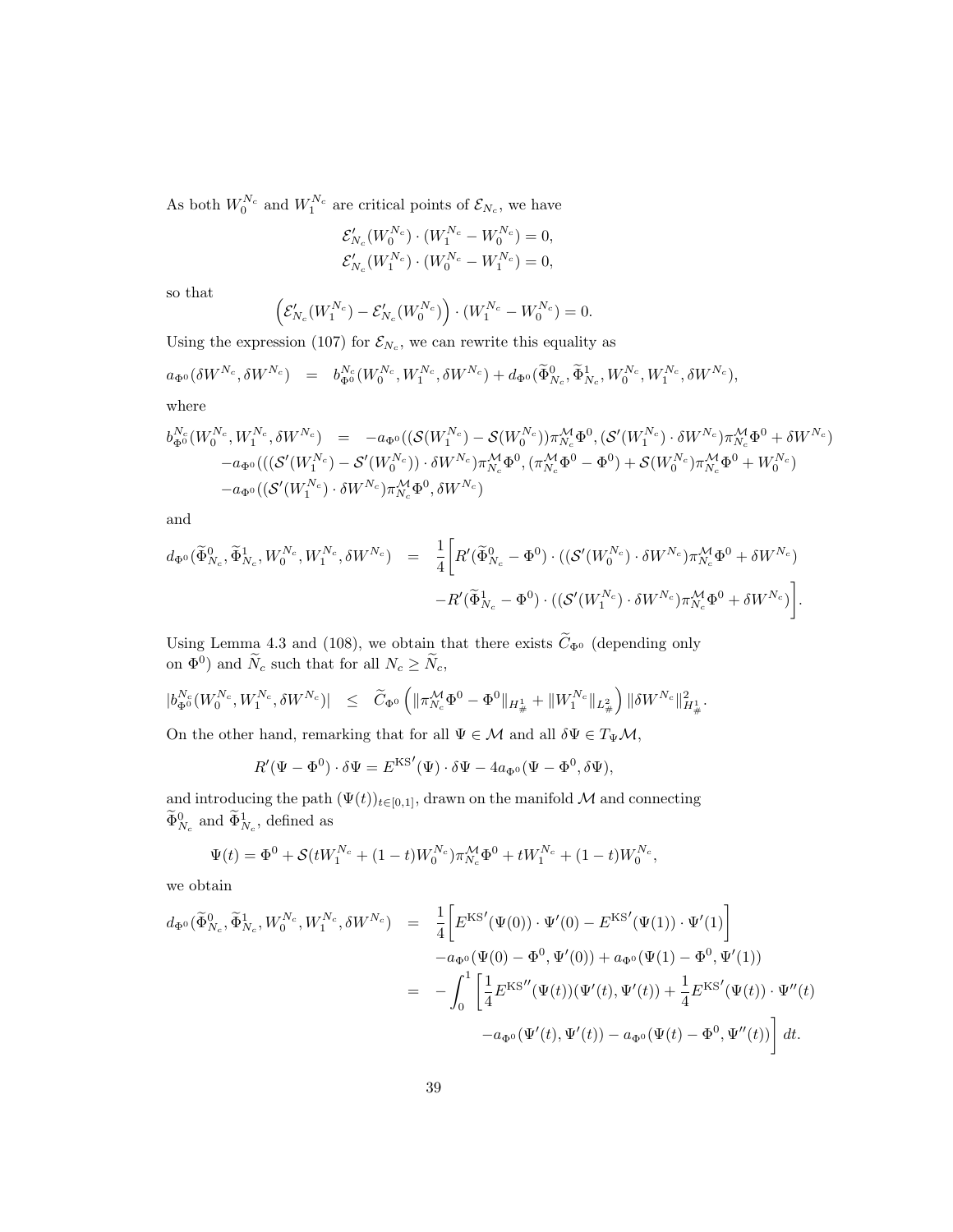As  $\Psi(t) = (\psi_1(t), \cdots, \psi_N(t)) \in \mathcal{M}$  for all  $t \in [0, 1]$ , we have for all  $1 \leq i \leq \mathcal{N}$ and all  $t \in [0, 1]$ ,

$$
\int_{\Gamma} \psi_i'(t,x)^2 dx = -\int_{\Gamma} \psi_i(t,x) \psi_i''(t,x) dx,
$$

so that

$$
\frac{1}{4} E^{KS'}(\Phi^0) \cdot \Psi''(t) - a_{\Phi^0}(\Psi'(t), \Psi'(t)) = \sum_{i=1}^{\mathcal{N}} \epsilon_i^0 \int_{\Gamma} \phi_i^0 \psi_i''(t) \n- \frac{1}{4} E^{KS''}(\Phi^0)(\Psi'(t), \Psi'(t)) + \sum_{i=1}^{\mathcal{N}} \epsilon_i^0 \int_{\Gamma} \psi_i'(t)^2 \n= - \sum_{i=1}^{\mathcal{N}} \epsilon_i^0 \int_{\Gamma} (\psi_i(t) - \phi_i^0) \psi_i''(t) - \frac{1}{4} E^{KS''}(\Phi^0)(\Psi'(t), \Psi'(t)).
$$

Consequently,

$$
d_{\Phi^0}(\tilde{\Phi}_{N_c}^0, \tilde{\Phi}_{N_c}^1, W_0^{N_c}, W_1^{N_c}, \delta W^{N_c}) = -\int_0^1 \left[ \frac{1}{4} \left( E^{KS''}(\Psi(t)) - E^{KS''}(\Phi^0) \right) (\Psi'(t), \Psi'(t)) \right. \\ \left. + \frac{1}{4} \left( E^{KS'}(\Psi(t)) - E^{KS'}(\Phi^0) \right) \cdot \Psi''(t) - \sum_{i=1}^{\mathcal{N}} \epsilon_i^0 \int_{\Gamma} (\psi_i(t) - \phi_i^0) \psi''_i(t) - a_{\Phi^0}(\Psi(t) - \Phi^0, \Psi''(t)) \right] dt.
$$

Using Lemma 4.5, we obtain

$$
\begin{array}{lcl} | d_{\Phi^{0}} ( \widetilde{\Phi}^{0}_{N_c} , \widetilde{\Phi}^{1}_{N_c} , W^{N_c}_0 , W^{N_c}_1 , \delta W^{N_c} ) | & \leq & C \int_0^1 \left[ \ \left( \| \Psi(t) - \Phi^{0} \|_{H^1_{\#}}^2 + \| \Psi(t) - \Phi^{0} \|_{H^1_{\#}}^2 \right) \| \Psi'(t) \|_{H^1_{\#}}^2 \right. \\ & & \qquad \qquad \left. \| \Psi(t) - \Phi^{0} \|_{H^1_{\#}} \| \Psi''(t) \|_{H^1_{\#}} \right] \, dt . \end{array}
$$

As

$$
\Psi'(t) = (S'(tW_1^{N_c} + (1-t)W_0^{N_c}) \cdot \delta W^{N_c})\pi_{N_c}^{\mathcal{M}}\Phi^0 + \delta W^{N_c}, \n\Psi''(t) = (S''(tW_1^{N_c} + (1-t)W_0^{N_c})(\delta W^{N_c}, \delta W^{N_c}))\pi_{N_c}^{\mathcal{M}}\Phi^0,
$$

we obtain that there exists some constant  $C \in \mathbb{R}_+$  such that for  $N_c$  large enough,

$$
|d_{\Phi^0}(\widetilde{\Phi}_{N_c}^0, \widetilde{\Phi}_{N_c}^1, W_0^{N_c}, W_1^{N_c}, \delta W^{N_c})| \le C \left( \|\pi_{N_c}^{\mathcal{M}} \Phi^0 - \Phi^0\|_{H^1_{\#}}^{\alpha} + \|W_1^{N_c}\|_{H^1_{\#}}^{\alpha} \right) \|\delta W^{N_c}\|_{H^1_{\#}}^2.
$$
  
Thus,

$$
\begin{array}{lcl} \frac{c_{\Phi^0}}{2}\|\delta W^{N_c}\|_{H^1_{\#}} & \leq & \left|a_{\Phi^0}(\delta W^{N_c},\delta W^{N_c})\right|\\ & = & \left|b_{\Phi^0}^{N_c}(W^{N_c}_0,W^{N_c}_1,\delta W^{N_c})+d_{\Phi^0}(\widetilde{\Phi}^0_{N_c},\widetilde{\Phi}^1_{N_c},W^{N_c}_0,W^{N_c}_1,\delta W^{N_c})\right|\\ & \leq & C\left(\|\pi_{N_c}^{\mathcal{M}}\Phi^0-\Phi^0\|^{\alpha}_{H^1_{\#}}+\|W^{N_c}_1\|^{\alpha}_{H^1_{\#}}\right)\|\delta W^{N_c}\|^2_{H^1_{\#}}. \end{array}
$$

This proves that there exists a constant  $r > 0$  such that for all  $N_c$  large enough,  $\|W_1^{N_c}\|_{H^1_{\#}} \leq r$  implies  $\delta W^{N_c} = 0$ . Hence the result.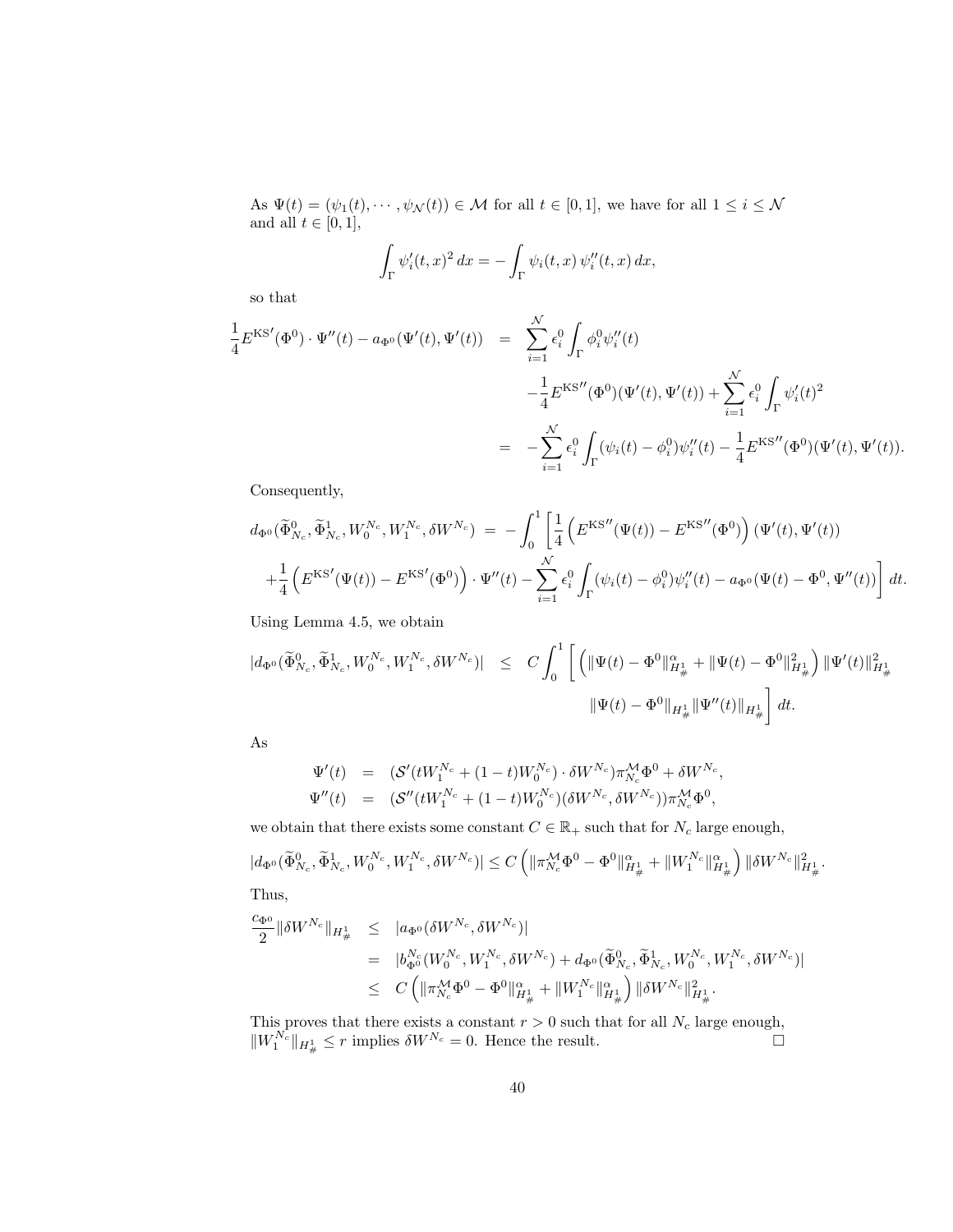As the mapping  $B_{N_c}(2r_0) \ni W^{N_c} \mapsto \pi_{N_c}^{\mathcal{M}} \Phi^0 + \mathcal{S}(W_c^N) \pi_{N_c}^{\mathcal{M}} \Phi^0 + W^{N_c}$  defines a local map of  $V_{N_c}^{\mathcal{N}} \cap \mathcal{M}^{\pi_{N_c}^{\mathcal{M}} \Phi^0}$  in the neighborhood of  $\pi_{N_c}^{\mathcal{M}} \Phi^0$ , we obtain that  $\widetilde{\Phi}_{N_c}^0 = \pi_{N_c}^{\mathcal{M}} \Phi^0 + \mathcal{S}(W_0^{N_c}) \pi_{N_c}^{\mathcal{M}} \Phi^0 + W_0^{N_c}$  is the unique local minimizer of

$$
\inf\left\{E^{\text{KS}}(\Phi_{N_c}),\ \Phi_{N_c}\in V_{N_c}^{\mathcal{N}}\cap\mathcal{M}^{\pi_{N_c}^{\mathcal{M}}\Phi^0}\right\},\
$$

in the vicinity of  $\pi_{N_c}^{\mathcal{M}} \Phi^0$ . Besides,

$$
\begin{array}{rcl}\n\|\tilde{\Phi}_{N_c}^0 - \Phi^0\|_{H^1_{\#}} & \leq & \|\tilde{\Phi}_{N_c}^0 - \pi_{N_c}^{\mathcal{M}}\Phi^0\|_{H^1_{\#}} + \|\pi_{N_c}^{\mathcal{M}}\Phi^0 - \Phi^0\|_{H^1_{\#}} \\
& \leq & \|\boldsymbol{S}(\boldsymbol{W}_0^{N_c})\pi_{N_c}^{\mathcal{M}}\Phi^0 + \boldsymbol{W}_0^{N_c}\|_{H^1_{\#}} + \|\pi_{N_c}^{\mathcal{M}}\Phi^0 - \Phi^0\|_{H^1_{\#}} \\
& \leq & C\|\Pi_{N_c}\Phi^0 - \Phi^0\|_{H^1_{\#}},\n\end{array}
$$

for a constant C independent of  $N_c$ . We then have

$$
\|M_{\widetilde{\Phi}_{N_c}^0,\Phi^0}-1_{\mathcal{N}}\|_{\rm F}\leq \|\widetilde{\Phi}_{N_c}^0-\Phi^0\|_{L^2_\#}\leq C\|\Pi_{N_c}\Phi^0-\Phi^0\|_{H^1_\#}.
$$

Let  $\Phi^0_{N_c} = U_{\tilde{\Phi}^0_{N_c}, \Phi^0} \tilde{\Phi}^0_{N_c}$ , where  $U_{\tilde{\Phi}^0_{N_c}, \Phi^0} = M_{\tilde{\Phi}^0_{N_c}, \Phi^0}^T (M_{\tilde{\Phi}^0_{N_c}, \Phi^0} M_{\tilde{\Phi}^0_{N_c}, \Phi^0}^T)^{-1/2}$ . Then for each  $N_c \ge N'_{c,2r_0}$ ,  $\Phi^0_{N_c}$  is the unique local minimizer of (77) in the set 0

$$
\left\{\Phi_{N_c} \in V_{N_c}^{\mathcal{N}} \cap \mathcal{M}^{\Phi^0} \mid \|\Phi_{N_c} - \Phi^0\|_{H^1_{\#}} \leq r^0\right\},\
$$

for some constant  $r^0 > 0$  independent of  $N_c$ , and it satisfies

$$
\|\Phi_{N_c}^0 - \Phi^0\|_{H^1_{\#}} \le C \|\Pi_{N_c}\Phi^0 - \Phi^0\|_{H^1_{\#}},\tag{109}
$$

for some  $C \in \mathbb{R}_+$  independent of  $N_c$ .

As  $\Phi_{N_c}^0 \in \mathcal{M}^{\Phi^0}$ , we can decompose  $\Phi_{N_c}^0$  as

$$
\Phi_{N_c}^0 = \Phi^0 + S_{N_c}^0 \Phi^0 + W_{N_c}^0 \tag{110}
$$

where  $S_{N_c}^0 = \mathcal{S}(W_{N_c}^0)$  and  $W_{N_c}^0 \in \Phi^{0,\perp\perp}$  (note that  $W_{N_c}^0 \notin V_{N_c}^{\mathcal{N}}$  in general). As

$$
||S_{N_c}^0||_{\mathcal{F}} \le ||W_{N_c}^0||_{L^2_{\#}}^2 \tag{111}
$$

and  $\|\Phi_{N_c}^0 - \Phi^0\|_{H^1_{\#}}$  goes to zero when  $N_c$  goes to infinity, we have, for  $N_c$  large enough,

$$
\frac{1}{2}||W_{N_c}^0||_{L^2_{\#}} \le ||\Phi_{N_c}^0 - \Phi^0||_{L^2_{\#}} \le 2||W_{N_c}^0||_{L^2_{\#}},\tag{112}
$$

$$
\frac{1}{2}||W_{N_c}^0||_{H^1_{\#}} \le ||\Phi_{N_c}^0 - \Phi^0||_{H^1_{\#}} \le 2||W_{N_c}^0||_{H^1_{\#}}.\tag{113}
$$

The discrete solution  $\Phi_{N_c}^0$  satisfies the Euler equations

$$
\forall \Psi_{N_c} \in V_{N_c}^{\mathcal{N}}, \quad \langle \mathcal{H}_{\rho_{N_c}^0}^{\text{KS}} \phi_{i,N_c}^0, \psi_i \rangle_{H^{-1}_\#, H^1_\#} = \sum_{j=1}^{\mathcal{N}} [\lambda_{N_c}^0]_{ij} (\phi_{j,N_c}^0, \psi_j)_{L^2_\#},
$$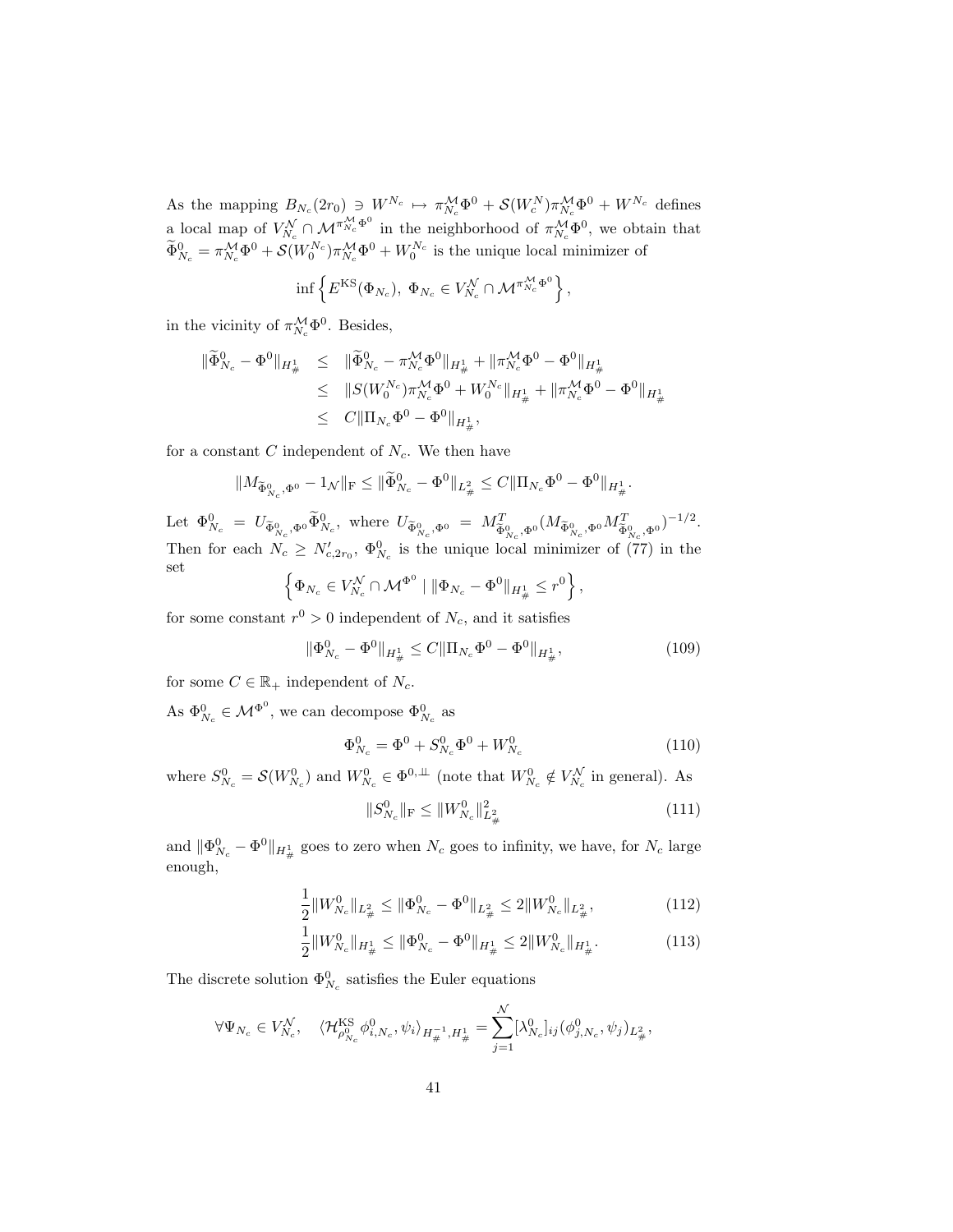where  $\rho_{N_c}^0 = \rho_{\Phi_{N_c}^0}$  and where the  $\mathcal{N} \times \mathcal{N}$  matrix  $\Lambda_{N_c}^0$  is symmetric (but generally not diagonal). Of course, it follows from the invariance property (69) that (77) has a local minimizer of the form  $U\Phi_{N_c}^0$  with  $U \in \mathcal{U}(\mathcal{N})$  for which the Lagrange multiplier of the orthonormality constraints is a diagonal matrix.

### 4.3 A priori error estimates

We are now in position to derive a priori estimates for  $\|\Phi_{N_c}^0 - \Phi^0\|_{H^s_{\#}}$  and  $(\Lambda_{N_c}^0 - \Lambda^0)$ , where we recall that  $\Lambda_0 = \text{diag}(\epsilon_1^0, \cdots, \epsilon_N^0)$ .

Using (2), (109) and the inverse inequality (49), we obtain for each  $s \ge 1$  such that  $\Phi^0 \in \left(H^s_{\#}(\Gamma)\right)^{\mathcal{N}}$  and each  $1 \leq r \leq s$ ,

$$
\begin{split} \|\Phi_{N_c}^0 - \Phi^0\|_{H^r_{\#}} &\leq \|\Phi_{N_c}^0 - \Pi_{N_c}\Phi^0\|_{H^r_{\#}} + \|\Pi_{N_c}\Phi^0 - \Phi^0\|_{H^r_{\#}} \\ &\leq CN_c^{r-1} \|\Phi_{N_c}^0 - \Pi_{N_c}\Phi^0\|_{H^1_{\#}} + \|\Pi_{N_c}\Phi^0 - \Phi^0\|_{H^r_{\#}} \\ &\leq CN_c^{r-1} \left( \|\Phi_{N_c}^0 - \Phi^0\|_{H^1_{\#}} + \|\Phi^0 - \Pi_{N_c}\Phi^0\|_{H^1_{\#}} \right) + \|\Pi_{N_c}\Phi^0 - \Phi^0\|_{H^r_{\#}} \\ &\leq CN_c^{r-1} \|\Pi_{N_c}\Phi^0 - \Phi^0\|_{H^1_{\#}} + \|\Pi_{N_c}\Phi^0 - \Phi^0\|_{H^r_{\#}} \end{split} \tag{114}
$$

In particular, for  $s = 3$  and  $r = 2$ , we obtain that  $\Phi_{N_c}^0$  converges to  $\Phi^0$  in  $(H^2_{\#}(\Gamma))^{\mathcal{N}}$ , hence in  $(L^{\infty}_{\#}(\Gamma))^{\mathcal{N}}$ .

We then proceed as in (37) and remark that

$$
\lambda_{ij,N_c}^0 - \lambda_{ij}^0 = \langle \mathcal{H}_{\rho_{N_c}^0}^{KS} \phi_{i,N_c}^0, \phi_{j,N_c}^0 \rangle_{H_{\#}^{-1}, H_{\#}^1} - \langle \mathcal{H}_{\rho^0}^{KS} \phi_i^0, \phi_j^0 \rangle_{H_{\#}^{-1}, H_{\#}^1}
$$
\n
$$
= \langle \mathcal{H}_{\rho^0}^{KS} (\phi_{i,N_c}^0 - \phi_i^0), (\phi_{j,N_c}^0 - \phi_j^0) \rangle_{H_{\#}^{-1}, H_{\#}^1}
$$
\n
$$
+ \epsilon_i^0 \int_{\Gamma} \phi_i^0 (\phi_{j,N_c}^0 - \phi_j^0) + \epsilon_j^0 \int_{\Gamma} \phi_j^0 (\phi_{i,N_c}^0 - \phi_i^0)
$$
\n
$$
+ \int_{\Gamma} V_{\phi_{i,N_c}^0 \phi_{j,N_c}^0}^{\text{Coulomb}} (\rho_{N_c}^0 - \rho^0)
$$
\n
$$
+ \int_{\Gamma} \left( \frac{de_{xc}^{\text{LDA}}}{d\rho} (\rho_c + \rho_{N_c}^0) - \frac{de_{xc}^{\text{LDA}}}{d\rho} (\rho_c + \rho^0) \right) \phi_{i,N_c}^0 \phi_{j,N_c}^0. \quad (115)
$$

As, from (110),

$$
\epsilon_i^0 \int_{\Gamma} \phi_i^0 (\phi_{j,N_c}^0 - \phi_j^0) + \epsilon_j^0 \int_{\Gamma} \phi_j^0 (\phi_{i,N_c}^0 - \phi_i^0) = (\epsilon_i^0 + \epsilon_j^0) [S_{N_c}^0]_{ij},
$$

we easily obtain, using the convergence of  $\Phi_{N_c}^0$  to  $\Phi^0$  in  $(H^1_{\#}(\Gamma) \cap L^{\infty}_{\#}(\Gamma))^{\mathcal{N}}$ ,

$$
\|\Lambda_{N_c}^0 - \Lambda^0\|_{\text{F}} \underset{N_c \to \infty}{\longrightarrow} 0. \tag{116}
$$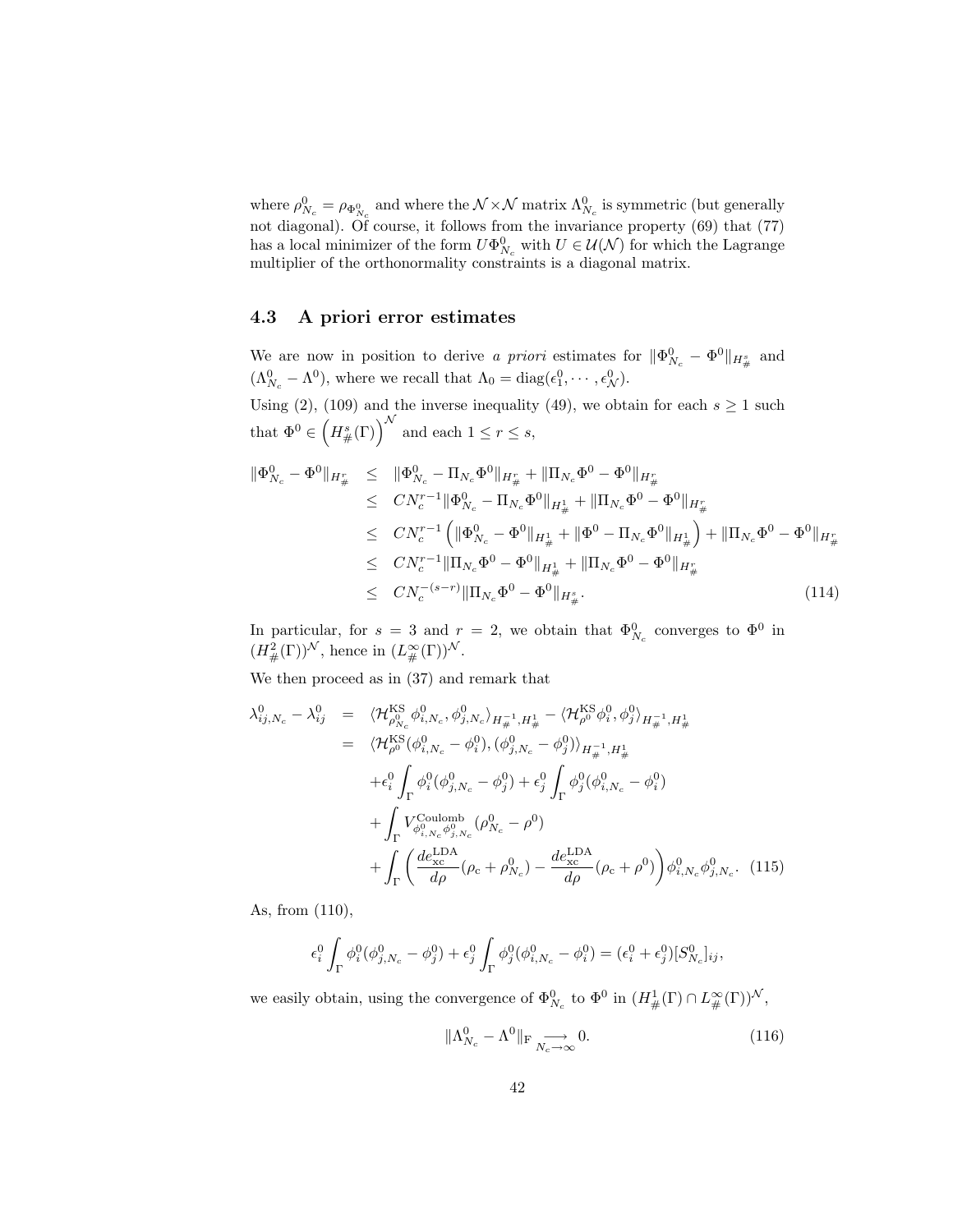For  $W \in (L^2_{\#}(\Gamma))^{\mathcal{N}}$ , we introduce the adjoint problem

$$
\begin{cases} \text{ find } \Psi_W \in \Phi^{0,\perp} \text{ such that} \\ \forall Z \in \Phi^{0,\perp}, \ a_{\Phi^0}(\Psi_W, Z) = (W, Z)_{L^2_{\#}}, \end{cases} \tag{117}
$$

the solution of whom exists and is unique by the coercivity assumption (73). Clearly,

$$
\|\Psi_W\|_{H^1_{\#}} \le C \|W\|_{L^2_{\#}}.\tag{118}
$$

In addition, it follows from standard elliptic regularity arguments that

$$
\|\Psi_W\|_{H^2_{\#}} \leq C \|W\|_{L^2_{\#}},
$$

yielding

$$
\|\Psi_W - \Pi_{N_c}\Psi_W\|_{L^2_{\#}} \leq CN_c^{-2} \|W\|_{L^2_{\#}} \tag{119}
$$

$$
\|\Psi_W - \Pi_{N_c}\Psi_W\|_{H^1_{\#}} \leq C N_c^{-1} \|W\|_{L^2_{\#}}.
$$
\n(120)

Denoting by  $\Psi = \Psi_{\Phi_{N_c}^0 - \Phi^0}$  and using (110), we get

$$
\begin{split}\n\|\Phi_{N_c}^0 - \Phi^0\|_{L^2_{\#}}^2 &= (\Phi_{N_c}^0 - \Phi^0, \Phi_{N_c}^0 - \Phi^0)_{L^2_{\#}} \\
&= (\Phi_{N_c}^0 - \Phi^0, S_{N_c}^0 \Phi^0)_{L^2_{\#}} + (\Phi_{N_c}^0 - \Phi^0, W_{N_c}^0)_{L^2_{\#}} \\
&= (\Phi_{N_c}^0 - \Phi^0, S_{N_c}^0 \Phi^0)_{L^2_{\#}} + a_{\Phi^0}(\Psi, W_{N_c}^0) \\
&= (\Phi_{N_c}^0 - \Phi^0, S_{N_c}^0 \Phi^0)_{L^2_{\#}} - a_{\Phi^0}(\Psi, S_{N_c}^0 \Phi^0) + a_{\Phi^0}(\Psi, \Phi_{N_c}^0 - \Phi^0) \\
&= (\Phi_{N_c}^0 - \Phi^0, S_{N_c}^0 \Phi^0)_{L^2_{\#}} - a_{\Phi^0}(\Psi, S_{N_c}^0 \Phi^0) + a_{\Phi^0}(\Psi - \Pi_{N_c} \Psi, \Phi_{N_c}^0 - \Phi^0) \\
&\quad + a_{\Phi^0}(\Pi_{N_c} \Psi, \Phi_{N_c}^0 - \Phi^0).\n\end{split} \tag{121}
$$

From the definition (71), the last term in the above expression reads

$$
a_{\Phi^0}(\Pi_{N_c}\Psi,\Phi^0_{N_c}-\Phi^0)=\frac{1}{4}E^{\text{KS}''}(\Phi^0)(\Pi_{N_c}\Psi,\Phi^0_{N_c}-\Phi^0)-\sum_{i=1}^N\sum_{j=1}^N\lambda_{ij}^0\int_{\Gamma}(\phi^0_{j,N_c}-\phi^0_j)\Pi_{N_c}\psi_i,
$$

so that from the definition of the continuous and discrete eigenvalue problems

$$
4a_{\Phi^0}(\Pi_{N_c}\Psi, \Phi_{N_c}^0 - \Phi^0) = E^{KS''}(\Phi^0)(\Pi_{N_c}\Psi, \Phi_{N_c}^0 - \Phi^0) - E^{KS'}(\Phi_{N_c}^0)(\Pi_{N_c}\Psi) + E^{KS'}(\Phi^0)(\Pi_{N_c}\Psi) + 4\sum_{i=1}^{\mathcal{N}} \sum_{j=1}^{\mathcal{N}} (\lambda_{ij,N_c}^0 - \lambda_{ij}^0) \int_{\Gamma} \phi_{j,N_c}^0 \Pi_{N_c}\psi_i.
$$
\n(122)

The definition of  $\Pi_{N_c}$  and the fact that  $\Psi \in \Phi^{0,\perp\perp}$  yields

$$
\int_{\Gamma} \phi_{j,N_c}^0 \Pi_{N_c} \psi_i = \int_{\Gamma} (\phi_{j,N_c}^0 - \phi_j^0) \psi_i,
$$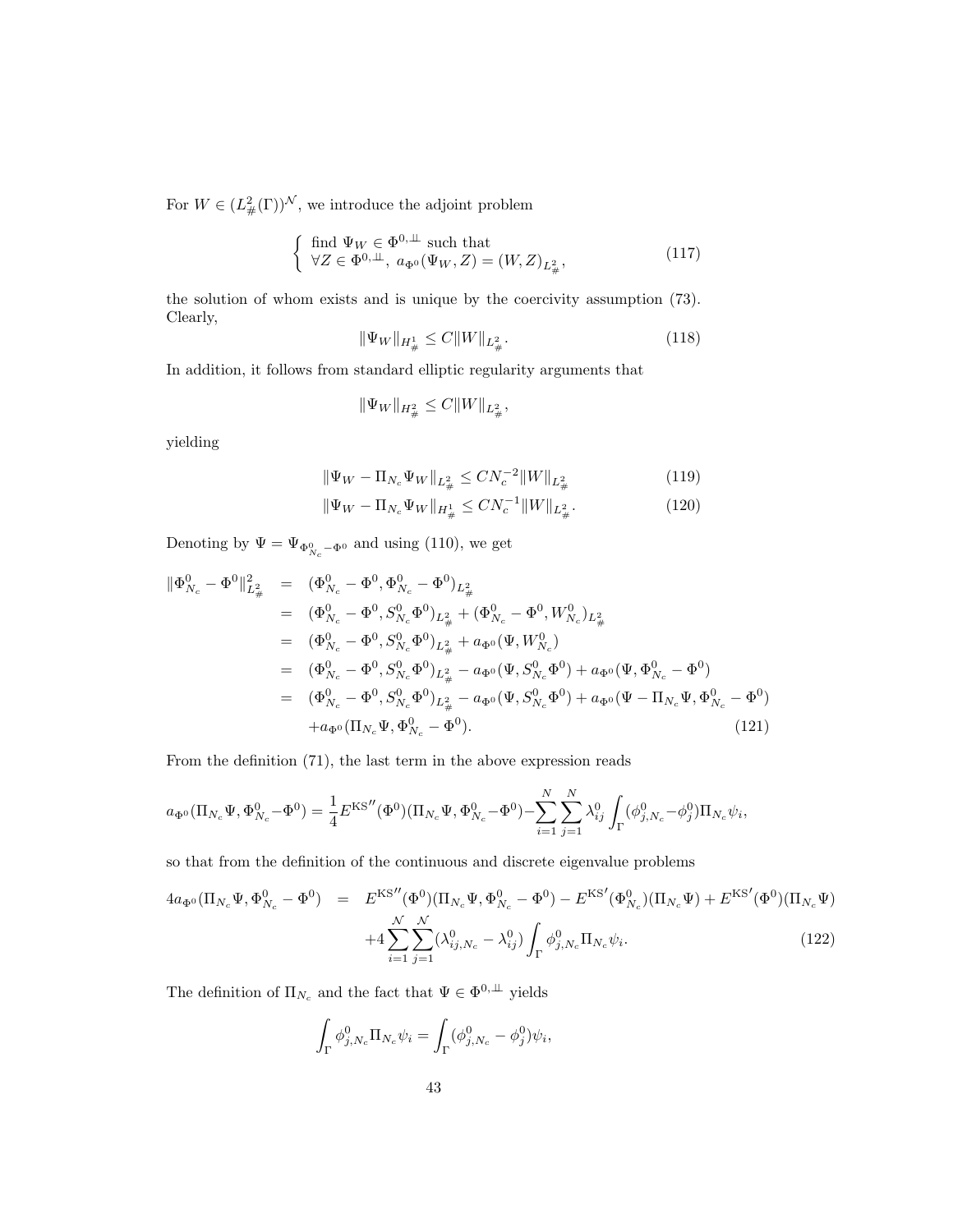which finally provides the estimate

$$
\|\Phi_{N_c}^0 - \Phi^0\|_{L^2_{\#}}^2 = (\Phi_{N_c}^0 - \Phi^0, S_{N_c}^0 \Phi^0)_{L^2_{\#}} - a_{\Phi^0}(\Psi, S_{N_c}^0 \Phi^0) + a_{\Phi^0}(\Psi - \Pi_{N_c} \Psi, \Phi_{N_c}^0 - \Phi^0) - \frac{1}{4} \left( E^{\text{KS}'}(\Phi_{N_c}^0)(\Pi_{N_c} \Psi) - E^{\text{KS}'}(\Phi^0)(\Pi_{N_c} \Psi) - E^{\text{KS}''}(\Phi^0)(\Phi_{N_c}^0 - \Phi^0, \Pi_{N_c} \Psi) \right) + \sum_{i=1}^N \sum_{j=1}^N (\lambda_{ij, N_c}^0 - \lambda_{ij}^0) \int_{\Gamma} (\phi_{j, N_c}^0 - \phi_j^0) \psi_i.
$$
 (123)

Using Lemma 4.5, (109), (111) and (120), we infer

$$
\|\Phi_{N_c}^0 - \Phi^0\|_{L^2_{\#}} \leq C \bigg( \|\Phi_{N_c}^0 - \Phi^0\|_{L^2_{\#}}^2 + N_c^{-1} \|\Phi_{N_c}^0 - \Phi^0\|_{H^1_{\#}} + \|\Phi_{N_c}^0 - \Phi^0\|_{L^2_{\#}}^{1+\alpha} \|\Phi_{N_c}^0 - \Phi^0\|_{H^1_{\#}}^{1+\alpha} \big)
$$
  
+ 
$$
\|\Lambda_{N_c}^0 - \Lambda^0\|_{\mathrm{F}} \|\Phi_{N_c}^0 - \Phi^0\|_{L^2_{\#}} \bigg). \tag{124}
$$

We thus obtain, using (116) and the above estimate, that asymptotically, when  $N_c$  goes to infinity,

$$
\|\Phi_{N_c}^0-\Phi^0\|_{L^2_\#}\leq C\,N_c^{-1}\|\Pi_{N_c}\Phi^0-\Phi^0\|_{H^1_\#}.
$$

Reasoning as in (114), we obtain that for each  $s \geq 1$  such that  $\Phi^0 \in \left(H^s_{\#}(\Gamma)\right)^{\mathcal{N}}$ and each  $0 \le r \le s$ , there exists a constant C such that

$$
\|\Phi_{N_c}^0 - \Phi^0\|_{H^r_{\#}} \le C N_c^{-(s-r)} \|\Pi_{N_c} \Phi^0 - \Phi^0\|_{H^s_{\#}}.
$$
\n(125)

To proceed further, we need to make an assumption on the regularity of the exchange-correlation potential. In the sequel, we assume that

- either the function  $\rho \mapsto e_{\rm xc}^{\rm LDA}(\rho)$  is in  $C^{[m]}([0, +\infty))$ ;
- or the function  $\rho_c + \rho^0$  is positive everywhere. As it is continuous on  $\mathbb{R}^3$ , this is equivalent to assuming that there exists a constant  $\eta > 0$  such that for all  $x \in \mathbb{R}^3$ ,  $\rho_c(x) + \rho^0(x) \geq \eta$ .

It follows by standard elliptic regularity arguments that  $\Phi^0$  then is in  $(H^{m+1/2-\epsilon}_\#(\Gamma))^\mathcal{N}$ for any  $\epsilon > 0$ , and we deduce from (125) that (78) holds true for all  $0 \leq s <$  $m + 1/2.$ 

Then, following the same lines as in the proof of (38), we obtain the estimates

$$
\left| \int_{\Gamma} V_{\phi_{i,N_c}^0 \phi_{j,N_c}^0}^{\text{Coulomb}}(\rho_{N_c}^0 - \rho^0) \right| \leq C \| \rho_{N_c}^0 - \rho^0 \|_{H^{-r}_\#},
$$

and

$$
\left|\int_{\Gamma}\left(\frac{de^{\rm LDA}_{\rm xc}}{d\rho}(\rho_{\rm c}+\rho^0)-\frac{de^{\rm LDA}_{\rm xc}}{d\rho}(\rho_{\rm c}+\rho^0_{N_{\rm c}})\right)\!\phi^0_{i,N_{\rm c}}\phi^0_{j,N_{\rm c}}\right|\leq c\|\rho^0_{N_{\rm c}}-\rho^0\|_{H^{-r}_{\#}},
$$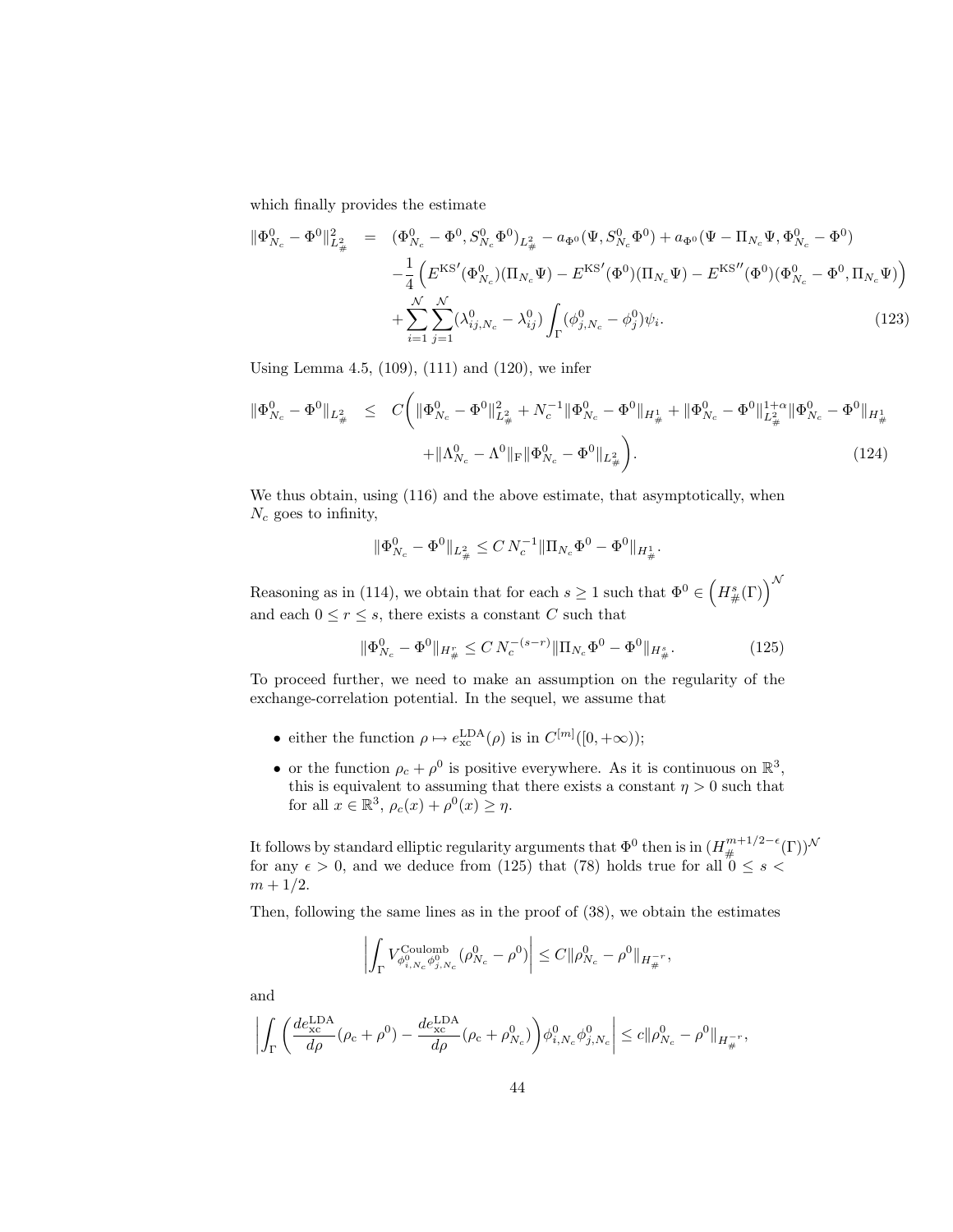valid for all  $0 \le r < m - 3/2$ . Using these estimates in (115), we are lead to

$$
|\lambda_{ij,N_c}^0 - \lambda_{ij}^0| \le C \left( \|\Phi^0 - \Phi_{N_c}^0\|_{H^1_{\#}}^2 + \|\rho_{N_c}^0 - \rho^0\|_{H^{-r}_{\#}} \right).
$$

Now,

$$
\|\rho_{N_c}^0 - \rho^0\|_{H^{-r}_{\#}} = \sup_{w \in H^r_{\#}(\Gamma)} \frac{\int_{\Gamma} (\rho_{N_c}^0 - \rho^0) w}{\|w\|_{H^r_{\#}}}.
$$

Noticing that

$$
\rho^0_{N_c}-\rho^0=\sum_{i=1}^{\mathcal{N}}|\phi^0_{i,N_c}|^2-\sum_{i=1}^{\mathcal{N}}|\phi^0_i|^2=\sum_{i=1}^{\mathcal{N}}(\phi^0_{i,N_c}-\phi^0_i)(\phi^0_{i,N_c}+\phi^0_i),
$$

we deduce

$$
\|\rho_{N_c}^0 - \rho^0\|_{H^{-r}_{\#}} \le C \|\Phi_{N_c}^0 - \Phi^0\|_{H^{-r}_{\#}},
$$
\n(126)

since  $\Phi_{N_c}^0$  converges, therefore is uniformly bounded in  $H^r_{\#}(\Gamma)$ . Thus

$$
|\Lambda_{N_c}^0 - \Lambda^0| \le C \left( \|\Phi_{N_c}^0 - \Phi^0\|_{H^1_\#}^2 + C \|\Phi_{N_c}^0 - \Phi^0\|_{H^{-r}_\#} \right). \tag{127}
$$

The derivation of estimates for  $\|\Phi_{N_c}^0 - \Phi^0\|_{H^{-r}_{\#}}$  follows exactly the same lines as the derivation of the  $L^2$  estimate: starting from the definition

$$
\|\Phi_{N_c}^0-\Phi^0\|_{H^{-r}_\#}=\sup_{W\in (H^r_\#(\Gamma))^\mathcal{N}}\frac{(W,\Phi_{N_c}^0-\Phi^0)_{L^2_\#}}{\|W\|_{H^r_\#}},
$$

and remarking that the solution  $\Psi_W$  to the adjoint problem (117) satisfies

$$
\|\Psi_W\|_{H^{r+2}_\#}\leq C \|W\|_{H^r_\#},
$$

we proceed as in (121) to get

$$
(W, \Phi_{N_c}^0 - \Phi^0)_{L^2_{\#}} = (W, S_{N_c}^0 \Phi^0)_{L^2_{\#}} + (W, W_{N_c}^0)_{L^2_{\#}}
$$
  
\n
$$
= (W, S_{N_c}^0 \Phi^0)_{L^2_{\#}} + a_{\Phi^0}(\Psi_W, W_{N_c}^0)
$$
  
\n
$$
= (W, S_{N_c}^0 \Phi^0)_{L^2_{\#}} - a_{\Phi^0}(\Psi_W, S_{N_c}^0 \Phi^0) + a_{\Phi^0}(\Psi_W, \Phi_{N_c}^0 - \Phi^0)
$$
  
\n
$$
= (W, S_{N_c}^0 \Phi^0)_{L^2_{\#}} - a_{\Phi^0}(\Psi_W, S_{N_c}^0 \Phi^0) + a_{\Phi^0}(\Psi_W - \Pi_{N_c} \Psi_W, \Phi_{N_c}^0 - \Phi^0)
$$
  
\n
$$
+ a_{\Phi^0}(\Pi_{N_c} \Psi_W, \Phi_{N_c}^0 - \Phi^0),
$$
\n(128)

that yields

$$
\|\Phi_{N_c}^0 - \Phi^0\|_{H_{\#}^{-r}} \leq C \bigg( \|\Phi_{N_c}^0 - \Phi^0\|_{L_{\#}^2}^2 + N_c^{-1-r} \|\Phi_{N_c}^0 - \Phi^0\|_{H_{\#}^1} + \|\Phi_{N_c}^0 - \Phi^0\|_{H_{\#}^{-r}} \|\Phi_{N_c}^0 - \Phi^0\|_{H_{\#}^1}
$$
  
+ 
$$
|\Lambda_{N_c}^0 - \Lambda^0\|_{\mathrm{F}} \|\Phi_{N_c}^0 - \Phi^0\|_{H_{\#}^{-r}} \bigg). \tag{129}
$$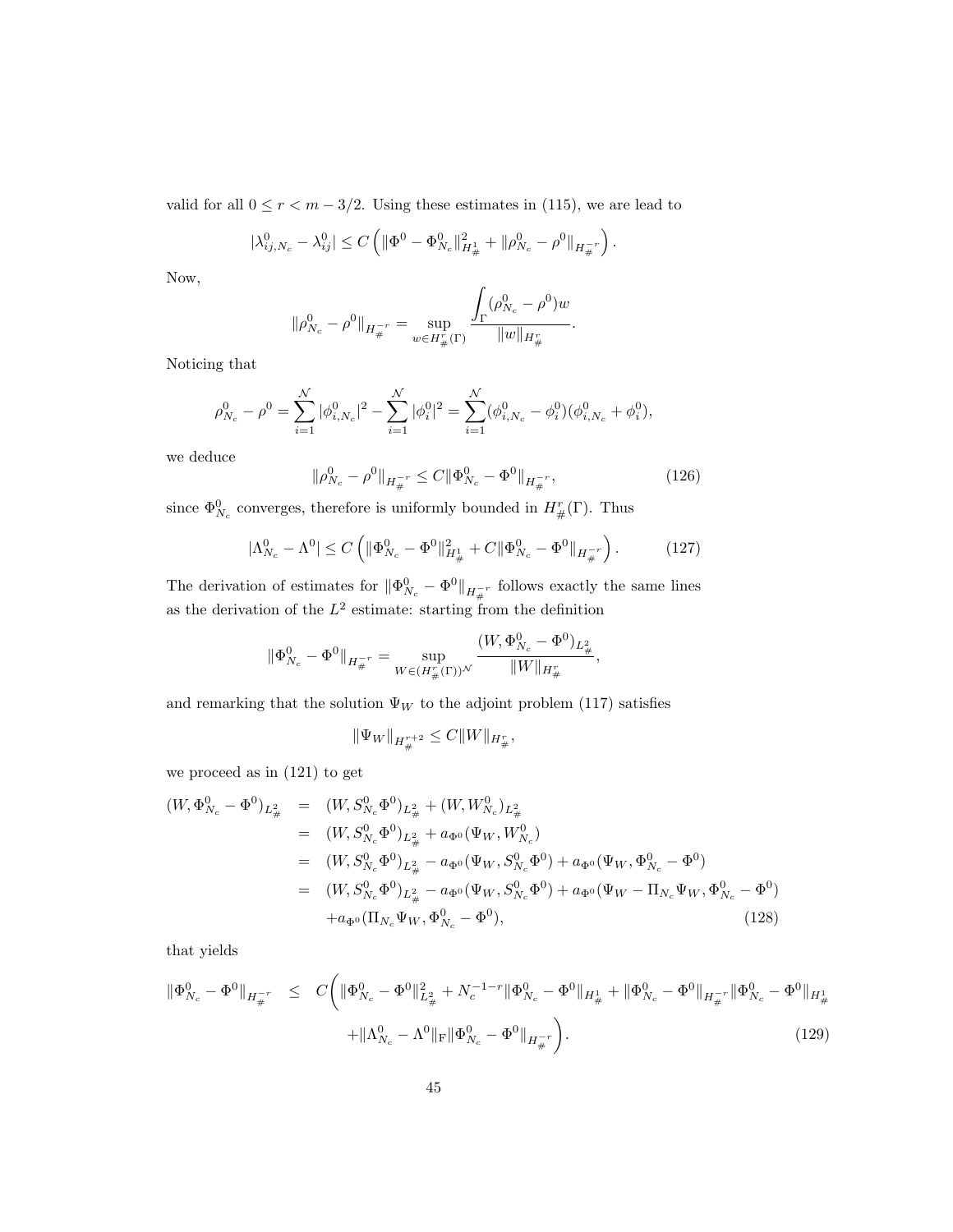The proof of (78) follows and then we get easily from (127) that

$$
\|\Lambda_{N_c}^0 - \Lambda^0\|_{\mathcal{F}} \le C_\epsilon N_c^{-(2m-1-\epsilon)}.\tag{130}
$$

Hence (79). Finally, (80) is a straightforward consequence of Lemma 4.6, (73), (96), and (109).

#### 4.4 Numerical results

In order to evaluate the quality of the error bounds obtained in Theorem 4.1, we have performed numerical tests using the Abinit software [9] (freely available online, cf. http://www.abinit.org), whose main program allows one to find the total energy, charge density and electronic structure of systems (molecules and periodic solids) within Density Functional Theory (DFT), using pseudopotentials and a planewave basis.

We have run simulation tests with the Hartree functional (i.e. with  $e_{\rm xc}^{\rm LDA}$  = 0), for which there is no numerical integration error. In this particular case, the problems (74) (solved by Abinit) and (76) (analyzed in Theorem 4.1) are identical.

For Troullier-Martins pseudopotentials, the parameter  $m$  in Theorem 4.1 is equal to 5. Therefore, we expect the following error bounds (as functions of the cut-off energy  $E_c = \frac{1}{2} \left( \frac{2 \pi N_c}{L} \right)^2$ 

$$
\|\Phi_{N_c}^0 - \Phi^0\|_{H^1_{\#}} \le C_{1,\epsilon} E_c^{-2.25 + \epsilon},\tag{131}
$$

$$
\|\Phi_{N_c}^0 - \Phi^0\|_{L^2_{\#}} \le C_{2,\epsilon} E_c^{-2.75 + \epsilon}, \tag{132}
$$

$$
|\epsilon_{i,N_c}^0 - \epsilon_i^0| \leq C_{3,\epsilon} E_c^{-4.5+\epsilon}, \tag{133}
$$

$$
0 \le I_{N_c}^{\text{KS}} - I^{\text{KS}} \le C_{4,\epsilon} E_c^{-4.5 + \epsilon}.
$$
 (134)

The first tests were performed with the Hydrogen molecule  $(H_2)$ . The nuclei were clamped at the points with cartesian coordinates  $r_1 = (-0.7; 0; 0)$  and  $r_2 =$  $(0.7; 0; 0)$  (in Bohrs). The simulation cell was a cube of side length  $L = 10$  Bohrs. The so-obtained numerical errors are plotted in log-scales in Figures 1 and 2. The second series of tests were performed with the Nitrogen molecule  $(N_2)$ . The nuclei were clamped at positions  $r_1 = (-0.55; 0; 0)$  and  $r_2 = (0.55; 0; 0)$  (in Angstroms), and the simulation cell was a cube of side length  $L = 6$  Angstroms. The numerical errors for  $N_2$  are plotted in Figures 3, 4 and 5. The reference values for  $\Phi^0$ ,  $\epsilon_i^0$  and  $I^{KS}$  for both  $H_2$  and  $N_2$  are those obtained for a cut-off energy equal to 500 Hartrees.

These results are in good agreement with the a priori error estimates (131)-(134) for both the  $\rm H_2$  and  $\rm N_2$  molecules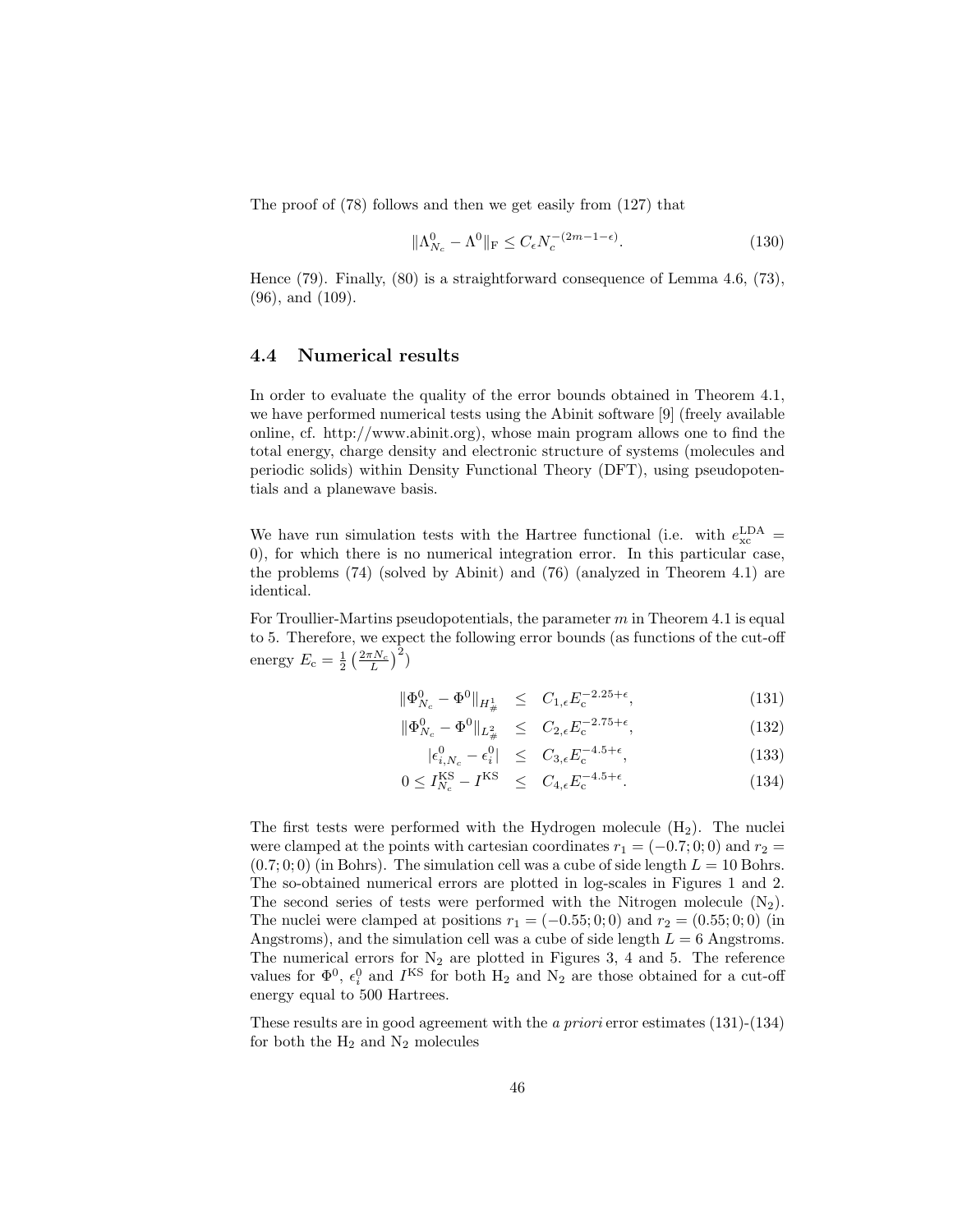

Figure 1: Error on the energy as a function of  $E_c$  for  $H_2$ 

# Acknowledgements

This work was done while E.C. was visiting the Division of Applied Mathematics of Brown University, whose support is gratefully acknowledged. This work was also partially supported by the ANR grant LN3M. We are also grateful to V. Ehrlacher for her useful comments on a preliminary draft of this article.

# References

- [1] R. Benguria, H. Brezis and E.H. Lieb, The Thomas-Fermi-von Weizsäcker theory of atoms and molecules, Comm. Math. Phys. 79 (1981) 167-180.
- [2] X. Blanc and E. Cancès, *Nonlinear instability of density-independent* orbital-free kinetic energy functionals, J. Chem. Phys. 122 (2005) 214106.
- [3] E. Cancès, R. Chakir and Y. Maday, Numerical analysis of nonlinear eigenvalue problems, Preprint arXiv:0905.1645.
- [4] E. Cancès, M. Defranceschi, W. Kutzelnigg, C. Le Bris and Y. Maday, Computational quantum chemistry: a primer, in Handbook of numerical analysis, Volume X, pp 3–270, North-Holland, Amsterdam, 2003.
- [5] E. Cancès, R. Chakir, V. Ehrlacher and Y. Maday, in preparation.
- [6] C. Canuto, M.Y. Hussaini, A. Quarteroni and T.A. Zang, Spectral methods, Springer, 2007.
- [7] I. Catto, C. Le Bris and P.-L. Lions, Mathematical theory of thermodynamic limits: Thomas-Fermi type models, Oxford University Press 1998.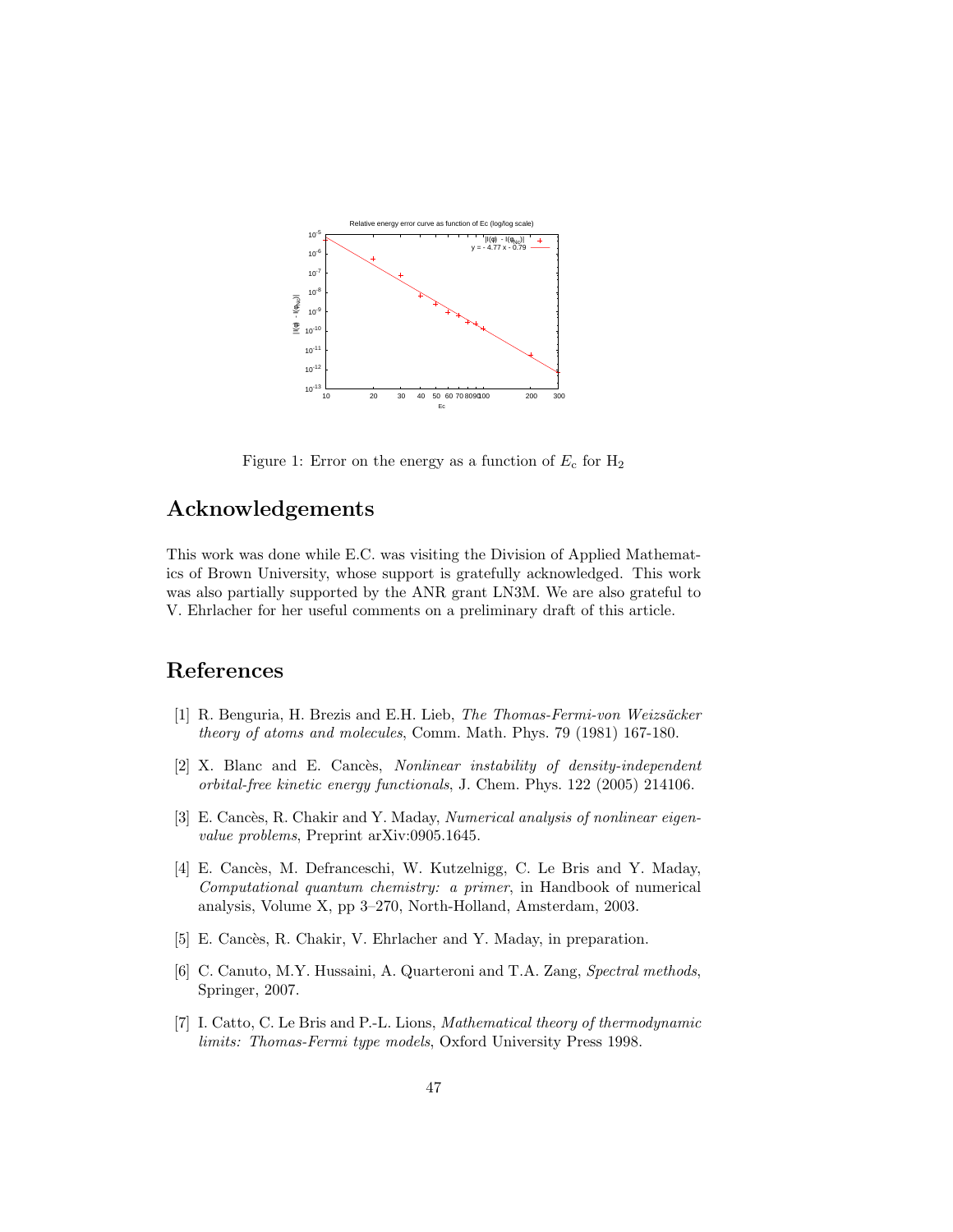

Figure 2: Errors on  $\|\Phi_{N_c}^0 - \Phi^0\|_{H^1_{\#}}$  (left) and  $\|\Phi_{N_c}^0 - \Phi^0\|_{L^2_{\#}}$  (right) and  $|\epsilon_{i,N_c}^0 - \epsilon_i^0|$ (bottom) as functions of  $E_c$  for  $H_2$ 

- [8] R.M. Dreizler and E.K.U. Gross, Density functional theory, Springer 1990.
- [9] X. Gonze et al., ABINIT : first-principles approach to material and nanosystem properties, Computer Phys. Comm. 180 (2009) 2582-2615.
- [10] D. Gilbarg and N.S. Trudinger, Elliptic partial differential equations of second order, 3rd edition, Springer 1998.
- [11] W. Kohn and L.J. Sham, Self-consistent equations including exchange and correlation effects, Phys. Rev. 140 (1965) A1133-A1138.
- [12] E.H. Lieb, Thomas-Fermi and related theories of atoms and molecules, Rev. Mod. Phys. 53 (1981) 603-641.
- [13] Y. Maday and G. Turinici, *Error bars and quadratically convergent methods* for the numerical simulation of the Hartree-Fock equations, Numer. Math. 94 (2003) 739-770.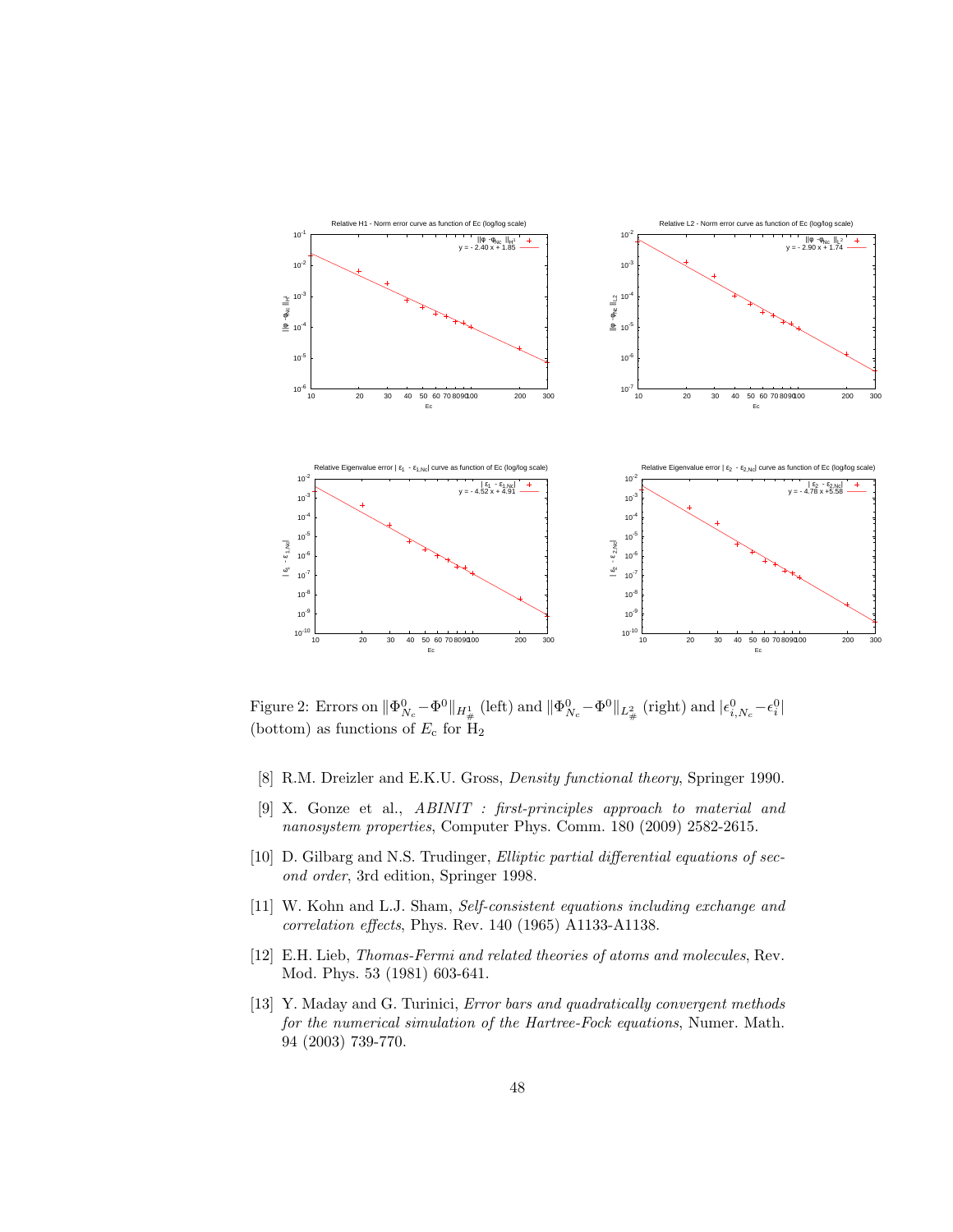

Figure 3: Errors on  $\|\Phi_{N_c}^0 - \Phi^0\|_{H^1_{\#}}$  (left) and  $\|\Phi_{N_c}^0 - \Phi^0\|_{L^2_{\#}}$  (right) as functions of  $E_c$  for  $N_2$ 

- [14] N. Troullier and J.L. Martins, A straightforward method for generating soft transferable pseudopotentials, Solid State Comm. 74 (1990) 613-616.
- [15] Y.A. Wang and E.A. Carter, Orbital-free kinetic energy density functional theory, in: Theoretical methods in condensed phase chemistry, volume 5 of Progress in theoretical chemistry and physics, pp. 117-184, Kluwer, 2000.
- [16] A. Zhou, Finite dimensional approximations for the electronic ground state solution of a molecular system, Math. Meth. App. Sci. 30 (2007) 429-447.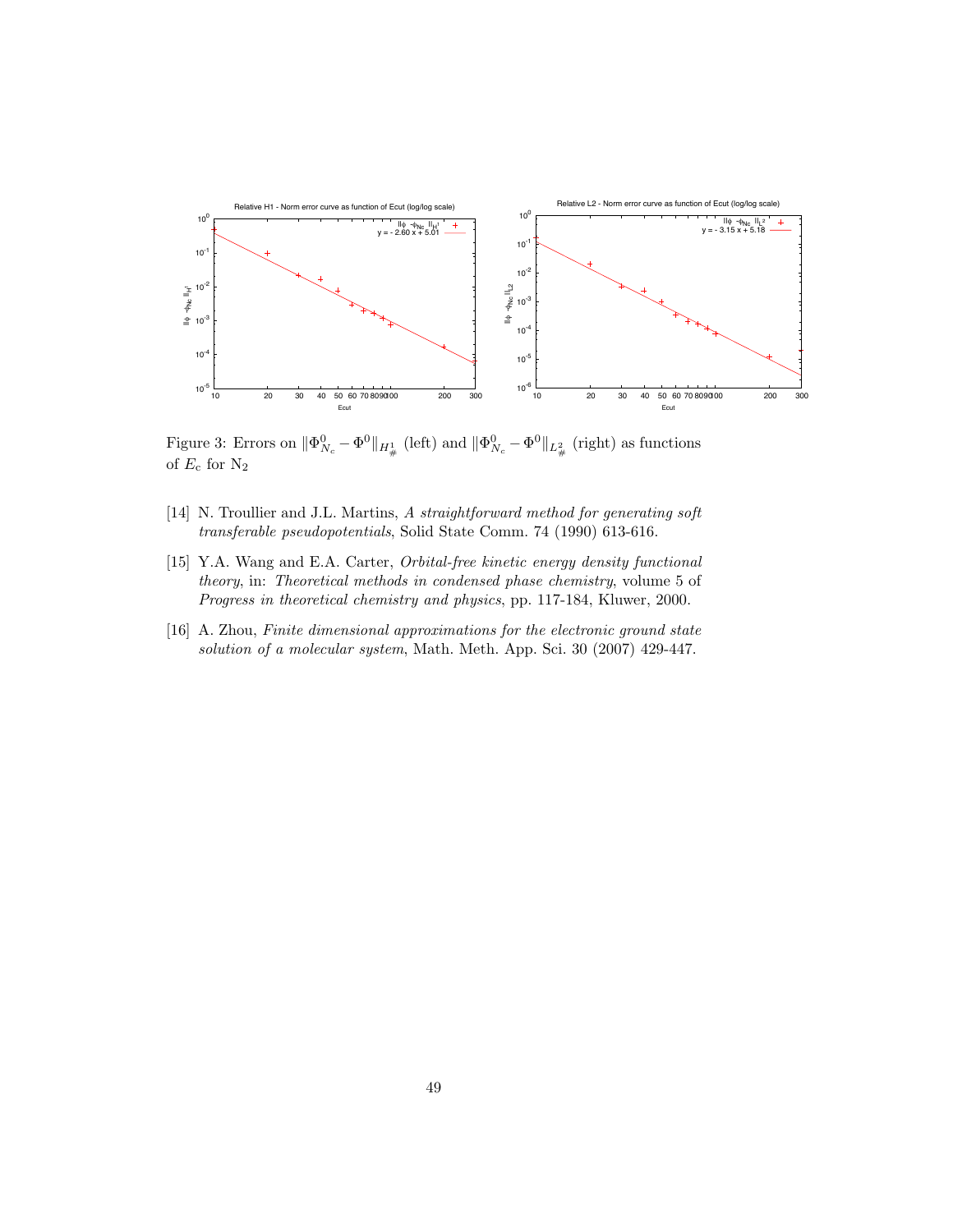

Figure 4: Errors on  $|\epsilon_{i,N_c}^0 - \epsilon_i^0|$  as functions of  $E_c$  for  $N_2$